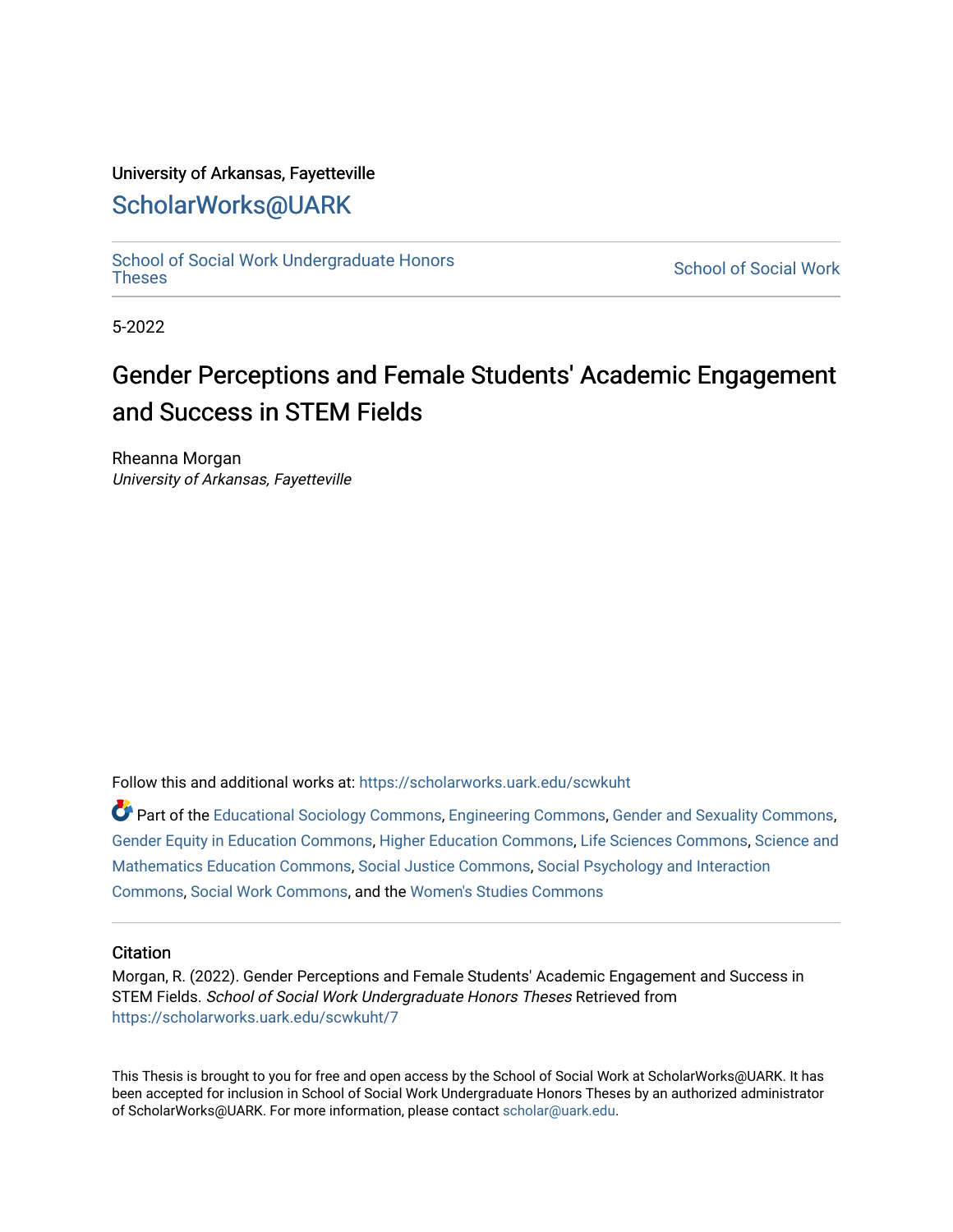# **Gender Perceptions and Female Students' Academic Engagement and Success in STEM Fields**

An Honors Thesis submitted in partial fulfillment of the requirements for Honors Studies in

Social Work

By

Rheanna Morgan

Spring 2022

Social Work

J. William Fulbright College of Arts and Sciences

**The University of Arkansas**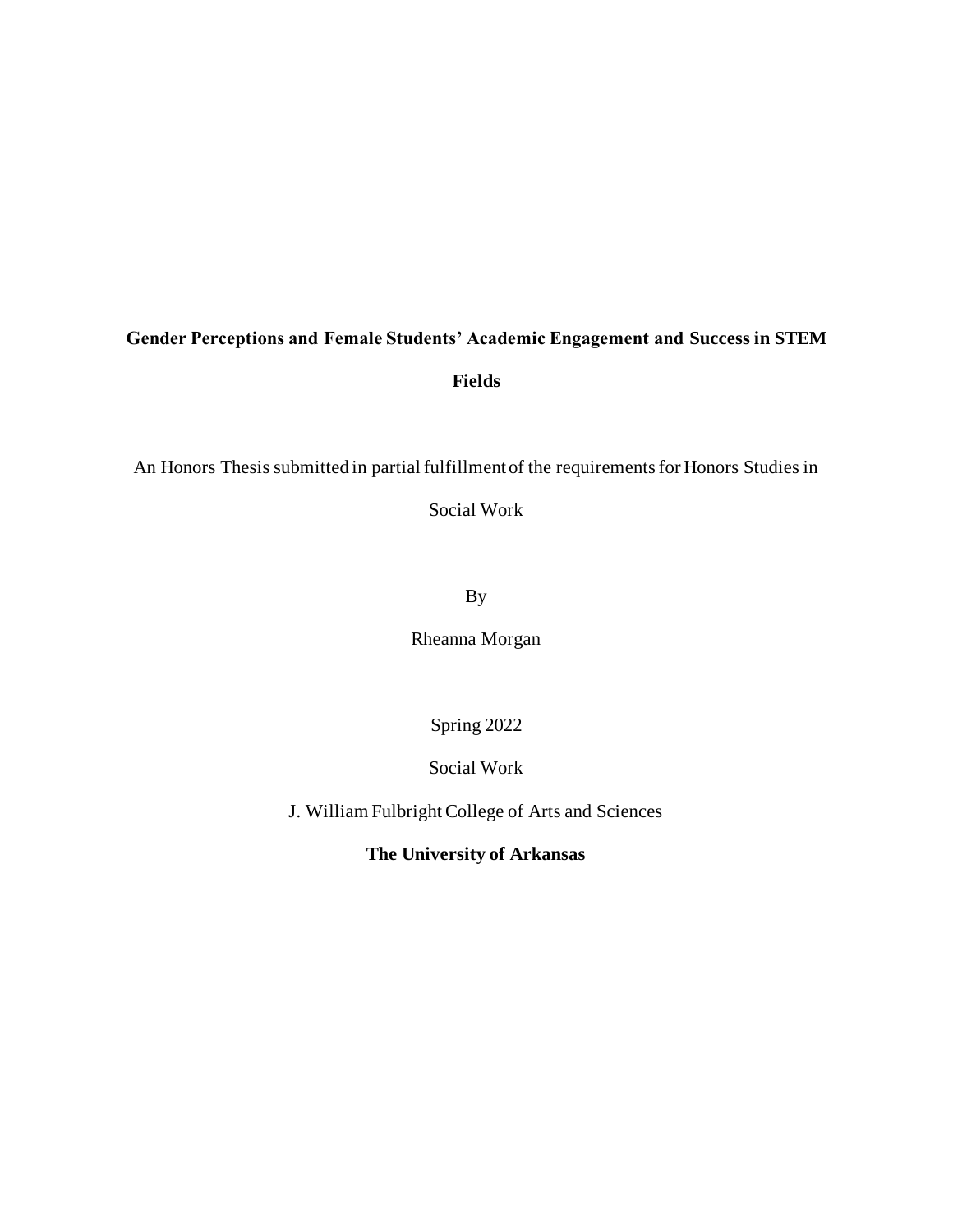#### **Acknowledgments**

This paper and the research behind it would not have been possible without the exceptional support of my thesis director, Dr. Jacob Goffnett. His knowledge and optimism have been an inspiration and guide throughout this project. Additionally, I would like to thank the members of my thesis committee, Dr. Samantha Robinson and Professor Susan Tyler for offering their knowledge and insight to study. I would like to show my appreciation to the student organizations and department heads at the University of Arkansas' College of Engineering and J. William Fulbright College of Arts and Science who supported my research by sharing news of my study with their students. Also, I would like to extend a special thanks to Sarah Grace Brown from the Division of Research and Innovation for sharing a news article about my research survey on social media.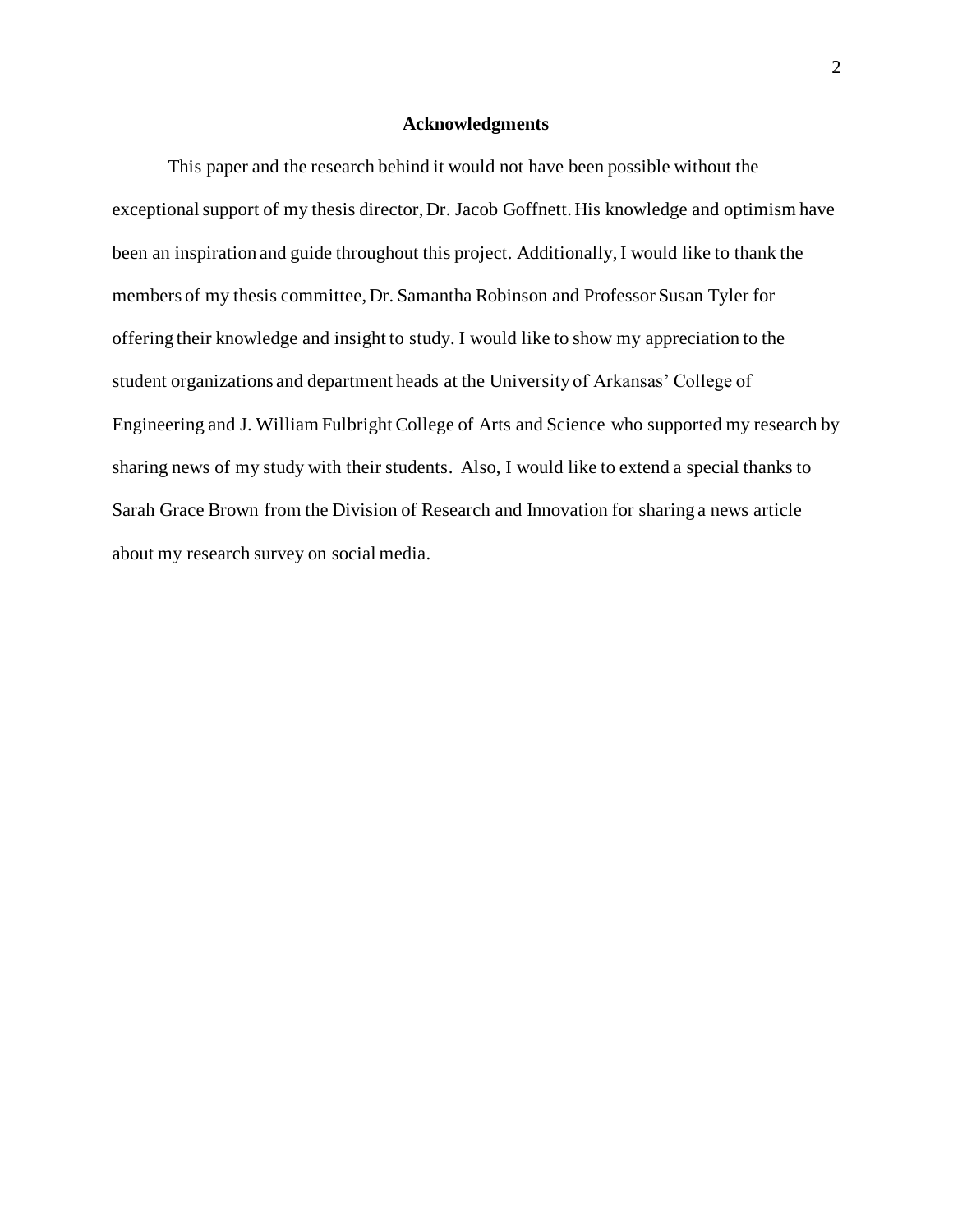# **Table of Contents**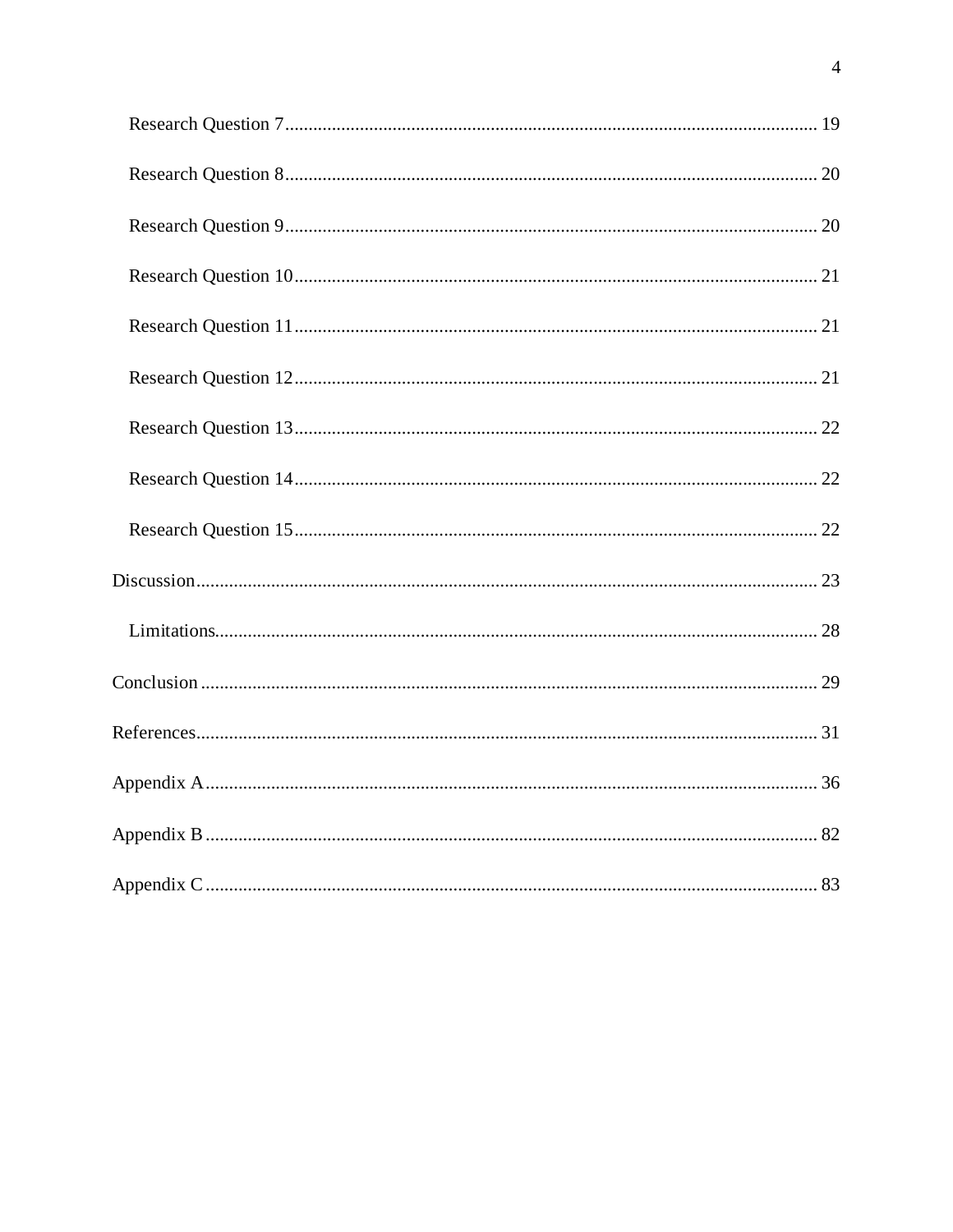# **Gender Perceptions and Female Students' Academic Engagement and Success in STEM Fields**

In a classroom, engagement, a combination of instructor-student rapport and participation, is a substantial contributor to success (Frisby et al., 2014; Frisby et al., 2016; Frisby & Martin, 2010; Lammers et al., 2017). It enriches the learning experience and promotes information retention among students (van Blankenstein et al., 2011). At the university level, engagement continues to be a predictor of academic success, but some students, specifically female students in science, technology, engineering, and math (STEM), are less engaged than their peers. In university STEM departments, females are not only outnumbered in these maledominated spaces but also participate less (Aguillon et al., 2020; Bailey et al., 2020; Martinez & Christnacht, 2021; Opie et al., 2019). These disparities between male and female STEM students have led researchers to investigate possible environmental contributors. Given the preexisting gender imbalances in STEM fields, students' gender perceptions of their instructors, faculty, and classmates have been researched as possible environmental factors influencing female STEM students' engagement and success.

This study investigated the relationships between perceived instructor gender, classroom gender composition, gender composition of the departmental faculty, and female students' engagement and success in STEM fields. Study participants were asked to reflect on their STEM department and a previous departmental course and complete a series of single-item assessments and standardized measures related to their level of engagement, classroom success, and perceptions of gender. It was expected that the students' perceptions of gender would create variations in engagement level and final course grades, particularly with female STEM students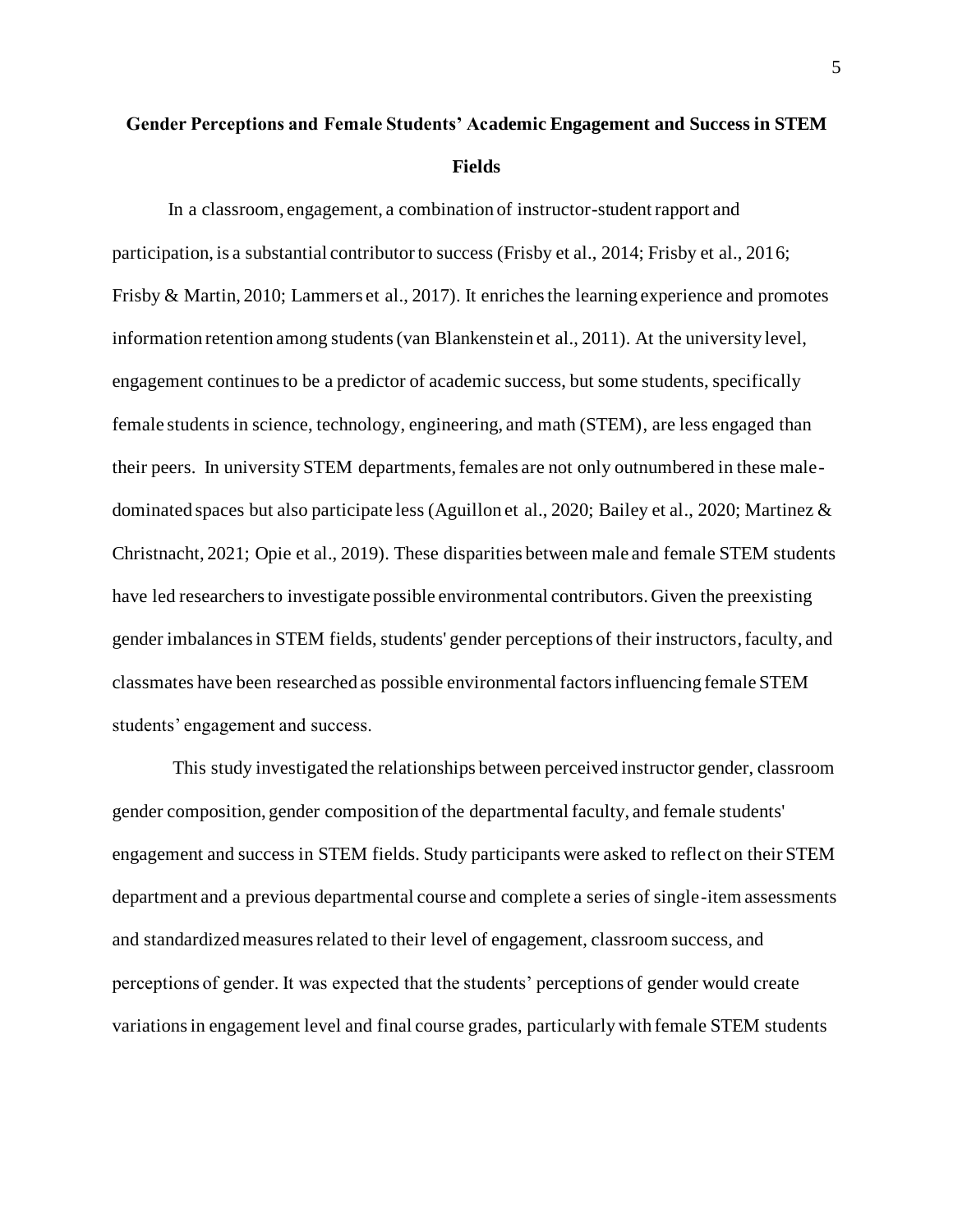engaging more and performing better when enrolled in classrooms or belonging to departments with a female instructor, female faculty majority, and/or female student majority.

#### **Literature Review**

<span id="page-6-0"></span>The extant research has focused on classroom participation, extracurricular involvement, instructor-student rapport, and final course grades as measures of students' academic engagement and success. Of particular interest is the influence of gender, and how engagement and success differ between male and female students.

Active participation in the classroom involves communication with both students and instructors. However, some students are apprehensive about participating, especially in an environment they view as threatening, judgmental, or unaccepting (Frisby et al., 2014). Although any student can develop participation apprehension, this reluctance to participate can be exasperated by bias. Female university students face additional threats of judgment and unacceptance in classrooms with "chilly climate[s]", which refer to the discrimination and stereotypes directed at females in academia (Hall & Sandler, 1982, 1984; Sandler & Hall, 1986, as cited in Crombie et al., 2003). Females in these chilly climates were found less likely to participate than their male peers (Fassinger, 1995, as cited in Crombie et al., 2003).

Amplifying the influence of the chilly climate is the issue of gender imbalance in university departments. According to the National Science Foundation's science and engineering indicators (2018), the majority of bachelor's degrees in science and engineering fields in 2015 were awarded to men. As a result, courses with male-dominated gender compositions and chilly climates may create an intimidating environment for female students, causing lower participation (Hall & Sandler, 1982, 1984; Sandler & Hall, 1986, as cited in Crombie et al., 2003). One study, conducted by Casad and colleagues (2018), of 579 female STEM students found that viewing the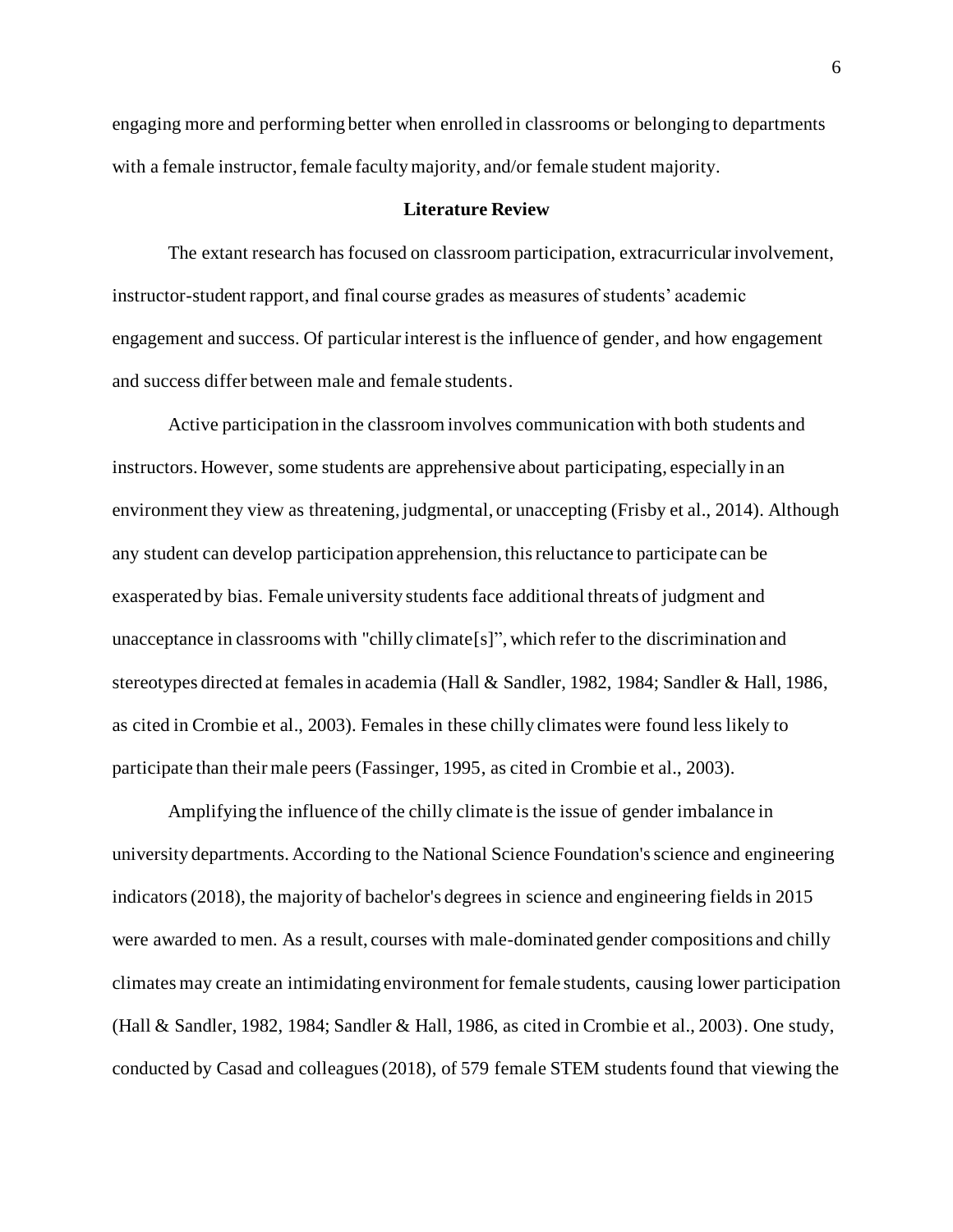environment as threatening or negative can eventually lead to student disengagement. Other studies have found that female students in STEM participate less than their male peers (Aguillon et al., 2020; Bailey et al., 2020; Opie et al., 2019). A recent study of introductory biology courses found that male students participated more despite the gender of the instructor, volunteering more responses during class (Aguillon et al., 2020). Supplementing this research, a study of 34 life sciences courses found that male students were more likely than their female counterparts to participate in class (Bailey et al., 2020).

Similar to in-class participation, some studies have looked at extracurricular involvement as an aspect of student engagement and success. A study by King and colleagues (2020) looked at the connection between extracurricular involvement and academic success among historically under-represented university students. The study found that extracurricular involvement was believed by students to be a major contributor to their academic success. Although this study looked at the connection between extracurricular involvement and academic success, it did not specify involvement in STEM-related extracurriculars. One of the few studies of STEM-focused extracurricular involvement found that girls who participated showed a stronger interest in STEM than non-participants (Stringer et al., 2019). Supplementing this research, a study investigating the link between involvement in science and math clubs and high school science and math GPAs found that participation in these clubs resulted in higher GPAs (Gottfried  $\&$ Williams, 2013). Unfortunately, like many other studies on extracurricular involvement and student success, both studies were conducted on children, in particular middle and high schoolers. Although these studies demonstrate the connection between extracurricular involvement in academic engagement and success, no studies linking involvement in STEM

7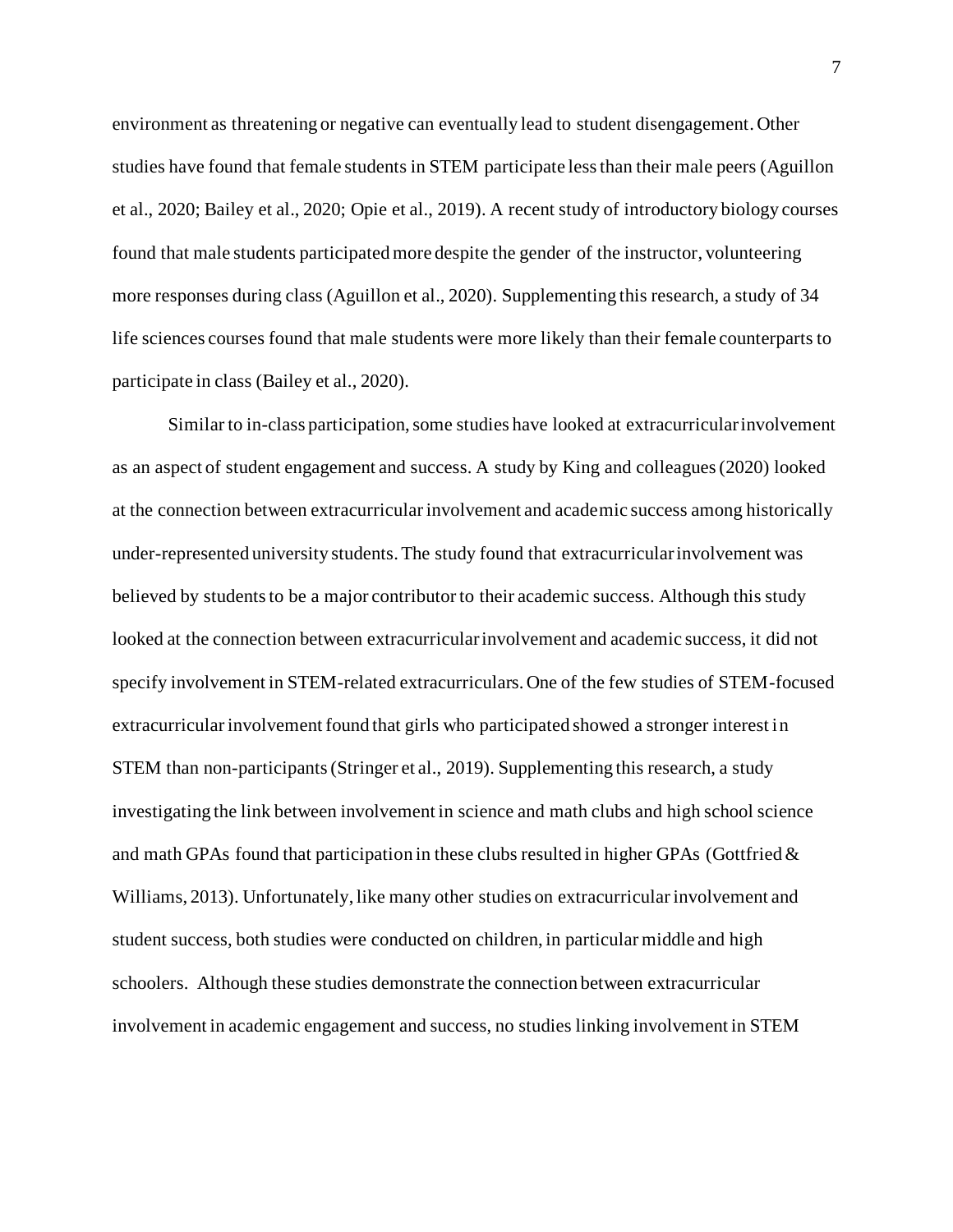extracurriculars or clubs and female STEM students' engagement and success at the university level were found in the literature.

Instructor-student rapport has also received attention in the literature as a contributor to classroom engagement and predictor of academic success. In previous research, instructorstudent rapport was found to influence the students' views of the classroom (Rosenfeld, 1983 as cited in Frisby et al., 2014). A more recent study indicated that a relationship with the instructor can mitigate the chance of participation apprehension (Frisby et al., 2014). In this study by Frisby and colleagues (2014), instructor-student rapport helped decrease participation anxiety among students. Similarly, a study by Frisby and Martin (2010) found that among the 232 students who reported on their relationships with instructors and students and classroom participation, instructor rapport was associated with greater participation. Instructor-student rapport has also been associated with higher final course grades. A study investigating the connection between instructor-student rapport and final course grades found students had higher final grades when their instructor-student rapport was consistent or increased over the course of the semester (Lammers et al., 2017).

The variability of female students' engagement and success in STEM fields has prompted further studies to discover the possible causes of this phenomenon, one of which is instructor gender. Some studies reported little or mixed results on the relationship between instructor gender and female student engagement and success (Hoffmann & Oreopoulos, 2009; Howard & Henney, 1998; Leraas et al., 2018). Howard and Henney (1998) found that both male and female students indicated that instructor gender had little influence on their participation level. A study by Hoffmann and Oreopoulos (2009) focused on freshman university students and the influence of same-sex instructors on grade performance. The study found that same-sex instructors had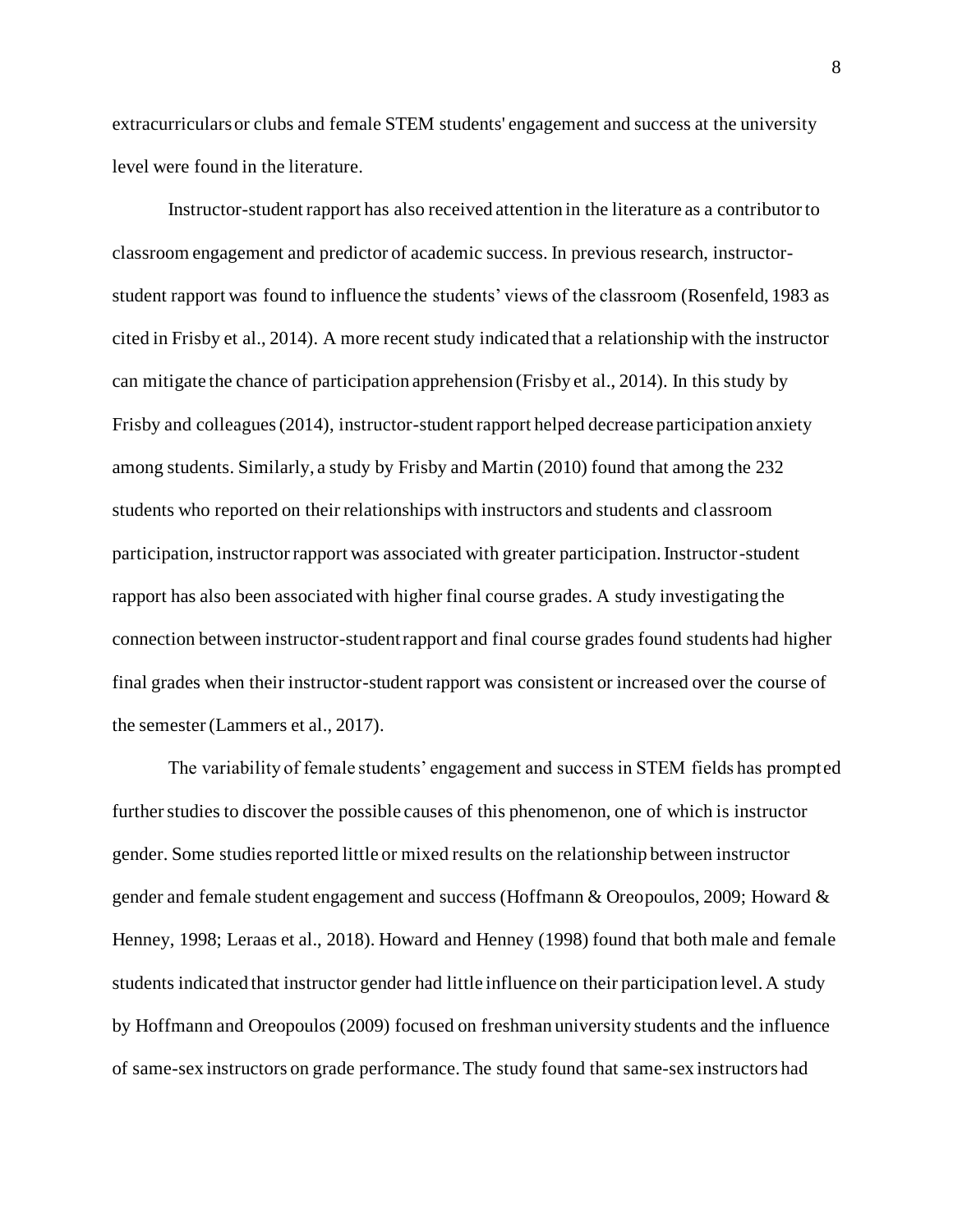only a small impact on students' grades. Leraas and colleagues' (2018) study of gender and student participation found that although there was a relationship between instructor-student rapport and participation, instructor gender did not have any significant influence on participation. The relationship between instructor gender and instructor-student rapport has received little attention in the extant literature. A recent study of instructor-student rapport and the influence of gender found that, regardless of instructor gender, feminine students had high instructor-student rapport ratings (Lammers & Byrd, 2019). Unfortunately, no literature comparing instructor-student rapport ratings between female students in STEM with a male or female instructor was identified.

Recent research considering fields of study finds that instructor gender plays a more significant role in female engagement and success than previously believed, specifically in STEM courses (Bailey et al., 2020; Solanki & Xu, 2018). In one study, the introduction of a female STEM instructor was shown to increase female students' overall classroom engagement (Solanki & Xu, 2018). In another study, female instructors contributed to higher final course grades for female students (Bailey et al., 2020).

Inequitable classroom gender ratios may also influence participation within STEM courses and contribute to the mixed results documented in past research. In the study by Leraas et al. (2018), participation differences within male- and female-instructed courses were not delineated by STEM and non-STEM courses but rather by the gender of students. However, STEM majors, and therefore courses, have varying student gender compositions, with a general trend towards male dominance. Bailey and colleagues (2020) found that classrooms with a higher percentage of females and female instructors lead to increased participation and grade performance among female students. Unfortunately, no studies relating female students' STEM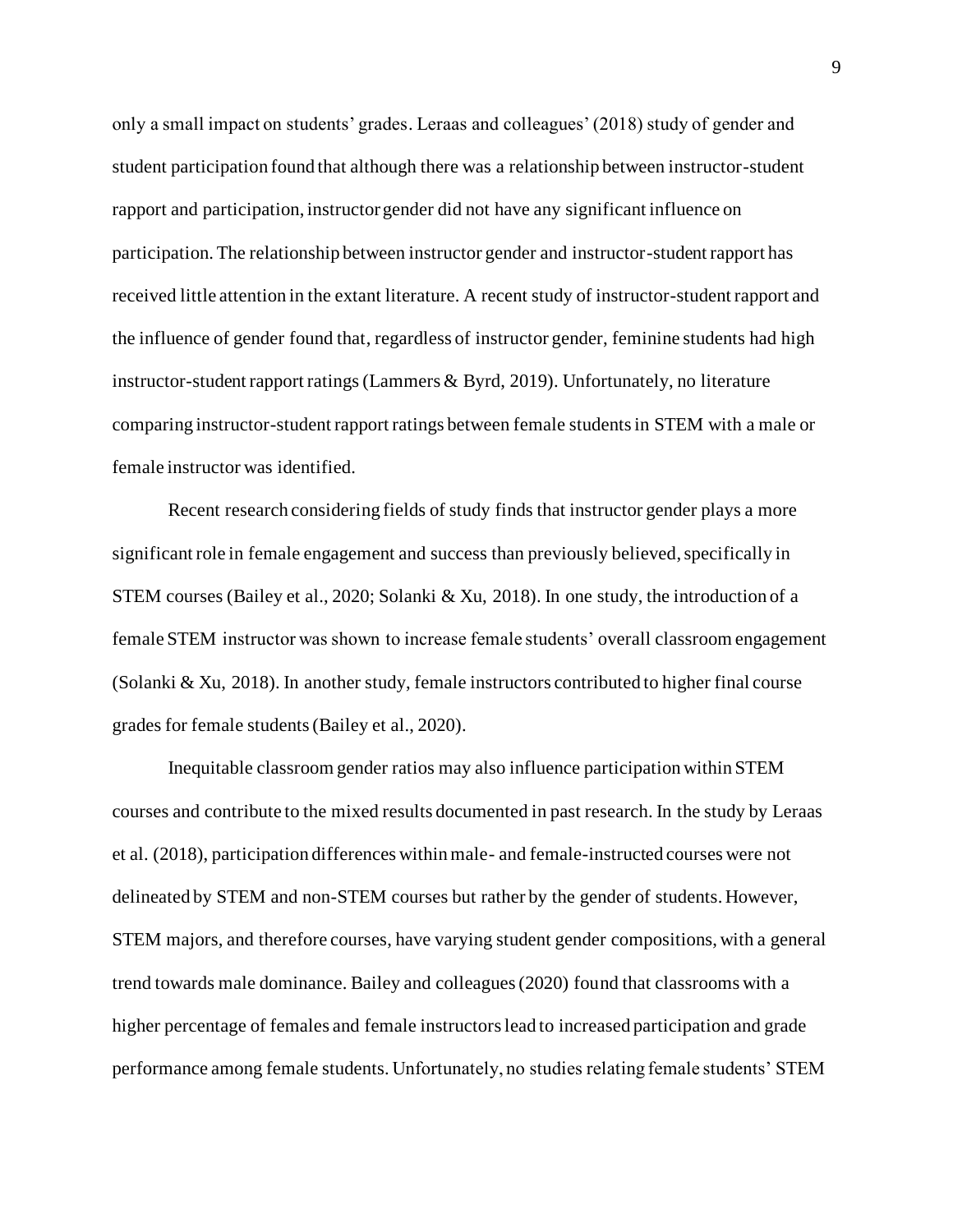extracurricular involvement, instructor gender, faculty gender composition, or classroom gender composition were identified in the literature.

#### **Theoretical Background**

<span id="page-10-0"></span>According to symbolic interactionalism, repeated interactions establish the norms, beliefs, and acceptable behaviors of society (Carter & Fuller, 2015). Gender norms, for example, are created through recurrent interactions in which specific behaviors or roles are performed by perceived males or females. The performance of these gendered behaviors is equivalent to what West and Zimmerman (1987) refer to as "doing gender" (as cited in Carter & Fuller, 2015). By "doing gender", men and women further establish acceptable forms of masculinity and femininity, and gender becomes a "master status" that is used to interpret and navigate the social environment (West & Zimmerman, 1987 as cited in Carter & Fuller, 2015).

Roles and behaviors become associated with respective genders by how well they fit with societal views of masculinity or femininity (Eagly & Wood, 2011; Martin & Halverson, 1981, as cited in Olsson & Martiny, 2018). In the college environment, STEM majors and fields are considered masculine professions, due to historically low rates of female professionals in these fields (Olsson & Martiny, 2018). Additionally, the idea of a masculine profession is upheld by the high number of professor and instructor positions held by men. In other words, these STEM classrooms are "doing gender" and promoting certain roles as masculine.

Although individuals are socialized through interactions to believe that certain behaviors and roles correspond with a respective gender, there is a belief that gender can be undone. It is theorized that gender stereotypes and gendered performances can be challenged by observing men and women perform "counterstereotypical" roles and behaviors (Olsson & Martiny, 2018). In particular, this theory has been applied to highly gendered fields and careers, such as STEM,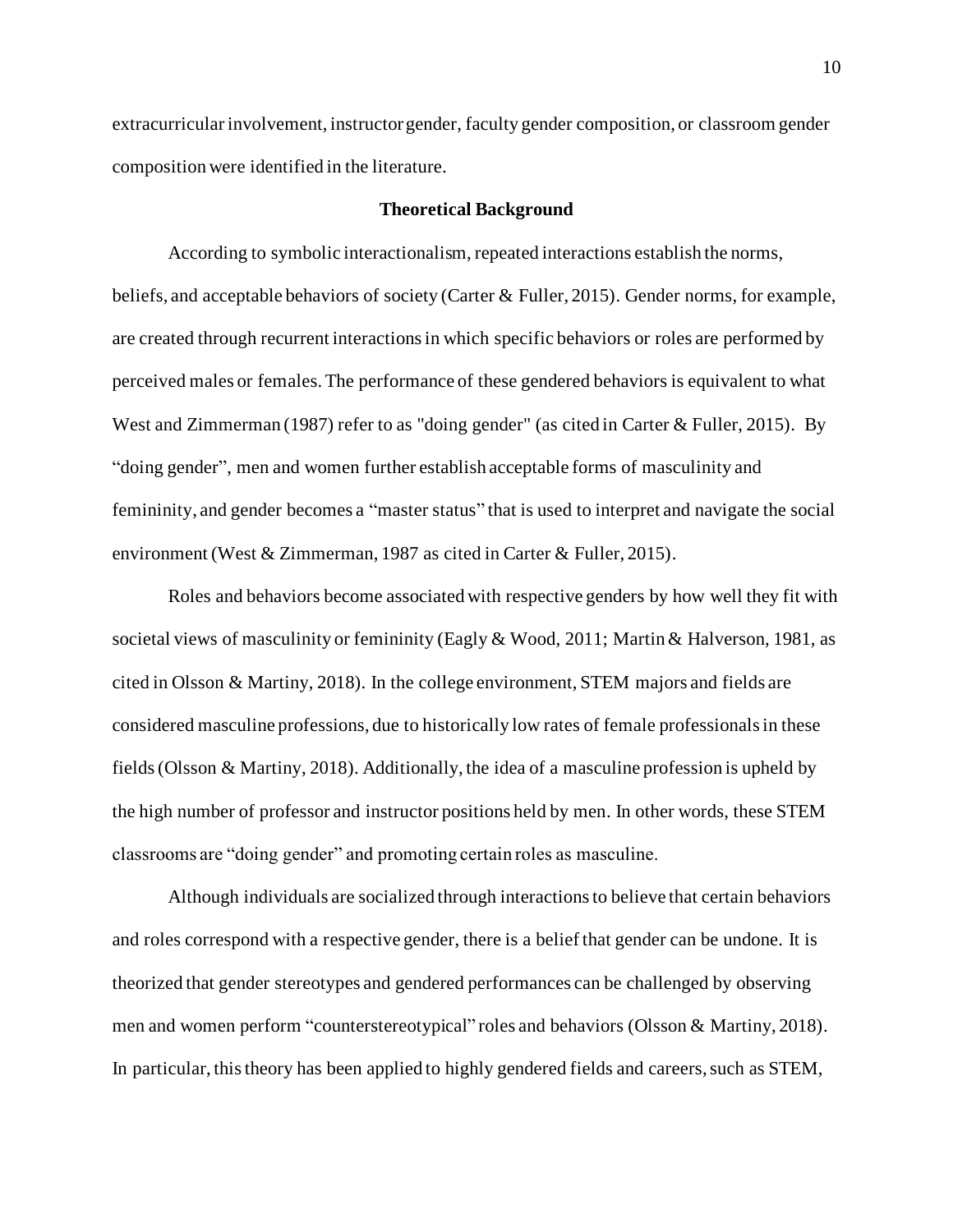to increase female involvement. Research suggests that females do not explore these fields due to stereotypes and negative ability beliefs, however, counterstereotypical role models in STEM can help female students overcome these barriers (Olsson & Martiny, 2018).

Symbolic interactionalism, counterstereotypical role model theory, and past research prompt explorations into the role of same-gender instructors and same-gender student majority in STEM fields, and how they can influence rapport, participation, and success for students. This study, and those before it, theorized that having a female instructor or female student majority in a stereotypical masculine field would promote better outcomes for female students by contradicting "gender-stereotypical ability beliefs" (Olsson and Martiny, 2018).

#### **Connection to Social Work Practice**

<span id="page-11-0"></span>As outlined in the NASW Code of Ethics, social workers must challenge social injustice and advocate for equality (National Association of Social Workers, n.d.). One form of social injustice in the United States is the gender pay gap, with women making 83 cents to every dollar earned by men (Wisniewski, 2022). Wages are highly influenced by educational attainment, however, even with equal educational backgrounds, men continue to earn more than women (Fan & Sturman, 2019). Continuing this trend, females are underrepresented in some of the highestpaid fields in the U.S. workforce, such as STEM. Females made up only 27% of STEM workers in 2019 and continue to earn less than their male counterparts (Martinez & Christnacht, 2021). This inequity in STEM representation and employment presents an issue for advocates working to narrow the gender pay gap. Therefore, a push for women in STEM is crucial to promoting social justice and gender equality in the U.S. workforce.

To promote more females in STEM fields and careers, it is imperative that the barriers to these students' engagement and success are investigated and broken down. To do so, an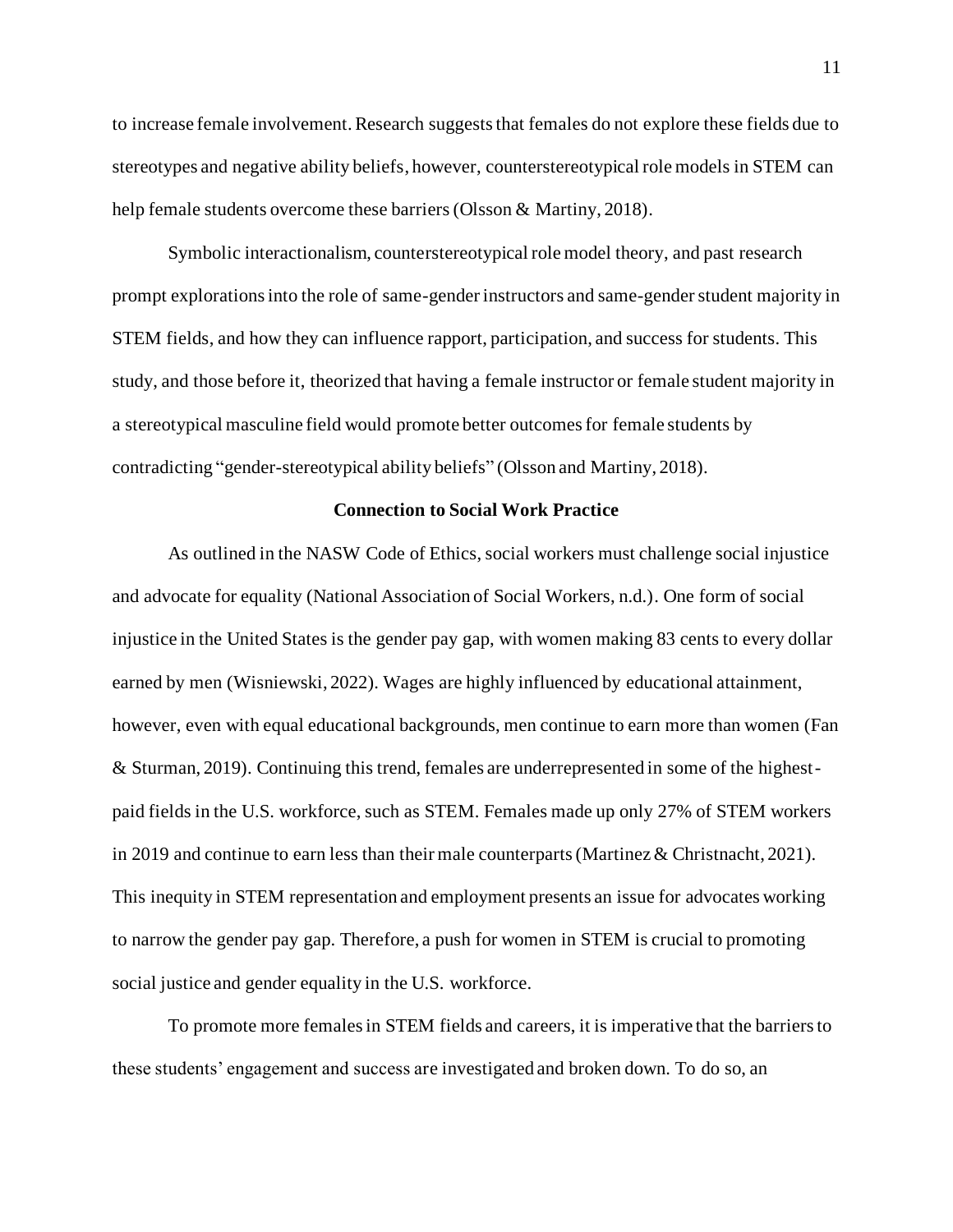investigation of the educational environments in which these students are underrepresented is necessary. By investigating the environmental factors influencing female STEM students' academic engagement and success, there is an opportunity to address females' underrepresentation in STEM at its source. In relation to social justice, there is hope that by adjusting the female students' educational environment, such as through extracurricular involvement and gender representation, more females will be drawn into and persist in STEM fields, narrowing the gender pay gap as result.

#### **Methodology**

<span id="page-12-0"></span>The purpose of this study was to explore the role of gender perceptions in academic engagement and success for female STEM students. Specifically, we investigated the relationships between instructor gender, classroom gender composition, departmental faculty gender composition, and the participants' academic engagement and success in STEM fields. Engagement in STEM fields was characterized by participants' classroom instructor-student rapport, participation, and involvement in STEM extracurriculars. Success was determined by the participants' reported final letter grades. The current study seeks to answer fifteen research questions regarding female students' gender perceptions, engagement, and success in STEM fields(See Table 1 in Appendix A).

#### <span id="page-12-1"></span>**Data Collection**

Data for this study was collected via an online survey created using Qualtrics. The survey was voluntary, and participants were made aware of the survey and this study through department faculty, registered student organizations, and social media posts. Individual STEM departments and registered student organizations were contacted and asked to support this study by distributing the survey link and study information via email to all students enrolled in their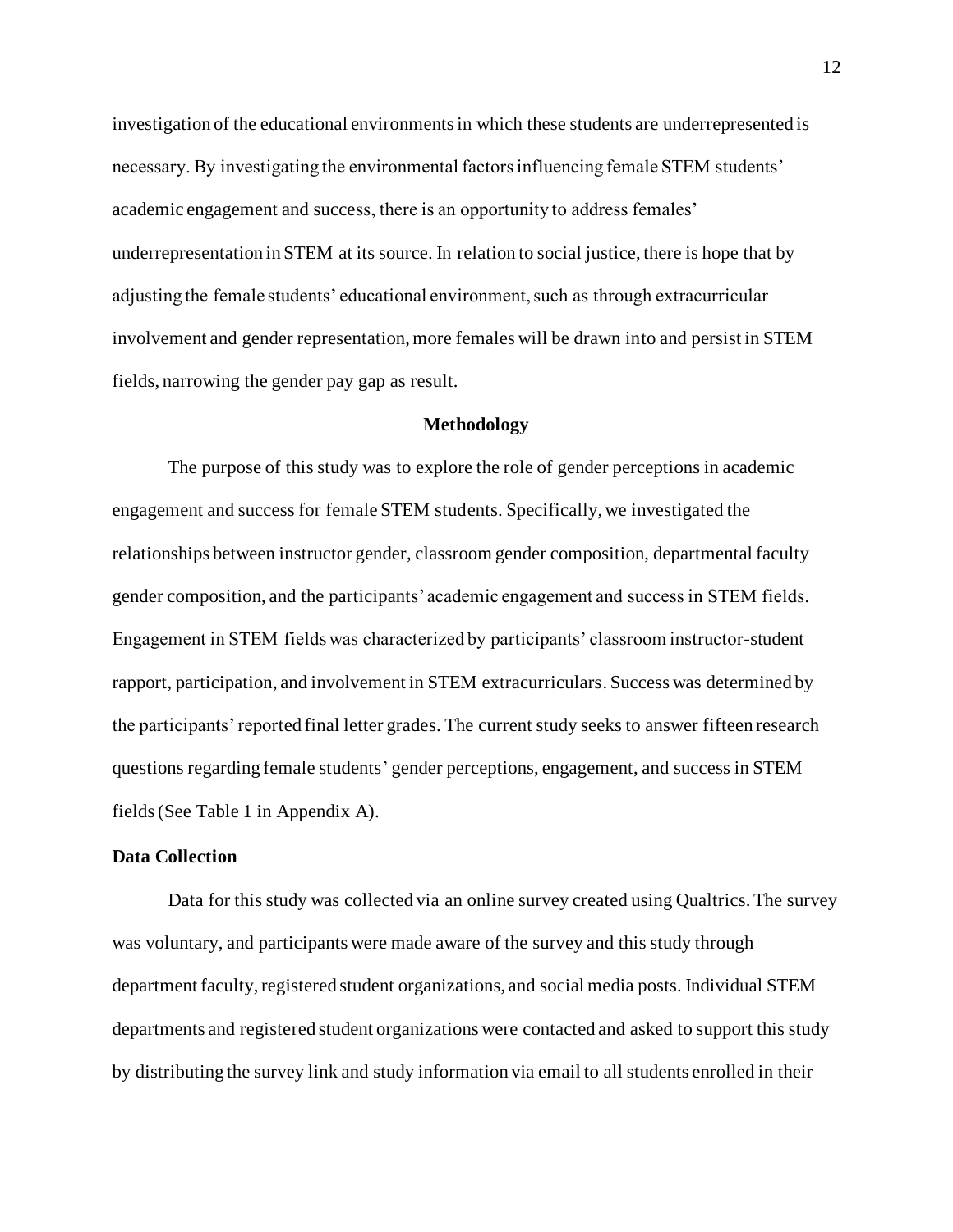respective departments or student organization. Two news articles asking for participants for the study were posted to the University of Arkansas' online newspaper, Newswire, and a Twitter post was shared about the study. Participants had the chance to receive one of ten \$50 Amazon gift cards. The study's procedures were waived by the institutional review board at the University of Arkansas (See Appendix B).

#### <span id="page-13-0"></span>**Sample**

Students were eligible to participate if they: 1) identified as female; 2) were enrolled in at least their second undergraduate year at the University of Arkansas; and 3) belonged to one of sixteen selected STEM majors. After the initial exclusion portion of the survey, eligible participants were provided with an informed consent document describing the study and listing the contact information of the primary investigators. Participants who agreed to participate were then directed to the remainder of the survey.

Two additional exclusion criteria were used after the survey was closed and responses were recorded to ensure the most accurate analysis. Initially, 44 participants completed the survey. However, four of those participants identified as graduate students and one participant failed to pass a validation item within the survey (i.e., "Please select the number 3 for this question"). Thus, these five causes were dropped, and subsequent analyses were conducted with the remaining 39 participants.

#### <span id="page-13-1"></span>**Measurements**

<span id="page-13-2"></span>Participants completed a variety of single-item assessments and standardized measures related to their engagement, academic success, and gender perceptions (See Appendix C). *Participant Characteristics*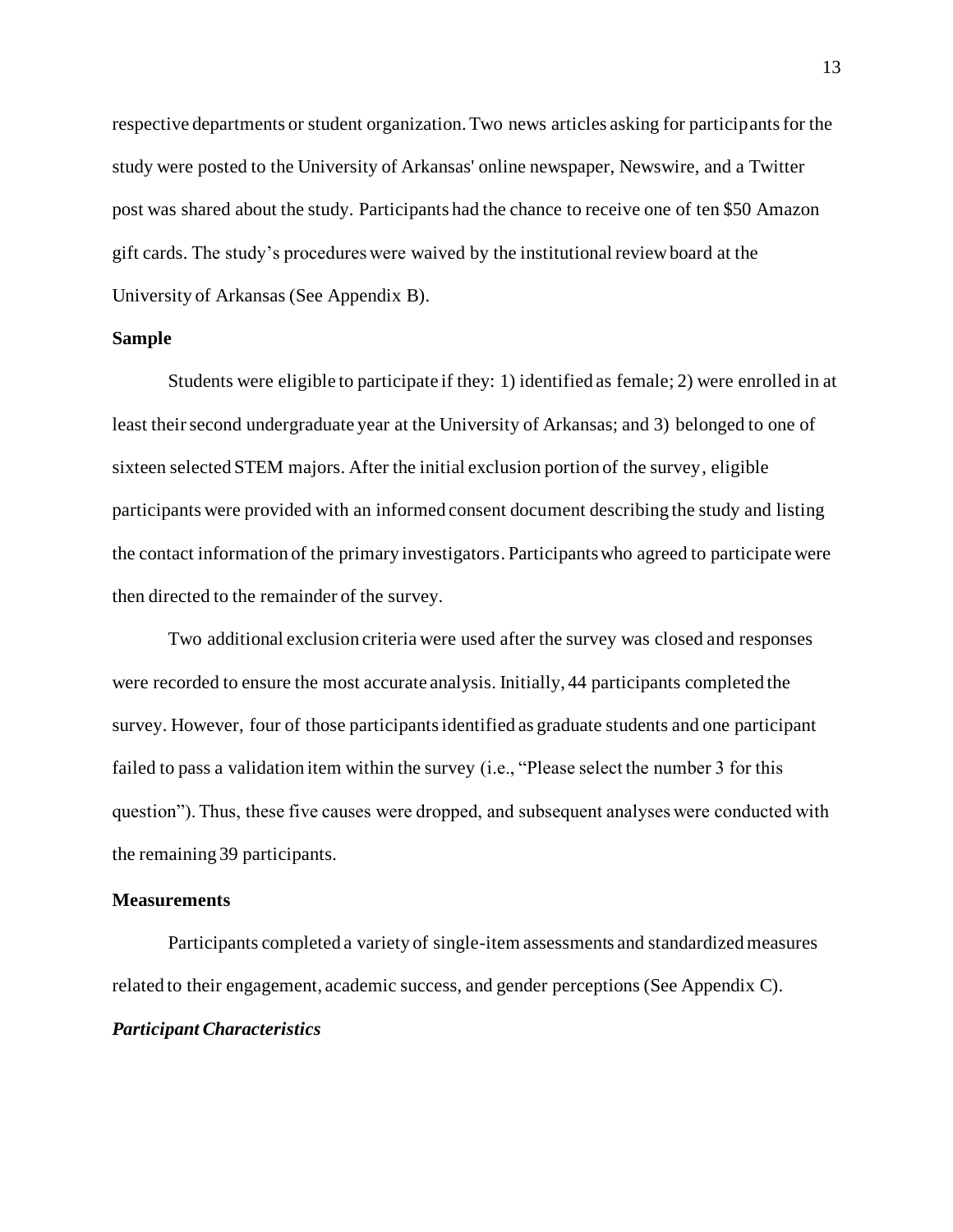Additional information was collected from participants, including their major, final letter grade in their selected course, and involvement in STEM extracurriculars and clubs.

#### <span id="page-14-0"></span>*Gender Perceptions*

Participants were asked to reflect on a course they have completed in their department and provide their perspective on the instructor's gender and the gender composition of the classroom (i.e., "What was the perceived gender of the instructor of your selected course?", participants chose either male or female; "What was the estimated gender composition of your selected course?", participants chose either male-dominated, balanced, or female-dominated). Their perspective on the faculty gender composition of their department was also collected.

#### <span id="page-14-1"></span>*Instructor-Student Rapport*

Participants were asked to rate their agreement to nine statements about their interactions and relationships with their instructors on a 5-point Likert scale, with one being "strongly disagree" and five being "strongly agree". Table 2 depicts the average ranking for each of the nine statements(See Appendix A). The instructor-student rapport 5-point Likert scale was an adaptation of Lammers and Gillaspy's (2013) Student-Instructor Rapport Scale-9. In this study, the statements were written in first-person, and the scale ranged from one being "strongly disagree" to five being "strongly agree", as opposed to one being "not at all" and five being "very much so" in the study by Lammers and Gillaspy (2013). This scaling alteration was made because the Qualtrics program did not provide a Likert scaling option of one being "not at all" and five being "very much so".

## <span id="page-14-2"></span>*Classroom Participation*

Participants were asked to estimate their classroom participation and the level of classroom engagement of their perceived male and female classmates. Participants' estimated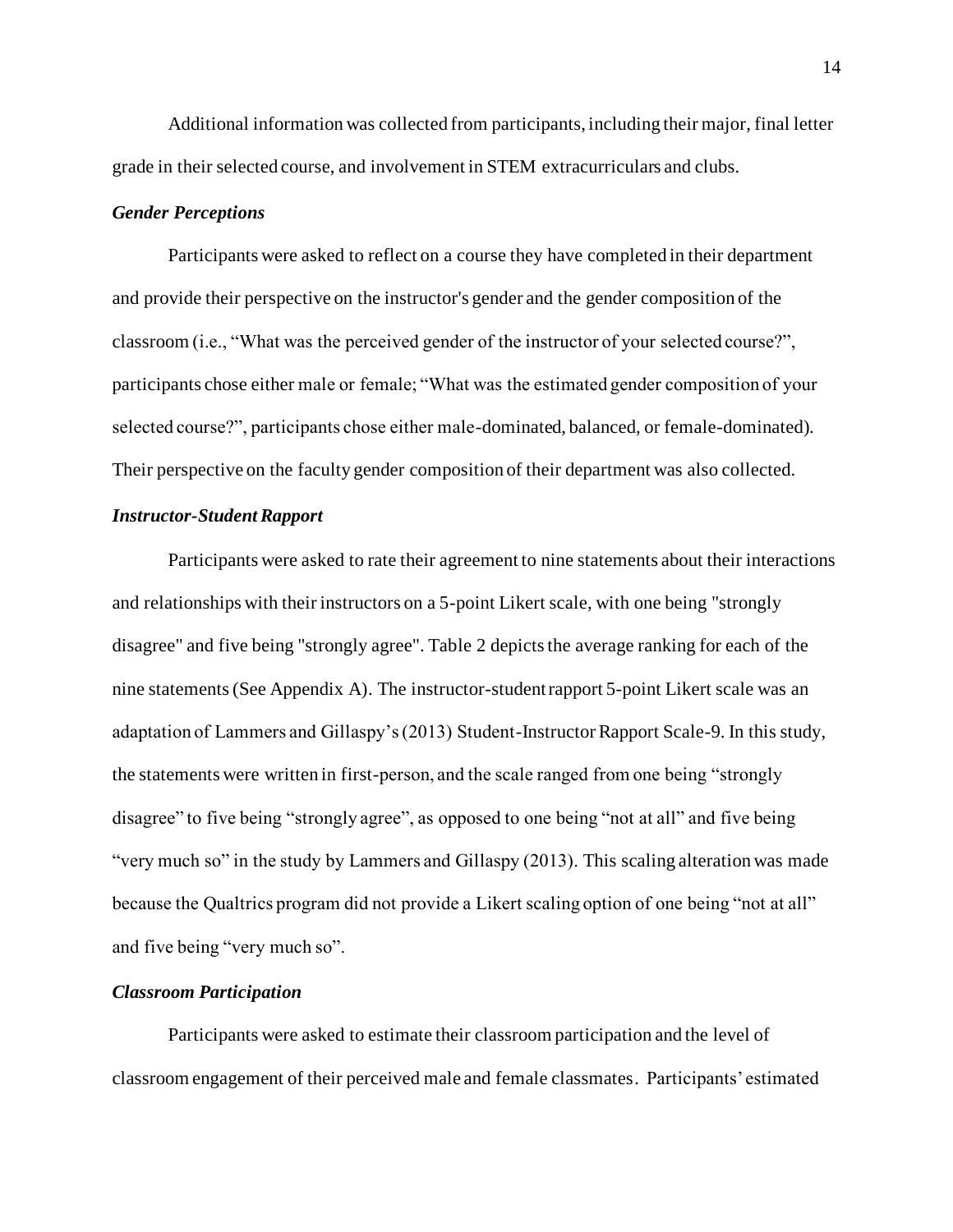classroom participation was based on the frequency for which they engaged in five classroom behaviors, ranking the performance of each behavior on a 5-point Likert scale, with one being "never" and five being "always". Table 3 depicts the average rank for each of the 5 behavioral statements(See Appendix A). The classroom participation 5-point Likert scale was an adaptation of Frisby and colleagues' (2014) 5-item survey with a 5-point Likert scale, which had internal reliability of .93. In the current study, the scale used to evaluate perceived participation ranged from one being "never" to five being "always", as opposed to one being "never" and five being "often" in the study by Frisby et al. (2014).

#### <span id="page-15-0"></span>**Data Analysis**

All data analyses were performed using the data analysis tool in the Qualtrics program. The program used a confidence level of 95% to look for relationships between variables. The program ran either a ranked T-test, ranked ANOVA, chi-squared test, or Fisher's exact test given the types of variables in each research question. Participants' average rank of instructor-student rapport statements, classroom participation statements, and estimated classroom engagement of male and female classmates given the instructor gender and classroom gender composition were compared. Participants'final letter grades given the instructor gender and classroom gender composition were compared. Perceptions of departmental faculty gender composition were compared given the participants' perceived instructor gender, classroom gender composition, and identified major. Involvement in STEM extracurriculars and clubs was compared given participants' perceived instructor gender, instructor-student rapport rankings, classroom participation rankings, classroom gender composition, and departmental faculty gender composition. The strength of significant relationships was determined using the effect sizes. For the ranked T-tests performed, a small effect was  $d > 0.2$ , a medium effect was  $d > 0.5$ , and a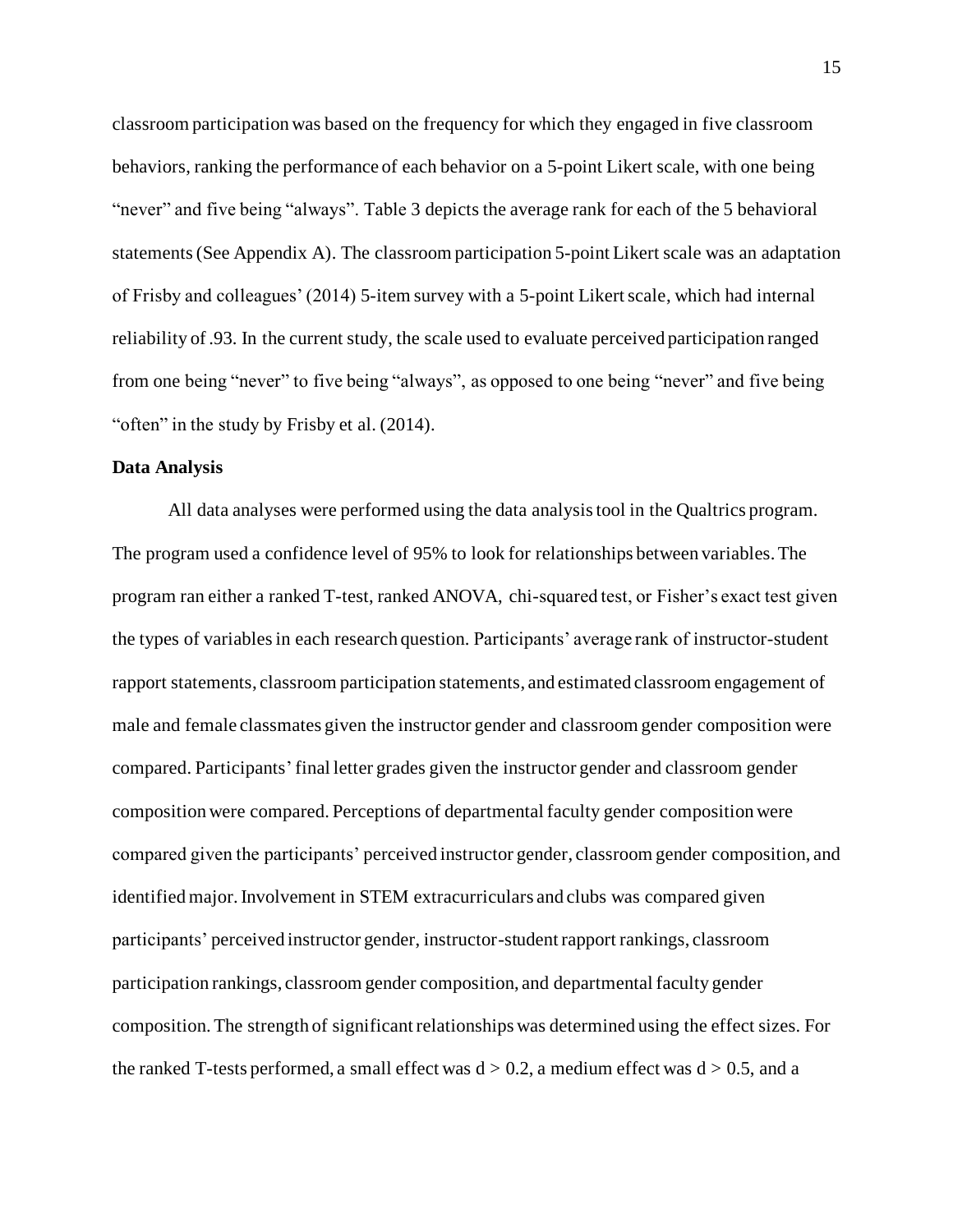large effect was  $d > 0.8$ . For the chi-squared tests performed with three groups, a small effect was  $V > 0.07$ , a medium effect was  $V > 0.21$ , and a large effect was  $V > 0.35$ . For the ranked ANOVA test performed, a small effect was  $f > 0.1$ , a medium effect was  $f > 0.25$ , and a large effect was  $f > 0.4$ . For the Fisher's exact test performed, a small effect was  $V > 0.1$ , a medium effect was  $V > 0.3$ , and a large effect was  $V > 0.5$ .

#### **Results**

<span id="page-16-0"></span>Table 4 depicts the majors of participants included in the analysis (See Appendix A). Final letter grade distribution ranged from A to D, with 19 participants receiving an A (48.7%), 12 receiving a B (30.8%), 7 receiving a C (17.9%), and 1 receiving a D (2.6%). Of the 39 participants included in the analysis, 28 indicated that they were involved in STEM extracurriculars or clubs. 64.1% of participants estimated their major's faculty gender composition as male-dominated,  $n = 25$ , 30.8% estimated their major's faculty gender composition as balanced,  $n = 12$ , and 5.1% estimated their major's faculty gender composition as female-dominated,  $n = 2$ .

#### <span id="page-16-1"></span>**Research Question 1**

The first research question was: Is the perceived gender of the instructor related to female STEM students' perceived instructor-student rapport? Table 5 and Figure 1 depict the ranking distribution for each of the nine statements by participants with a male instructor,  $n = 26$  (See Appendix A). Table 6 depicts the average rank for each of the nine statements for participants with a male instructor. Table 7 and Figure 2 depict the ranking distribution for each of the nine statements by participants with a female instructor,  $n = 13$ . Table 8 depicts the average rank for each of the nine statements for participants with a female instructor. For each statement, a ranked T-test was performed. Of the nine statements, the statement "my instructor respected me" had a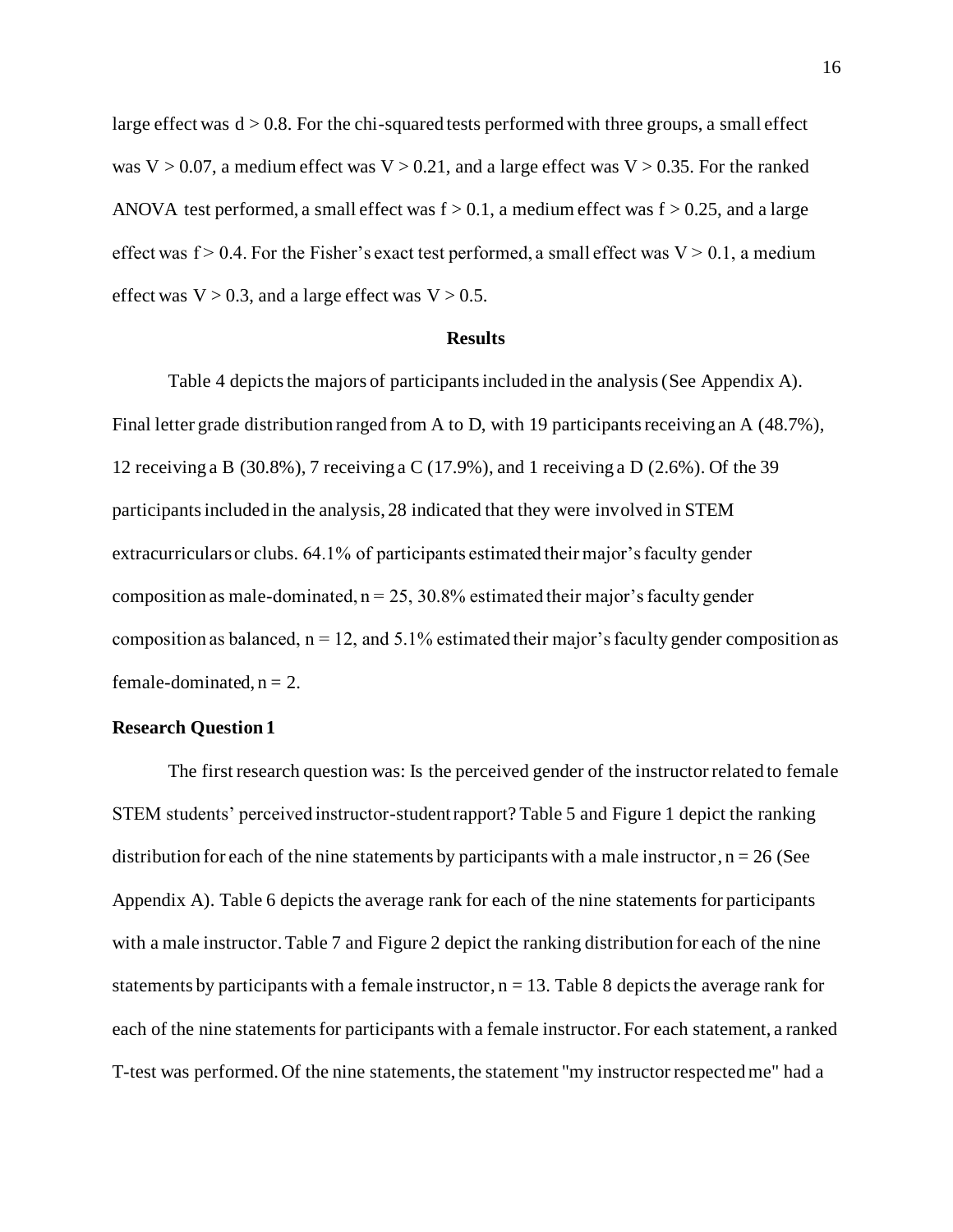statistically significant relationship with the perceived instructor gender. The ranked T-test revealed that participants who had a female instructor had a statistically higher ranking of the statement "my instructor respected me" ( $M = 4.69$ ,  $SD = 0.48$ ) than participants with a male instructor ( $M = 3.88$ ,  $SD = 1.21$ ),  $t(37) = 0.81$ ,  $p = .013$ ,  $d = 0.81$ . The statements "my instructor" treated me fairly" and "my instructor encouraged me" revealed relationships that were very near significant for participants with a female instructor. The results of the ranked T-tests with pvalues and effect sizes for each statement are listed in Table 9.

#### <span id="page-17-0"></span>**Research Question 2**

The second research question was: Is the perceived gender of the instructor related to female STEM students' perceived classroom participation level? Figure 3 and Table 10 depict the ranking distribution for each of the five behavioral statements by participants with a male instructor,  $n = 26$  (See Appendix A). The average ranking for each behavioral statement given a male instructor is provided in Table 11. Figure 4 and Table 12 depict the ranking distribution for each of the five behavioral statements by participants with a female instructor,  $n = 13$ . The average ranking for each behavioral statement given a female instructor is provided in Table 13. For each statement, a ranked T-test was performed. None of the five statements had a statistically significant relationship with instructor gender with a confidence level of 95%. The results of each ranked T-test with p-values and effects sizes are provided in Table 14.

#### <span id="page-17-1"></span>**Research Question 3**

The third research question was: Is the perceived classroom gender composition related to female STEM students' perceived classroom participation level? Figure 5 and Table 15 depict the ranking distribution of behavioral statements for participants in a perceived male-dominated classroom,  $n = 18$  (See Appendix A). The average ranking for each behavioral statement given a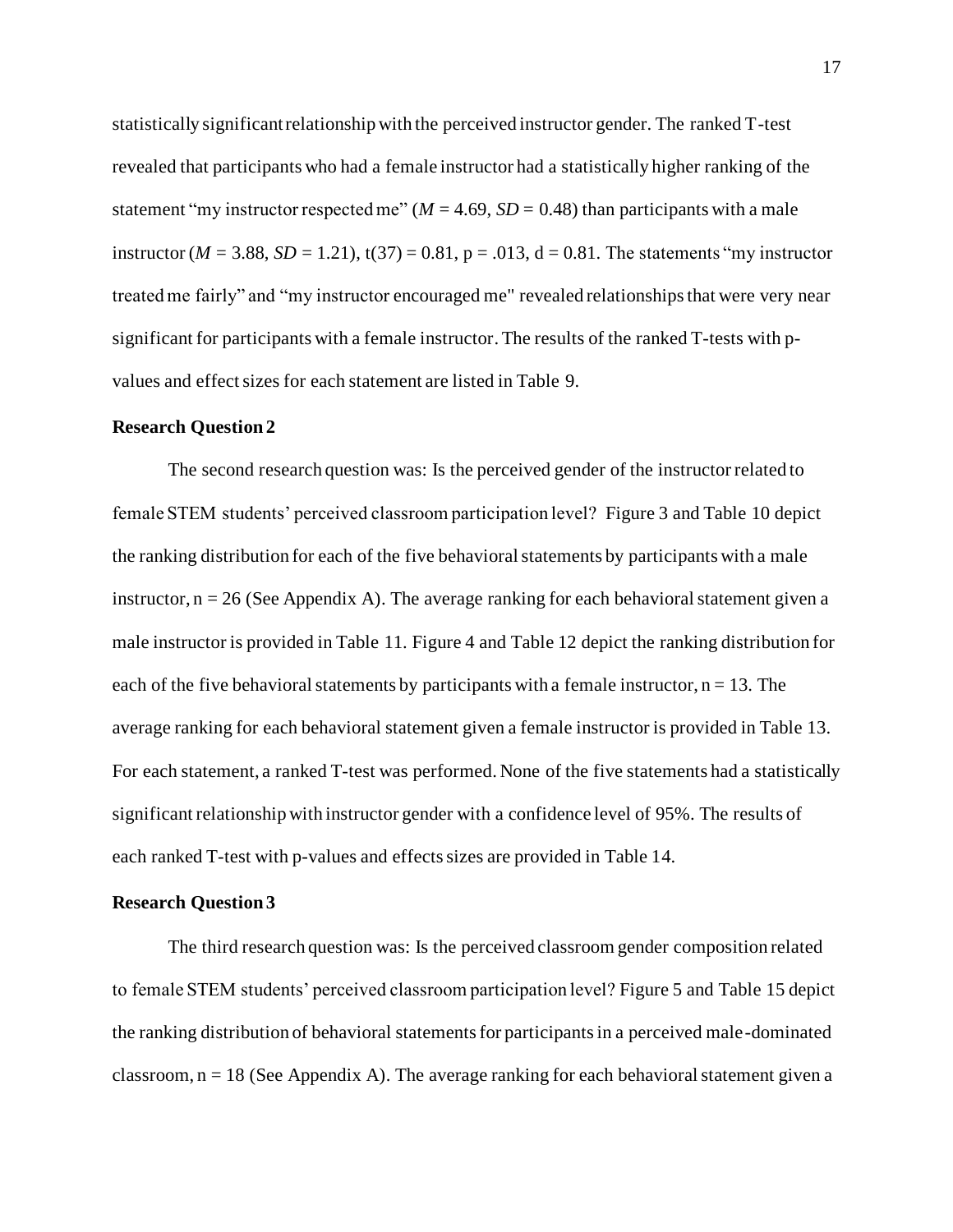male-dominated classroom is provided in Table 16. Figure 6 and Table 17 depict the ranking distribution of behavioral statements for participants in a perceived balanced classroom,  $n = 19$ . The average ranking for each behavioral statement given a balanced classroom is provided in Table 18. Figure 7 and Table 19 depict the ranking distribution of behavioral statements for participants in a perceived female-dominated classroom,  $n = 2$ . The average ranking for each behavioral statement given a female-dominated classroom is provided in Table 20. For each statement, a ranked ANOVA test was performed. None of the statements had a statistically significant relationship with perceived classroom gender composition with a confidence level of 95%. The results of the ranked ANOVA tests, with p-values and effects sizes, Cohen's f, are provided in Table 21.

#### <span id="page-18-0"></span>**Research Question 4**

The fourth research question was: Is the perceived gender of the instructor related to female STEM students' final letter grades? Table 22 depicts the final letter grade distribution of participants with a female instructor,  $n = 13$  (See Appendix A). Table 23 depicts the final letter grade distribution of participants with a male instructor,  $n = 26$ . A chi-squared test was performed, and no statistically significant relationships were found between final letter grades and perceived instructor gender,  $X^2$  (3, N = 39) = 3.76, p = 0.289, v = 0.31.

### <span id="page-18-1"></span>**Research Question 5**

The fifth research question was: Is the perceived classroom gender composition related to the final letter grade of female STEM students? Tables 24, 25, and 26 depict the final grade distributions of male-dominated,  $n = 18$ , balanced,  $n = 19$ , and female-dominated,  $n = 2$ , classrooms respectively (See Appendix A). A chi-squared test was performed, and no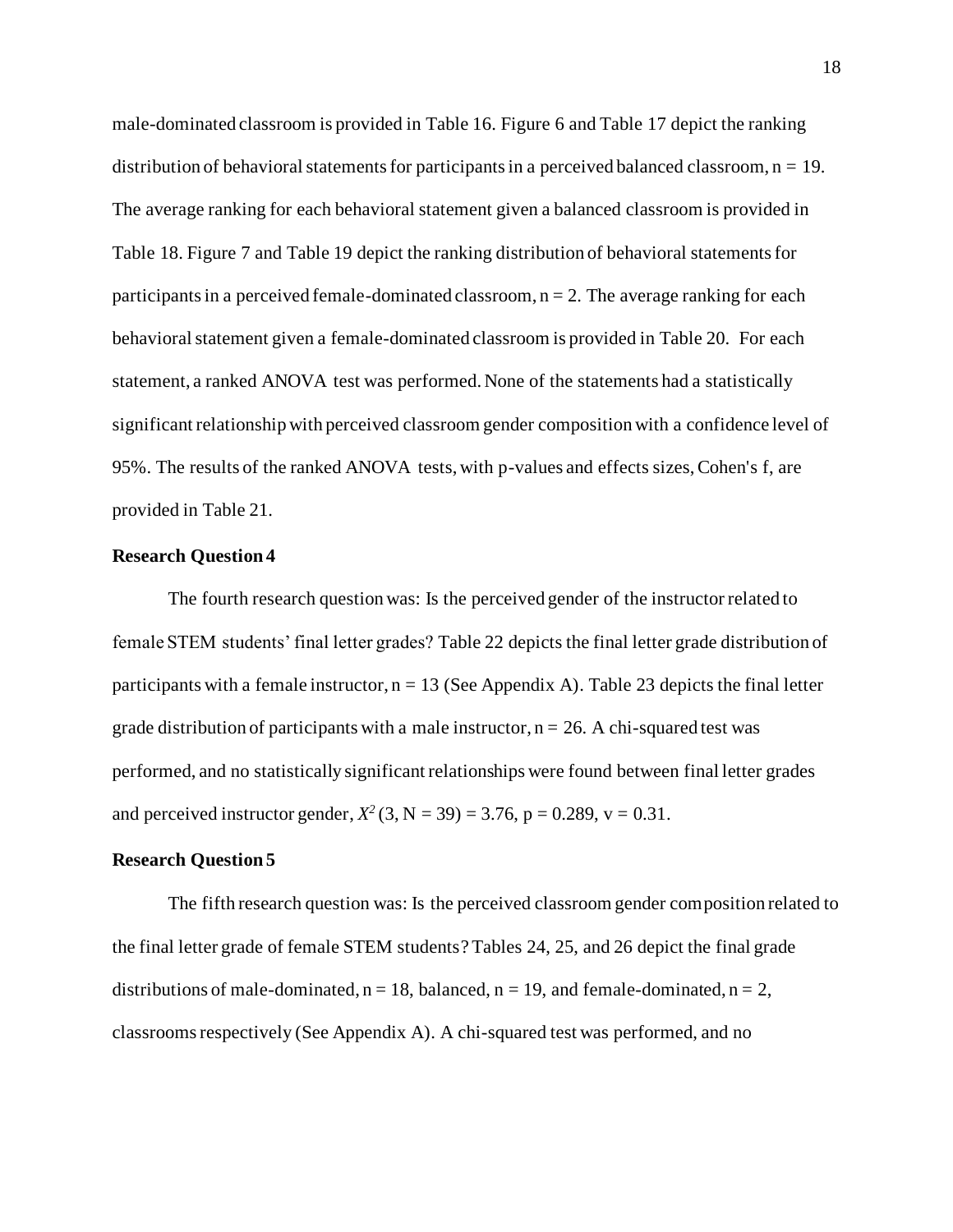statistically significant relationships were found between perceived classroom gender composition and final letter grade,  $X^2$  (6, N = 39) = 4.26, p = 0.641, v = 0.23.

#### <span id="page-19-0"></span>**Research Question 6**

The sixth research question was: Is the perceived gender of the instructor related to the classroom engagement of both male and female STEM students? Tables 27 and 28 depict the rank distribution for engagement levels of perceived females and perceived males respectively (See Appendix A). The average rank for the perceived females in the classroom was 3.26, and the average rank for the perceived males in the classroom was 3.72. Tables 29 and 30 depict the rank distributions for engagement level of perceived females and perceived males with male or female instructors respectively. The average rank for the perceived females in the classrooms was 3.08 with a male instructor, and 3.62 with a female instructor. The average rank for the perceived males in the classrooms was 3.62 with a male instructor, and 3.92 with a female instructor. The chi-squared test for perceived male engagement revealed no statistically significant relationship,  $X^2$  (3, N = 39) = 2.39, p = 0.405, v = 0.25. The chi-squared test for perceived female engagement revealed no statistically significant relationship,  $X^2(4, N = 39) =$ 3.30,  $p = 0.509$ ,  $v = 0.29$ .

#### <span id="page-19-1"></span>**Research Question 7**

The seventh research question was: Is the perceived classroom gender composition related to the classroom engagement of both male and female STEM students? The average rank of engagement for perceived females in the classrooms was 3.11 when in male-dominated classrooms, 3.32 when in balanced classrooms, and 4.00 when in female-dominated classrooms. The average rank of engagement for perceived males in the classrooms was 3.61 when in maledominated classrooms, 3.74 when in balanced classrooms, and 4.50 when in female-dominated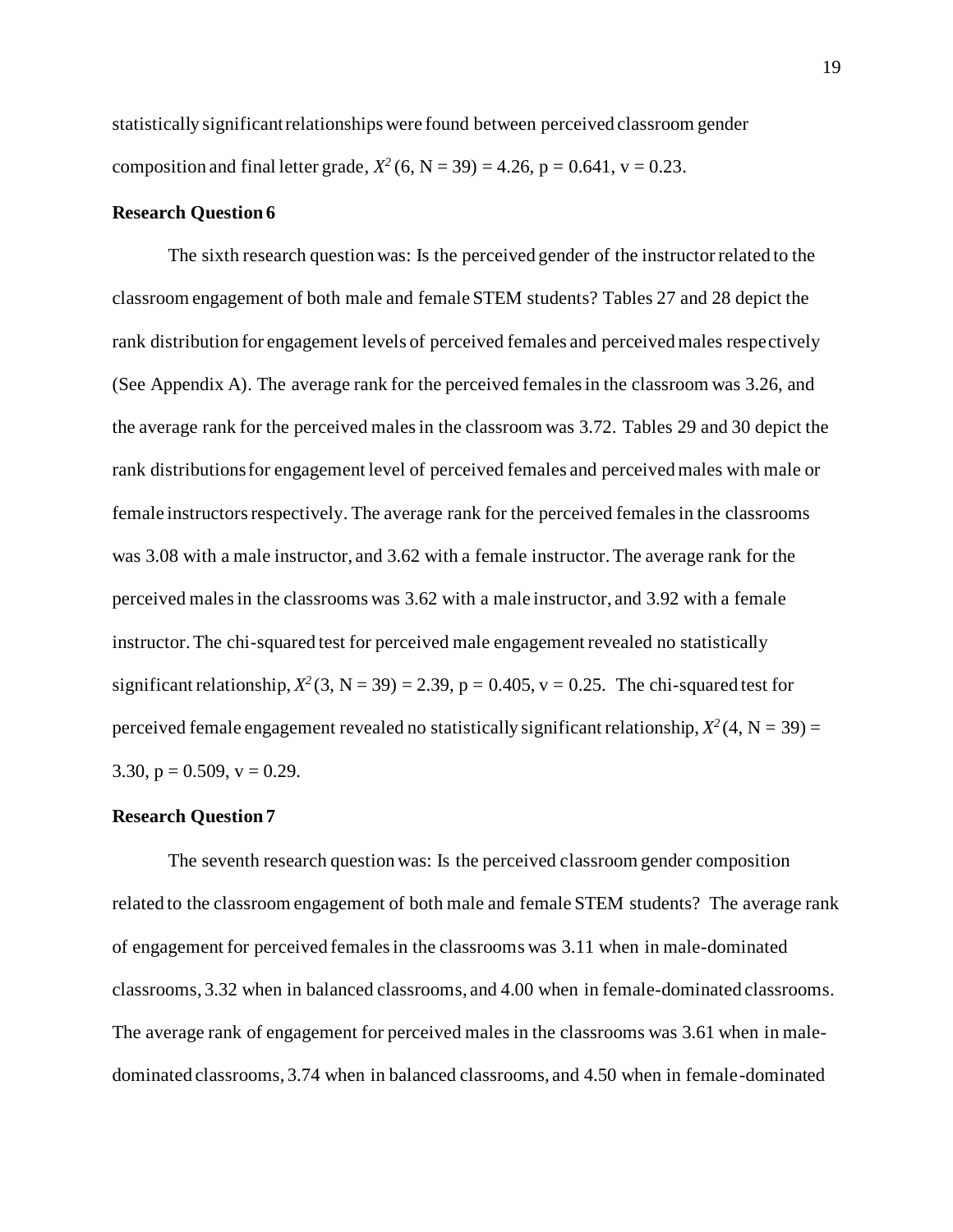classrooms. Tables 31 and 32 depict the rank distribution for engagement levels of perceived females and perceived males in classrooms with different gender compositions respectively (See Appendix A). Two chi-squared tests were performed. The chi-squared test for perceived male engagement in different gender composition classrooms was very near significant,  $X^2$  (6, N = 39)  $= 11.6$ ,  $p = 0.071$ ,  $v = 0.39$ . The chi-square test for perceived female engagement in different classroom gender compositions revealed no statistically significant relationship,  $X^2(8, N = 39) =$ 8.29,  $p = 0.405$ ,  $v = 0.33$ .

#### <span id="page-20-0"></span>**Research Question 8**

The eighth research question was: Is the perceived gender of the instructor related to female STEM students' perception of their department's faculty gender composition? Table 33 depicts female STEM students' perceptions of their department'sfaculty gender composition when they have either a male or female instructor (See Appendix A). A chi-square test was performed. The chi-square test revealed no statistically significant relationship,  $X^2(2, N = 39) =$ 0.270,  $p = 0.874$ ,  $v = 0.08$ .

#### <span id="page-20-1"></span>**Research Question 9**

The ninth research question was: Is the perceived gender composition of the classroom related to female STEM students' perception of their department's faculty gender composition? Table 34 depicts the perceived gender composition of faculty (male-dominated, balanced, or female-dominated) when given the perceived gender composition of the classroom (maledominated, balanced, or female-dominated)(See Appendix A). A chi-squared test was performed and revealed a statistically strong relationship between perceived gender composition of the classroom and perceived gender composition of faculty,  $X^2$  (4, N = 39) = 16.6, p = 0.002, v = 0.46. In particular, there was a strong relationship between perceiving the classroom gender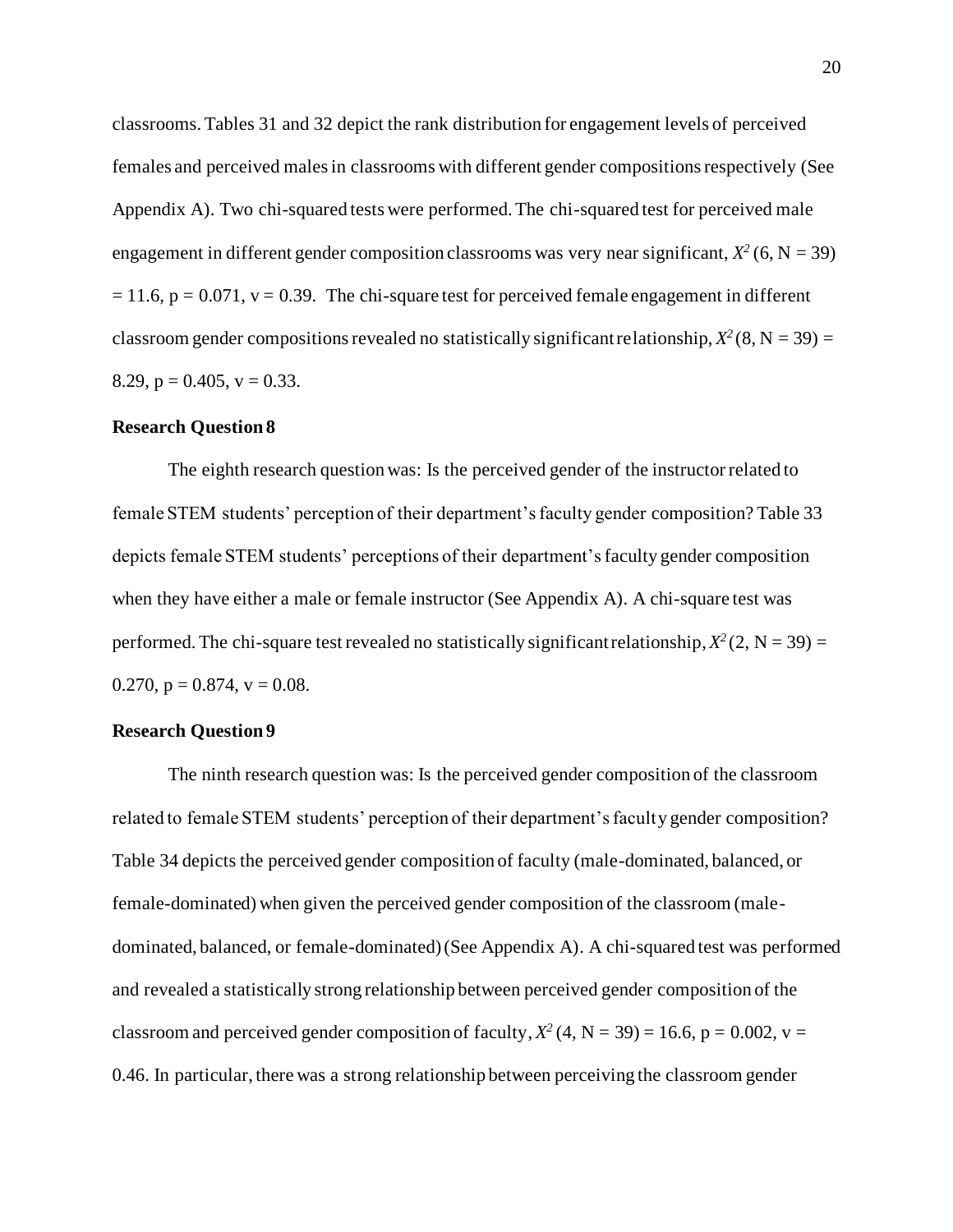composition as balanced and perceiving the faculty gender composition as balanced. Perceiving the classroom as male-dominated also had a significant relationship with perceiving the faculty as male-dominated.

#### <span id="page-21-0"></span>**Research Question 10**

The tenth research question was: Is the female STEM students' department related to the perceived gender composition of its faculty? A chi-squared test was performed, and no statistically significant relationship was found,  $X^2$  (26, N = 39) = 24.8, p = 0.531, v = 0.56.

#### <span id="page-21-1"></span>**Research Question 11**

The eleventh research question was: Is the perceived gender of the instructor related to female STEM students' involvement in STEM extracurriculars and clubs? Table 35 depicts the percentage of participants who indicated involvement in STEM extracurriculars or clubs given the perceived instructor gender (See Appendix A). A Fisher's exact test was performed, and no statistically significant relationship was found between instructor gender and involvement in STEM extracurriculars or clubs,  $p = 0.719$ ,  $v = 0.08$ .

## <span id="page-21-2"></span>**Research Question 12**

The twelfth research question was: Is the female STEM students' involvement in STEM extracurriculars and clubs related to perceived classroom participation level? Five ranked T-tests were performed, and one statistically significant relationship was found. The ranked T-test revealed that participants involved in STEM extracurriculars or clubs had statistically higher rankings for the statement "I contributed without hesitation" (*M =* 2.64, *SD =*1.10) than participants who were not involved in STEM extracurriculars or clubs  $(M = 1.73, SD = 0.79)$ ,  $t(37) = -0.916$ ,  $p = 0.013$ ,  $d = 0.924$ . The statements "I expressed personal opinions" and "I volunteered in class" had very near significant relationships. Table 36 depicts the results of the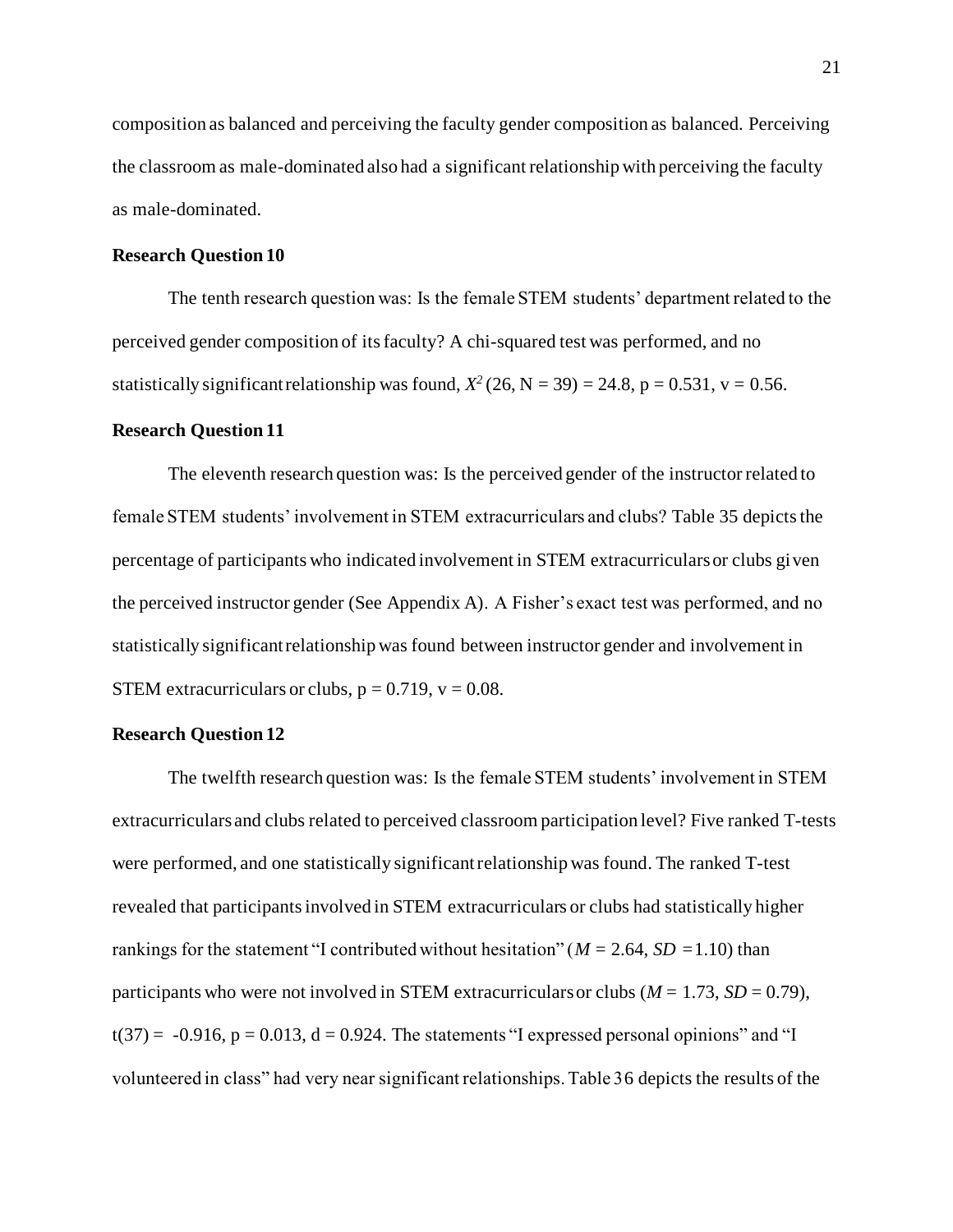five ranked T-tests comparing involvement in extracurricular activities and estimated classroom participation (See Appendix A).

#### <span id="page-22-0"></span>**Research Question 13**

The thirteenth research question was: Is the female STEM students' involvement in STEM extracurriculars and clubs related to estimated instructor-student rapport? A ranked T-test was performed for each of the statements and one statistically significant relationship was found. The ranked T-test revealed that participants involved in STEM extracurriculars or clubs had statistically higher rankings for the statement "my instructor encouraged me" (*M* = 4.07, *SD* = 1.02) than participants who were not involved in STEM extracurriculars or clubs (*M* = 3.18, *SD*   $(1, 33)$ , t(37) = , p = 0.036, d = 0.80. No other statements revealed a statistically significant relationship between involvement in STEM extracurriculars and instructor-student rapport. Table 37 depicts the results of the ranked T-test for the nine statements given involvement in STEM extracurriculars(See Appendix A).

#### <span id="page-22-1"></span>**Research Question 14**

The fourteenth research question was: Is the perceived gender composition of the classroom related to female STEM students' involvement in STEM extracurriculars and clubs? Table 38 depicts the percentage of participants who were or were not involved in STEM extracurriculars or clubs given the estimated gender compositions of their classrooms (See Appendix A). A chi-squared test was performed, and no statistically significant relationships were found,  $X^2$  (2, N = 39) = 0.894, p = 0.639, v = 0.15.

## <span id="page-22-2"></span>**Research Question 15**

The fifteenth research question was: Is the perceived faculty gender composition of the female STEM students' department related to involvement in STEM extracurriculars and clubs?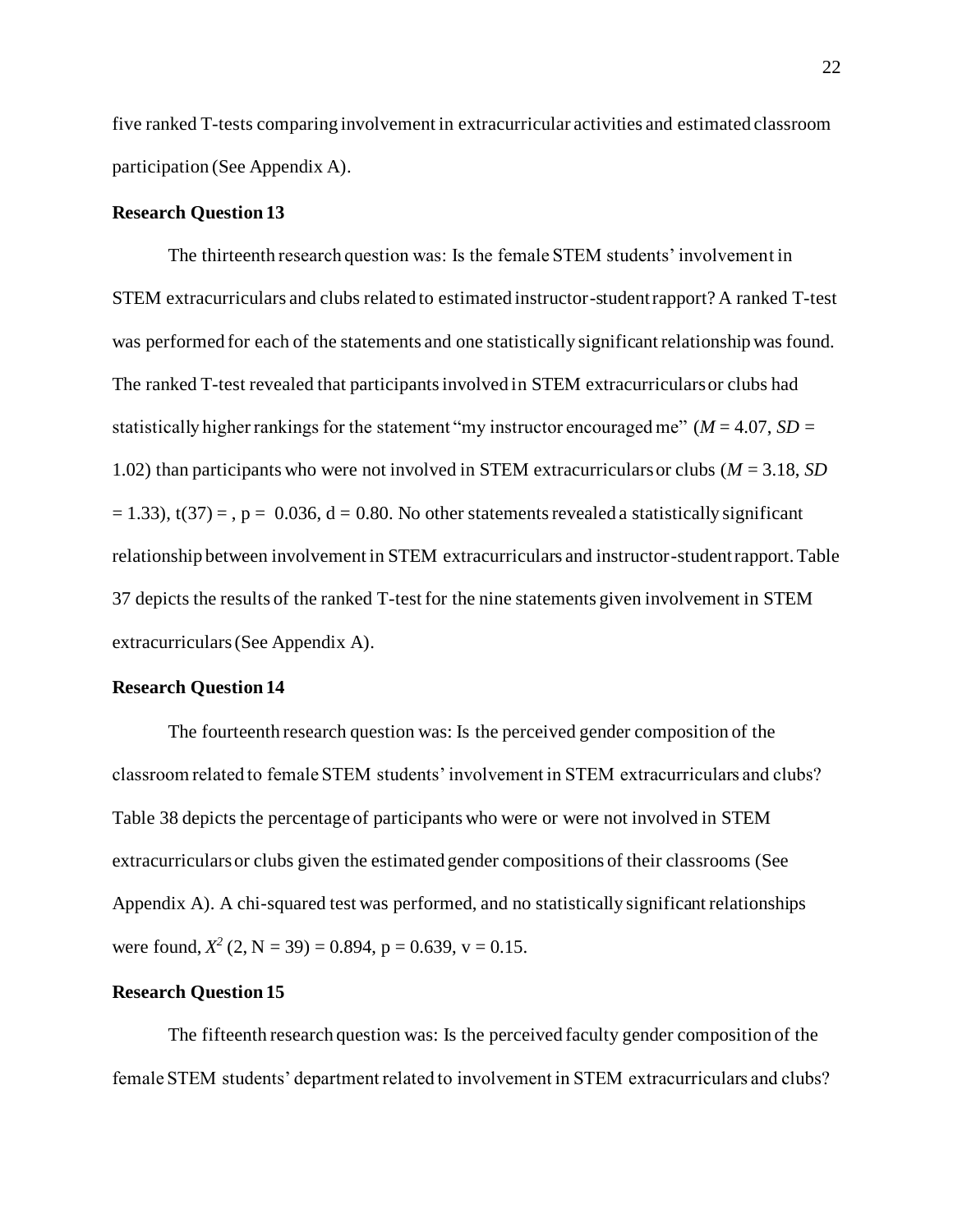Table 39 depicts the percentages of participants involved or not involved in extracurriculars and clubs given estimated faculty gender composition (See Appendix A). A chi-squared test was performed, and no statistically significant relationships were found,  $X^2$  (2, N = 39) = 1.02, p =  $0.599$ ,  $v = 0.16$ .

#### **Discussion**

<span id="page-23-0"></span>This study examined how gender perceptions impact the ways female STEM students navigate and interact with their university environment. STEM fields are highly gendered spaces, with males outnumbering females in the classroom and the workforce (Martinez & Christnacht, 2021). Educators and institutions have tried to close the gap between males and females in STEM fields with little success (Martinez & Christnacht, 2021; National Science Board, 2018). Therefore, the overarching question of this study and those like it, is what environmental factors are preventing female students from engaging and succeeding in STEM, and what students, educators, and policymakers can do about it. This study chose to focus on instructor gender, classroom gender composition, and faculty gender composition as possible environmental factors that impact female STEM students' engagement and success by influencing instructor-student rapport, classroom participation levels, final letter grades, and involvement in STEM extracurriculars or clubs.

Based on past research and theoretical background, it was hypothesized that significant connections would be found between these environmental factors and levels of engagement and success among female STEM students (Bailey et al., 2020; Olsson & Martiny, 2008; Solanki & Xu, 2018). However, this study had some unexpected results. For research question one, instructor-student rapport, a contributing factor to classroom engagement and success, showed some connections to the perceived gender of the instructor, but not as many significant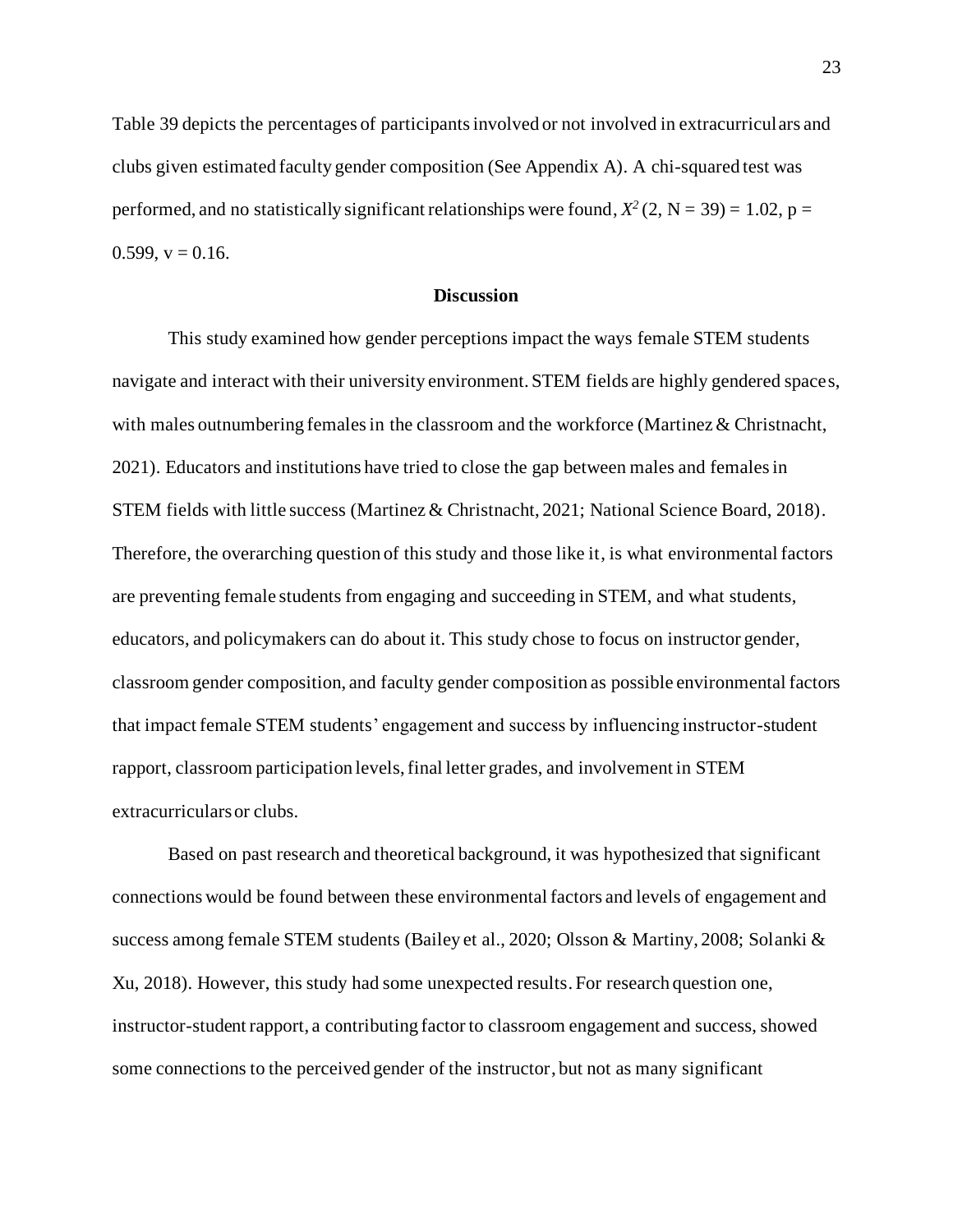connections as was theorized (See Table 1 in Appendix A). Only one of the nine statements showed a statistically significant difference between female and male instructors. The female STEM participants with a female instructor more strongly agreed with the statement "my instructor respected me" than those with a male instructor. Two other statements, "my instructor treated me fairly" and "my instructor encouraged me", had near statistically significant results. Although none of the extant literature compared instructor-student rapport between female students in STEM, the study's results were partially consistent with Lammers and Byrd's 2019 study, in which female students had high rapport ratings with both feminine and masculine instructors. Given some statistically significant relationships were revealed, it seems that instructor gender could impact how the female STEM student interacts with their instructor and the feelings they have about those interactions, but more research will be needed on this topic.

Unexpectedly, the female participants' perceived classroom participation levels and final letter grades did not have any statistically significant relationship with the gender of the instructor as explored in research questions two and four (See Table 1 in Appendix A). These findings were inconsistent with the research of Bailey and colleagues (2020) and Solanki and Xu (2018), in which female students' classroom engagement and course grades increased with the introduction of a female STEM instructor. The findings of the study were more consistent with those of Leraas et al. (2018), Hoffmann and Oreopoulos (2009), and Howard and Henney (1998), in which instructor gender did not have any significant impact on classroom participation or grade performance. A possible explanation is that instructor-student rapport and participation in conjunction contribute to academic success (Frisby et al., 2014; Frisby et al., 2016; Frisby & Martin, 2010; Leraas et al., 2018). Leraas and colleagues (2018), Frisby and colleagues (2014), and Frisby and Martin (2010) found that instructor-student rapport was associated with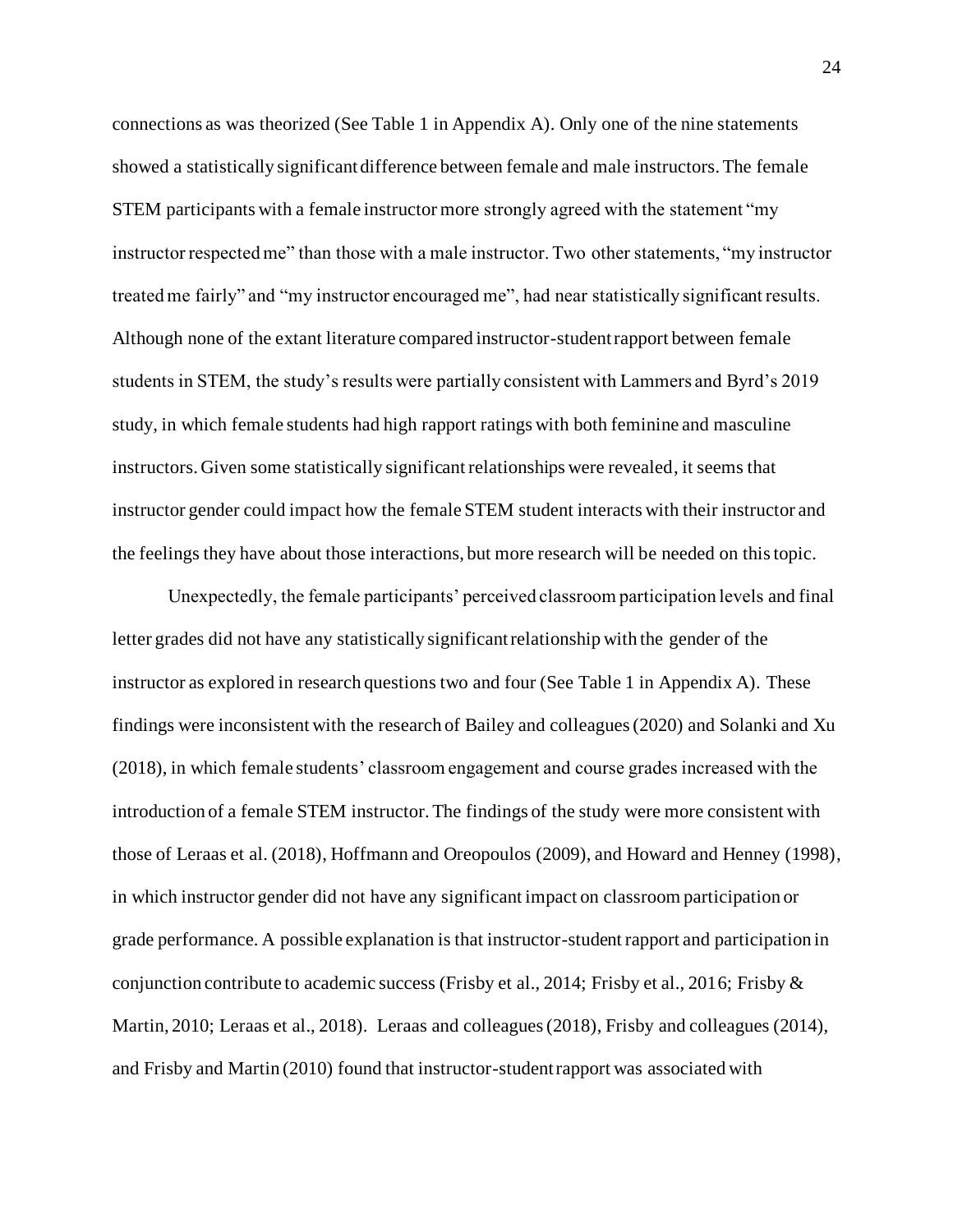participation. In this study, instructor-student rapport had few statistically significant relationships instructor gender. If instructor-student rapport was not strongly correlated with instructor gender but is correlated with participation, then it follows, that participation would not have a strong correlation with instructor gender.

Based on past research findings that more females in the classroom resulted in increased participation and final letter grades of female students, it was theorized that similar outcomes would be found in this study (Bailey et al., 2020). However, no such outcomes were observed, and no statistically significant relationships were found between classroom gender composition and perceived levels of participation or final letter grades. A contributor to this incongruent result is perhaps this study's limited sample size and the low number of participants who perceived their classrooms as female-dominated,  $n = 2$ .

Although this study focused on female students' engagement and success in STEM fields, participants were asked to estimate the level of engagement for both males and femal es in their classrooms. This estimation had two functions. First, the estimations were used as comparisons to past studies about the experience of female university students in STEM. Past studies found that females in STEM have poorer levels of engagement and participation than their male peers. In this study, the female students, on average, ranked their male peers as having better levels of classroom engagement and participation (See Tables 27 and 28 in Appendix A). Therefore, the university environment of this study is similar to those in others, in which males are outperforming females in terms of participation. Second, a lack of significant differences in these levels of engagement for both groups given instructor gender or classroom gender composition would suggest that perhaps other factors are impacting engagement, such as variables specific to the instructor including teaching style or teacher bias (Solanki & Xu, 2018).

25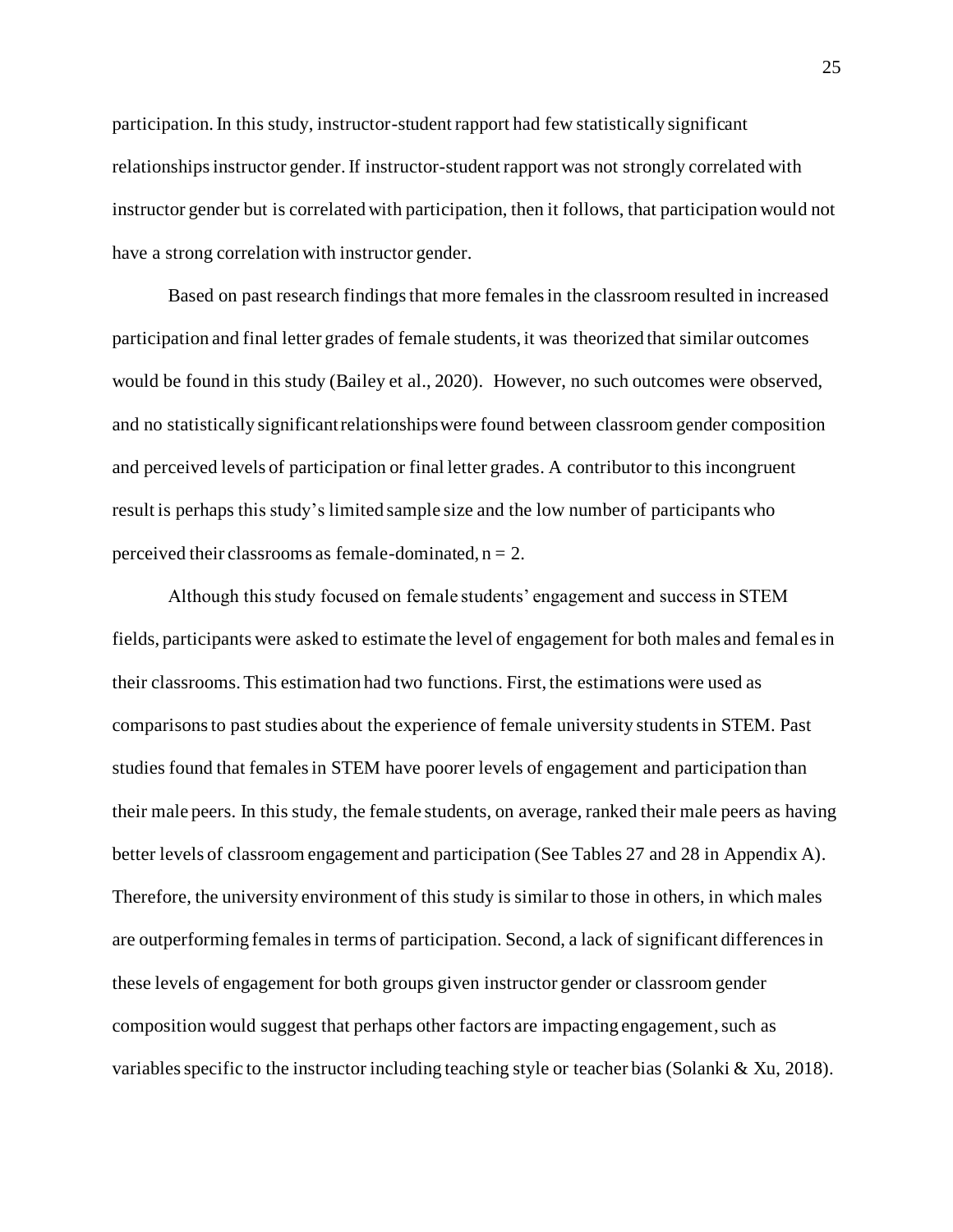This study found no significant relationships between male and female group engagement and instructor gender or classroom gender composition which is consistent with past research conducted by Howard and Henney (1998), Leraas and colleagues (2018), and Aguillon and colleagues (2020).

The perceived gender composition of the faculty was also analyzed for its relationship to the participants' perceived gender of their instructor and classroom gender composition. Interestingly, the instructor's gender did not have any significant relationship with the perceived gender composition of the faculty, but the gender composition of the classroom did. The data analysis showed a strong statistically significant relationship between perceived classroom gender composition and faculty gender composition. It seems that perceptions of one aspect of the environment influence the perceptions of another, in this case, gender composition. Even if these perceptions are not congruent with the actual gender compositions of classrooms or faculty, they still demonstrate how gender is a master status that individuals use to understand and interpret their environment (Carter  $\&$  Fuller, 2015). These results are consistent with the study by Olsson and Martiny (2019), which found gender representation to be important both within classrooms and in faculty to ensure that female STEM students feel connected to and represented in their university environment. Connectedness, a result of instructor-student rapport and representation, can help decrease feelings of participation anxiety and counteract the effects of the chilly climates found in STEM classrooms (Fassinger, 1995; Hall & Sandler, 1982, 1984; Sandler & Hall, 1986, as cited in Crombie et al, 2003; Frisby et al., 2014). In support of this theory, the studies by Bailey and colleagues (2020) and Solanki and Xu (2018) found that gender representation in faculty and student composition contributed to classroom engagement and success for female students.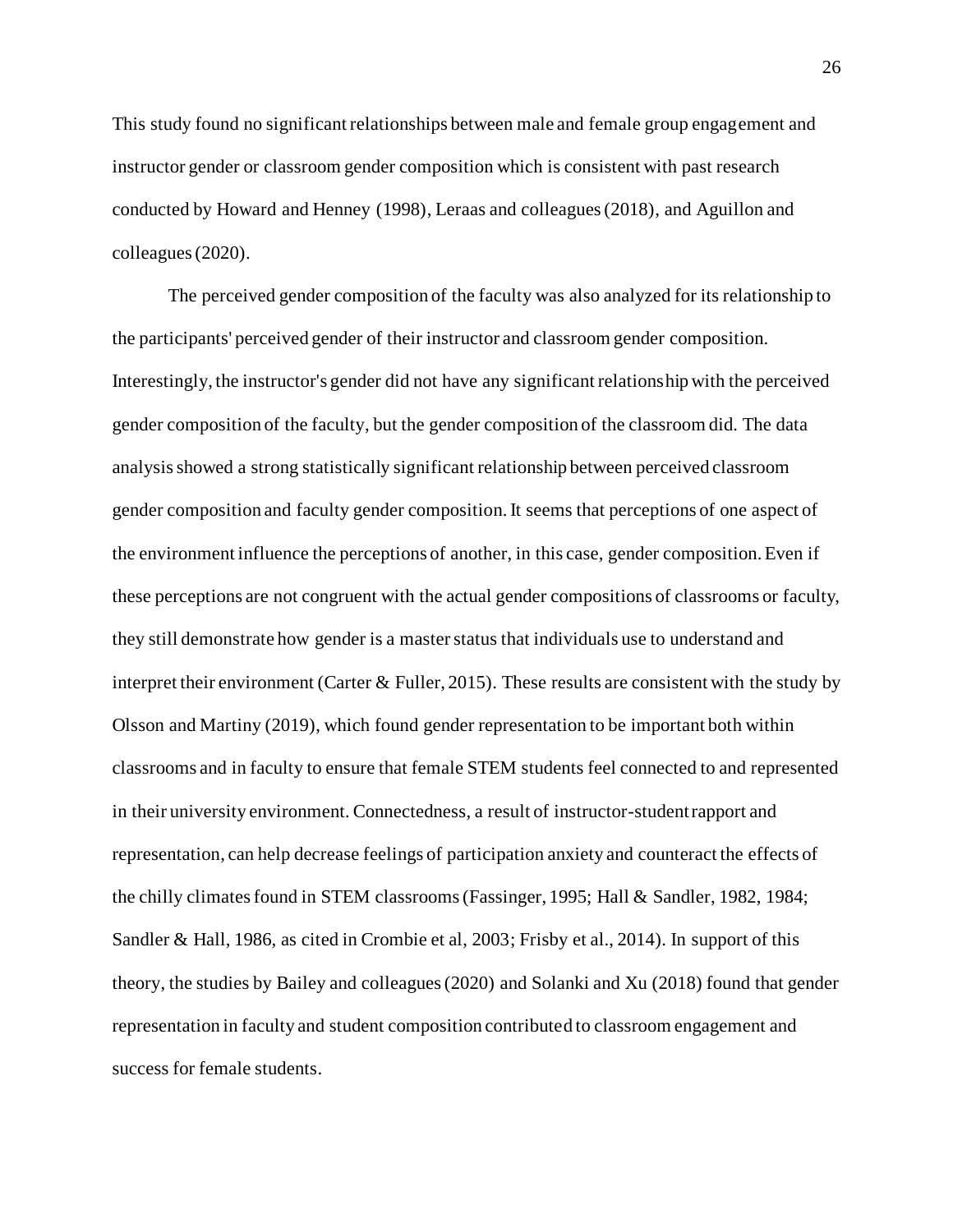Involvement in STEM extracurriculars and clubs was also analyzed in connection to instructor gender, classroom gender composition, faculty gender composition, instructor-student rapport, and classroom participation. One statistically significant relationship was found between involvement in STEM extracurriculars or clubs and classroom participation. Participants who were involved in STEM extracurriculars or clubs agreed more strongly with the statement "I contributed without hesitation" than those who were not. Similarly, one statistically significant relationship was found for the instructor-student rapport statement "my instructor encouraged me", with participants involved in STEM extracurriculars agreeing more strongly than those who were not. These results could be explained by variables unique to the participants, such as lower participation apprehension and more willingness to share or interact in class (Frisby et al., 2014). Involvement in extracurriculars demonstrates the participants' innate lack of participation apprehension, which could explain why they ranked themselves with more classroom participation and better instructor-student rapport than participants who were not involved. Nevertheless, this significant finding suggests that engagement in the classroom is related to involvement outside of the classroom. For the purpose of encouraging more females to enter into and persist in STEM fields, educational institutions may benefit from the creation of STEMrelated extracurricular activities and clubs aimed at female students.

Similar to the results of research questions two and three, involvement in extracurricular activities was not related to instructor gender or classroom gender composition (See Table 1 in Appendix A). These results were not entirely unexpected due to the lack of significant relationships between classroom participation, instructor gender, and classroom gender composition. As evidence by this study, classroom participation and involvement in extracurriculars are slightly related. However, classroom participation was not correlated with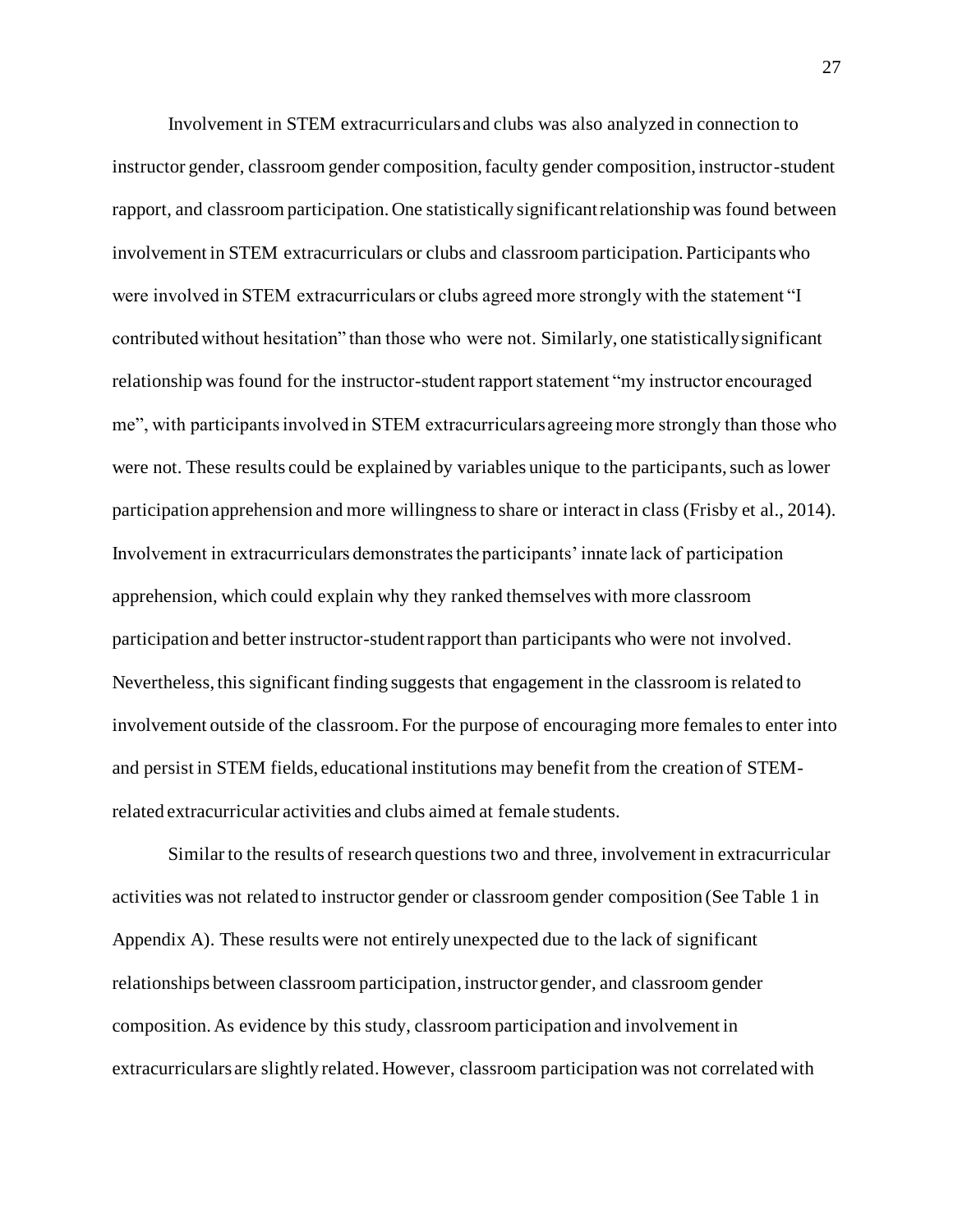classroom gender composition or instructor gender, which was consistent with past research (Howard & Henney, 1998; Leraas et al., 2018). Therefore, it is not entirely unexpected that involvement in extracurriculars would not be correlated with instructor gender or classroom gender composition. Given the connections between grade performance, motivation, and involvement in extracurricular activities, more research should be conducted to see if gender perceptions within STEM classrooms and departments influence female students' involvement (Gottfried & Williams, 2013; King et al., 2020; Stringer et al., 2019).

#### <span id="page-28-0"></span>**Limitations**

Although this study attempted to answer the question of what environmental factors may influence the engagement and success of female students in STEM, few significant answers were found, and more robust research is needed on this topic. This study had multiple limitations which should be improved on in future research. First, the sample size was very small, and some relationships were perhaps overlooked or perceived as nonexistent. For example, a significant finding in research on gender in STEM, is that female students perform better with a female teacher and/or a female majority. However, as stated previously, only two participants identified their classrooms as female-dominated. Second, casual relationships are unable to be investigated with the current study's design. Participants were asked for their perceptions and beliefs related to a course they completed in the past. Not only are the results subject to the inaccuracies and biases of memory and perception, but the variables are also unable to be manipulated to analyze certain relationships.

Third, participants were from various majors and the courses used for reflection were not identified. This poses a risk of confounding variables, such as instructor or participant specifics. Instructors may vary in teaching style, participation expectations, communication styles, and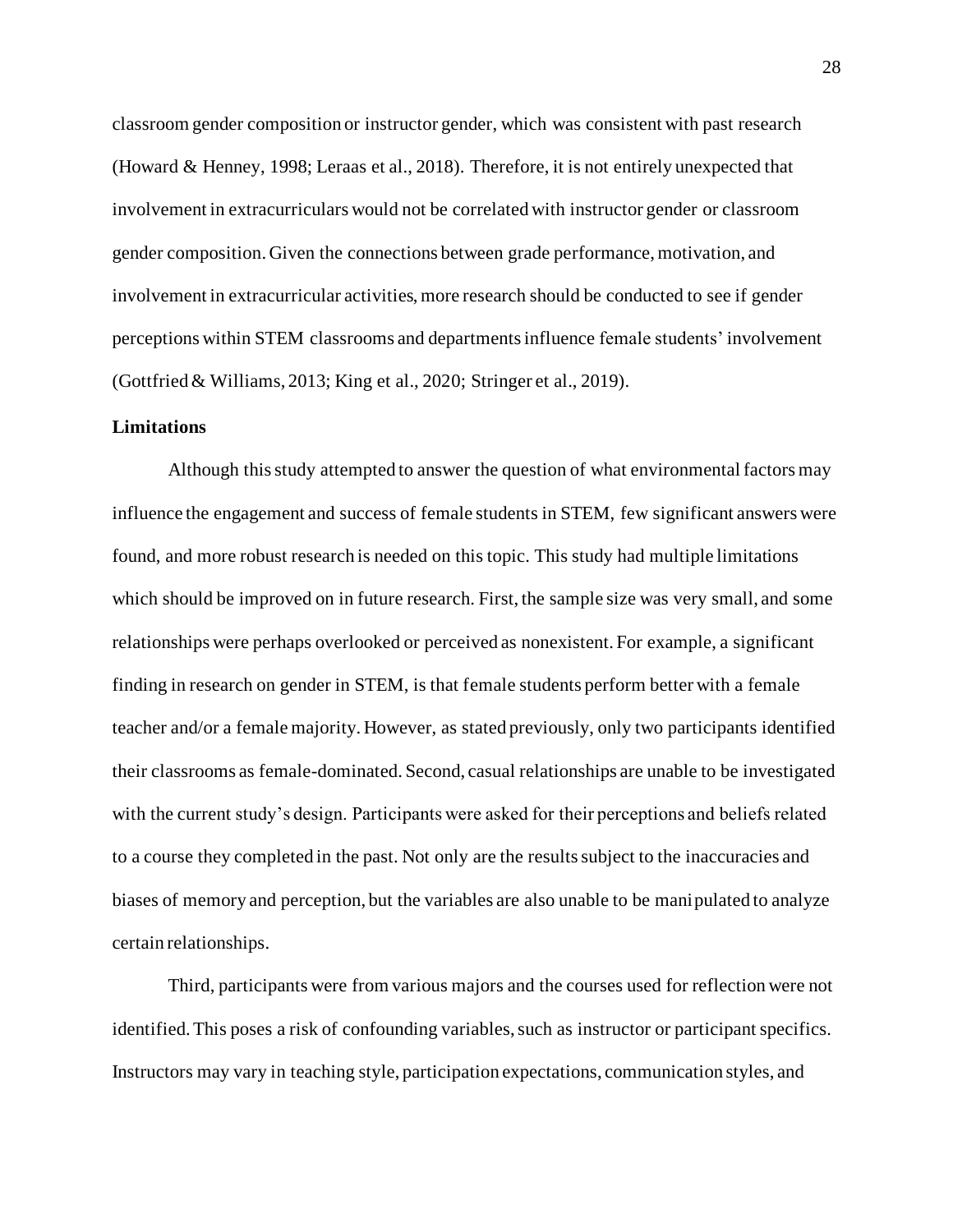general demeanor resulting in erroneous comparisons between instructors, even those of the same perceived gender. Similarly, participants vary in general levels of classroom engagement due to social confidence and willingness to share in the educational setting. Fourth, members of STEM-related extracurriculars and clubs were invited to participate, which could contribute to a sample of participants with levels of classroom participation and instructor relationships that are not representative of the population. Furthermore, the sampling method used was voluntary response. Finally, due to the sample size constraints, the instructor-student rapport and classroom participation statements were analyzed individually rather than as a whole scale. Therefore, the scales are no longer standardized.

To address these limitations, an experimental design would be needed. An experimental design would ensure an adequate sample size, including enough female-dominated classrooms to conduct a proper comparison. A larger sample size would also allow for an analysis of the instructor-student rapport and classroom participation scales as a whole as opposed to individual statements. A random sampling method would also be favorable to eliminate the chance of sampling bias. The same participants should be used throughout the study to ensure each rating of instructor-student rapport, participation, and final letter grade were subject to the same internal variations. Similarly, the instructors selected for the study should have similar teaching styles, professional demeanors, and expectations of their students. Data for the experimental study should be both self-report and observational to collect data on perceptions and actual occurrences within the classroom.

#### **Conclusion**

<span id="page-29-0"></span>Female university students are facing the adverse consequences of gendered spaces in STEM fields. Men currently outnumber women in engineering, physics, mathematics, and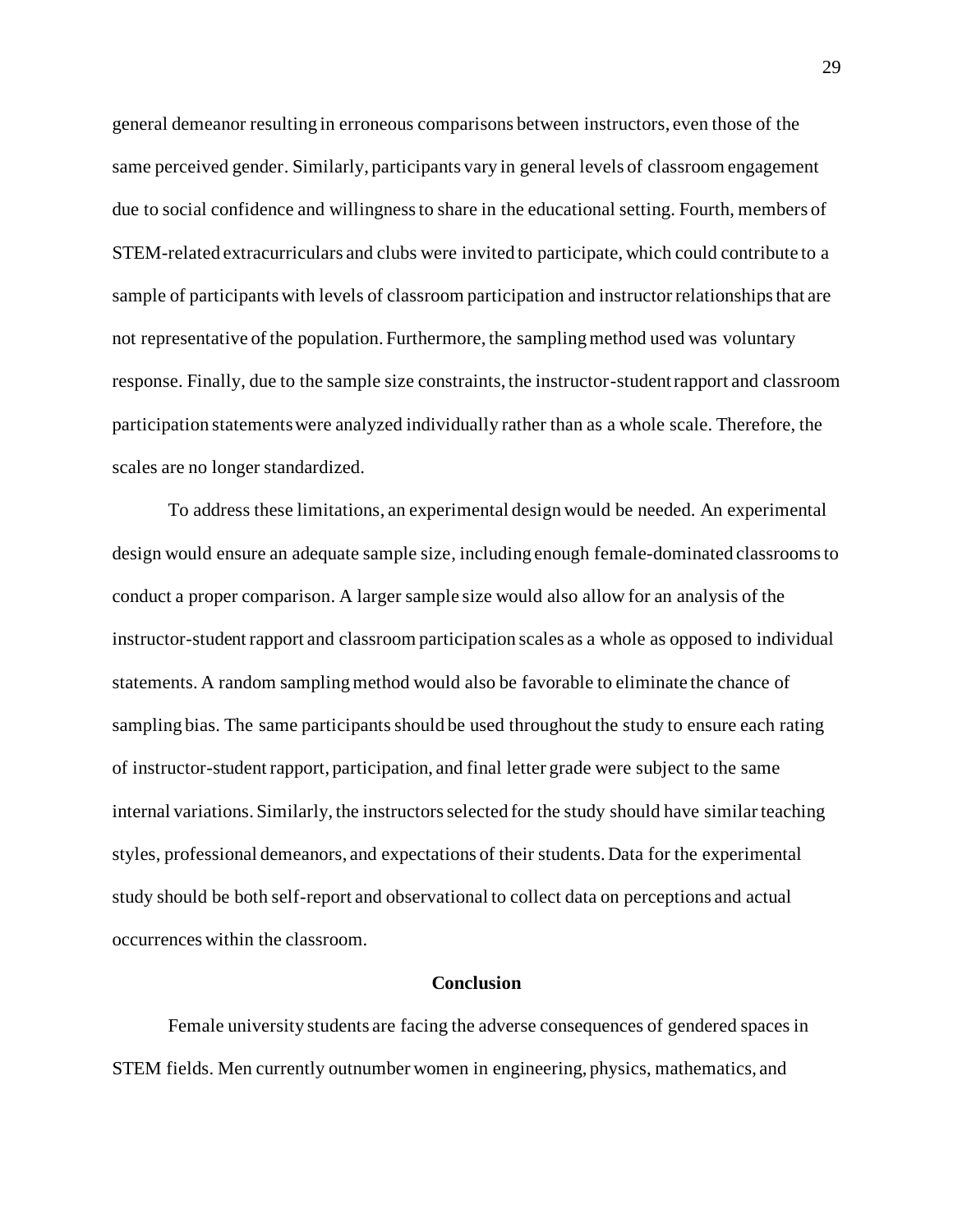statistics; and educators and policymakers have tried with little success to increase the number of females in STEM (National Science Board, 2018). Beyond the enrollment disparities, male STEM students are outperforming their female peers by participating more in the classroom (Aguillon et al., 2020; Bailey et al., 2020). With educational success closely linked to classroom participation and instructor-student rapport, researchers have begun looking at factors influencing the engagement and success of female STEM students with the hope of improving university environments to fit their needs. In this study, gender perceptions were investigated as a possible contributor to female students' low performance in STEM fields. Instructor gender, classroom gender composition, and faculty gender composition were analyzed for connections to instructor-student rapport, classroom participation, final letter grade, and extracurricular involvement. Theoretically, the appearance of more female role models - instructors, faculty, and classmates - in the university STEM environment would promote counter-stereotypical ability beliefs for female students, resulting in higher levels of engagement and success.

The findings of this study were limited, but the results indicate that instructor gender may be one factor influencing instructor-student rapport. Furthermore, the perceived gender composition of the classroom was connected to the perceived faculty gender composition. Therefore, perceptions of gender were shown to have some influence over female STEM students' navigation and interpretation of the university environment. Other findings, such as the connections between STEM extracurricular involvement, instructor-student rapport, and classroom participation, illustrate the importance of further research on the contributors to student engagement and involvement in the classroom and beyond. Perhaps with more research, the factors influencing females' low involvement and poor performance in STEM fields will be uncovered, and the gender gaps closed.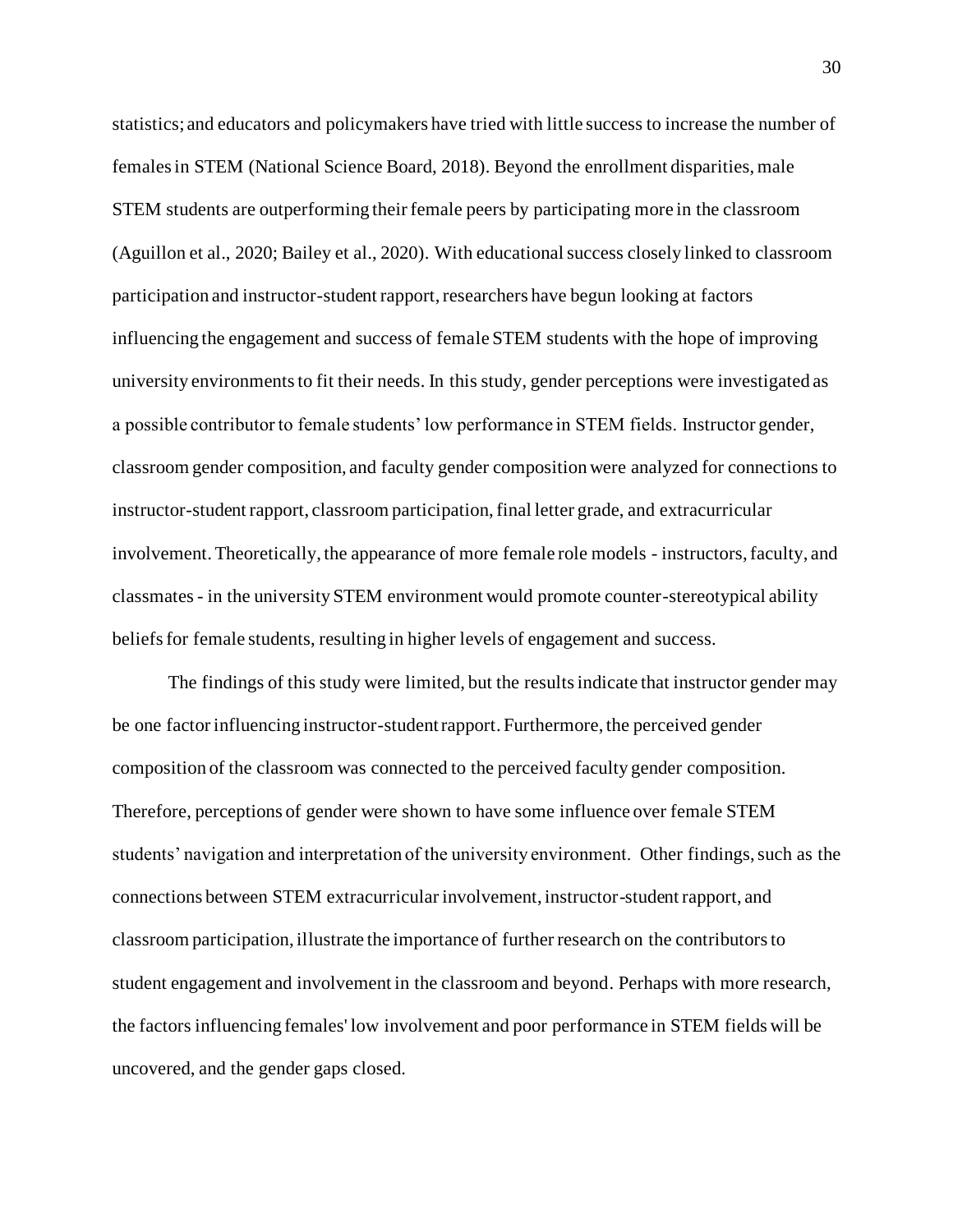#### **References**

- <span id="page-31-0"></span>Aguillon, S. M., Siegmund, G., Petipas, R. H., Drake, A. G., Cotner, S., & Ballen, C. J. (2020). Gender differences in student participation in an active-learning classroom. *CBE Life Sciences Education, 19*(2)[. https://doi.org/10.1187/cbe.19-03-0048](https://doi.org/10.1187/cbe.19-03-0048)
- Bailey, E. G., Greenall, R. F., Baek, D. M., Morris, C., Nelson, N., Quirante, T. M., Rice, N. S., Rose, S., & Williams, K. R. (2020). Female in-class participation and performance increase with more female peers and/or a female instructor in life sciences courses. *CBE Life Sciences Education, 19*(3).<https://doi.org/10.1187/cbe.19-12-0266>
- Carter, M. J., & Fuller, C. (2015). Symbolic interactionism. *Sociopedia.isa*. <http://dx.doi.org/10.1177/205684601561>
- Casad, B. J., Petzel, Z. W., & Ingalls, E. A. (2018). A model of threatening academic environments predicts women STEM majors' self-esteem and engagement in STEM. *Sex Roles, 80*, 469-488.<https://doi.org/10.1007/s11199-018-0942-4>
- Crombie, G., Pyke, S. W., Silverthorn, N., Jones, A., & Piccinin, S. (2003). Students' perceptions of their classroom participation and instructor as a function of gender and context. *The Journal of Higher Education, 74*(1), 51-76. <https://doi.org/10.1080/00221546.2003.11777187>
- Fan, X., & Sturman, M. (2019). Has higher education solved the problem? Examining the gender wage gap of recent college graduates entering the workplace. *Compensation & Benefits Review, 51*(1), 5-12.<https://doi.org/10.1177%2F0886368719856268>
- Frisby, B. N., Berger, E., Burchett, M., Herovic, E., & Strawser, M. G. (2014). Participation apprehensive students: The influence of face support and instructor-student rapport on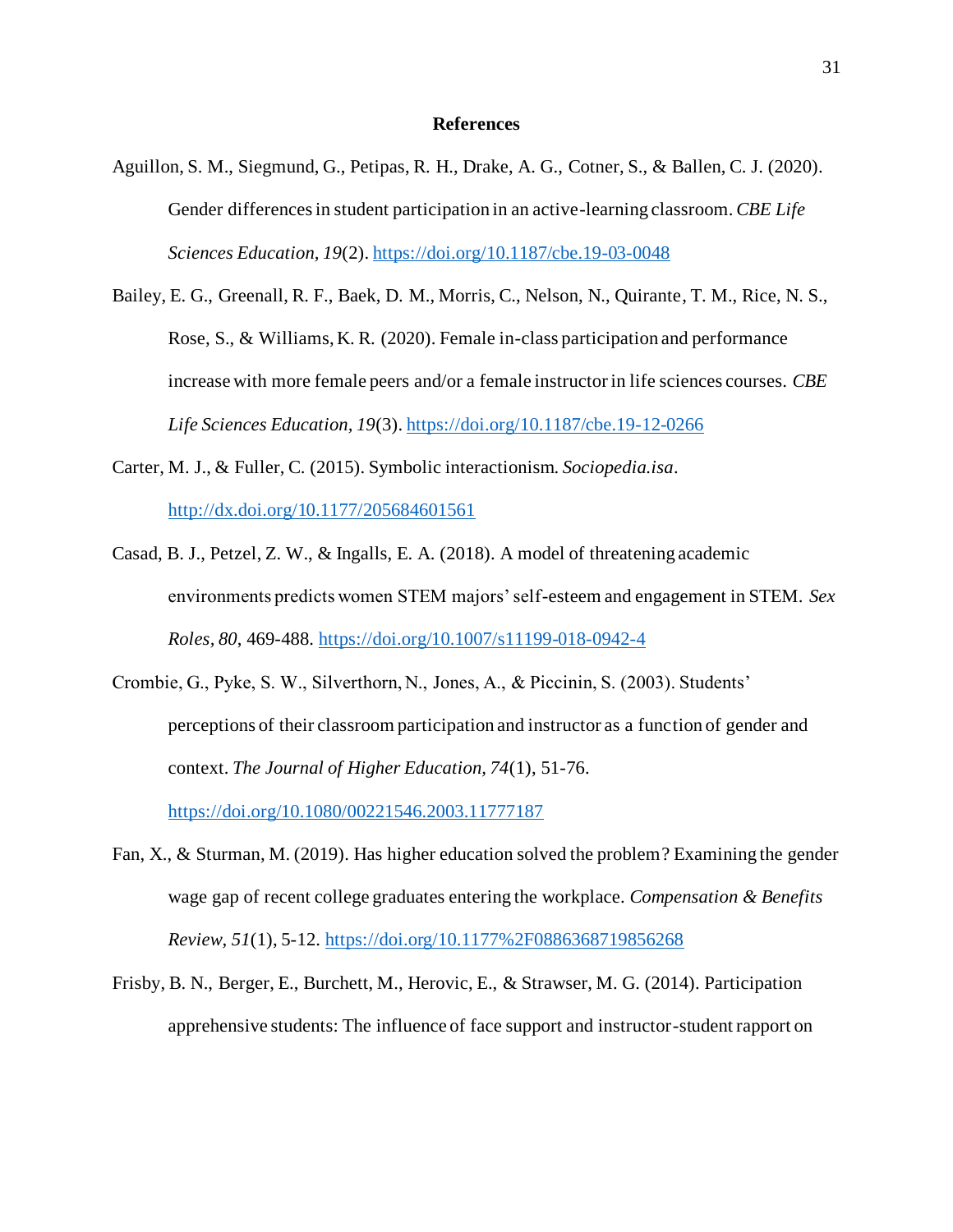classroom participation. *Communication Education, 63*(2), 105-123.

<https://doi.org/10.1080/03634523.2014.881516>

Frisby, B. N., & Martin, M. M. (2010). Instructor-student and student-student rapport in the classroom. *Communication Education, 59*(2), 146-164.

<https://doi.org/10.1080/03634520903564362>

Frisby, B. N., Slone, A. R., & Bengu, E. (2016). Rapport, motivation, participation, and perceptions of learning in U.S. and Turkish student classrooms: A replication and cultural comparison. *Communication Education, 66*(2), 183-195.

<https://doi.org/10.1080/03634523.2016.1208259>

- Gottfried, M. A., & Williams, D. N. (2013). STEM club participation and STEM schooling outcomes. *Education Policy Analysis Archives, 21*(79). <http://epaa.asu.edu/ojs/article/view/1361>
- Hoffmann, F., & Oreopoulos, P. (2009). A professor like me: The influence of instructor gender on college achievement. *The Journal of Human Resources, 44*(2), 479-494. <https://www.jstor.org/stable/20648905>
- Howard, J. R., & Henney, A. L. (1998). Student participation and instructor gender in the mixedage college classroom. *The Journal of Higher Education,* 69(4), 384-405. <https://doi.org/10.2307/2649271>
- King, A. E., McQuarrie, F. A. E., & Brigham, S. M. (2020). Exploring the relationship between student success and participation in extracurricular activities. *SCHOLE: A Journal of Leisure Studies and Recreation Education, 36*(1-2), 42-58. <https://doi.org/10.1080/1937156X.2020.1760751>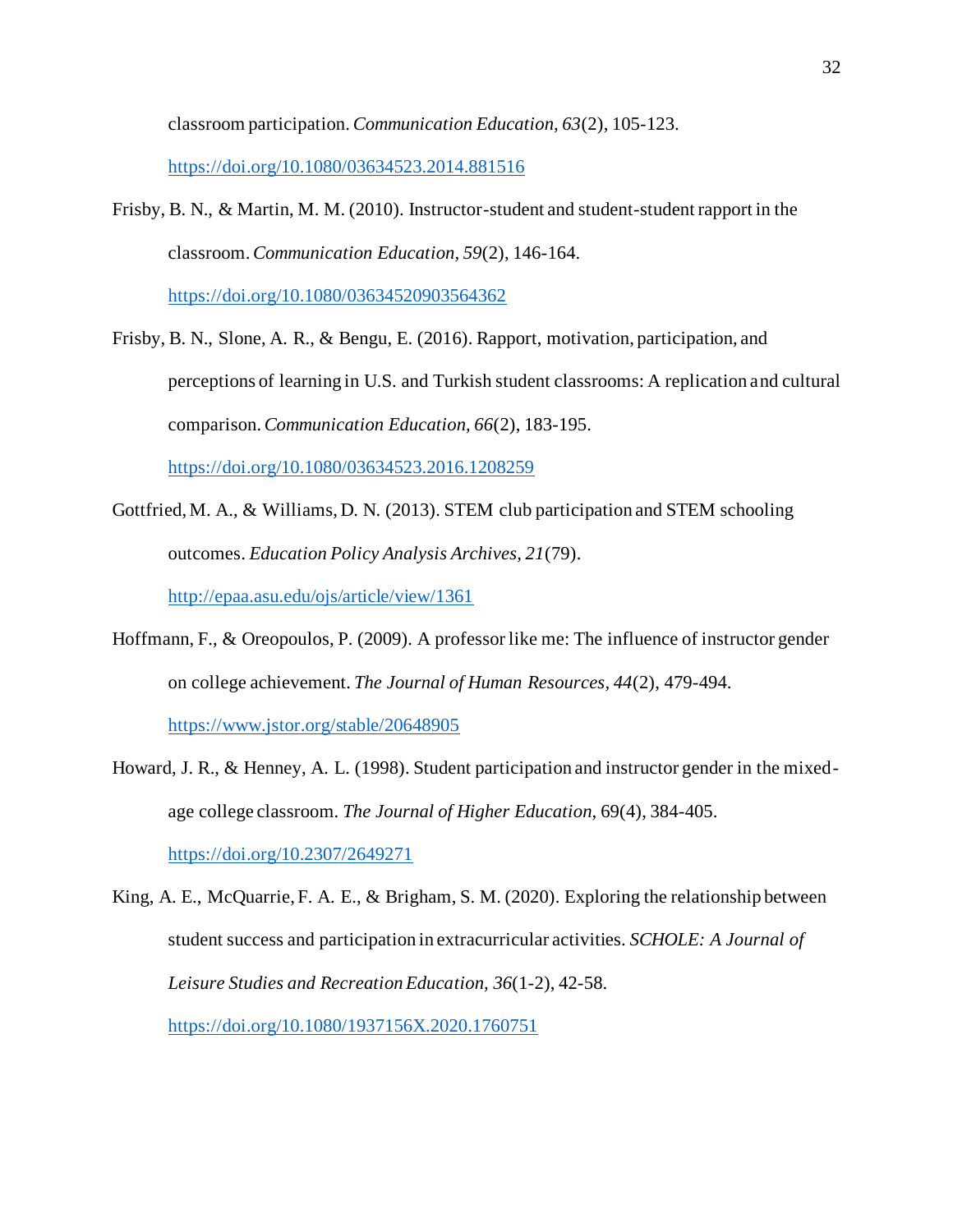- Lammers, W. J., & Byrd, A. A. (2019). Student gender and instructor gender as predictors of student-instructor rapport. *Teaching of Psychology, 46*(2), 127-134. <https://doi.org/10.1177%2F0098628319834183>
- Lammers, W. J., & Gillaspy, J. A. (2013). Brief measure of student-instructor rapport predicts student success in online courses. *International Journal for the Scholarship of Teaching and Learning, 7*(2).<https://doi.org/10.20429/ijsotl.2013.070216>
- Lammers, W. J., Gillaspy, J. A., & Hancock, F. (2017). Predicting academic success with early, middle, and late semester assessment of student-instructor rapport. *Teaching of Psychology, 44*(2), 145-149.<https://doi.org/10.1177%2F0098628317692618>
- Leraas, B. C., Kippen, N. R., & Larson, S. J. (2018). Gender and student participation. *Journal of the Scholarship of Teaching and Learning, 18*(4). <http://dx.doi.org/10.14434/josotl.v18i4.22849>
- Martinez, A., & Christnacht, C. (2021, January 26). *Women are nearly half of U.S. workforce but only 27% of STEM workers.* United States Census Bureau.

[https://www.census.gov/library/stories/2021/01/women-making-gains-in-stem-](https://www.census.gov/library/stories/2021/01/women-making-gains-in-stem-occupations-but-still-underrepresented.html#:~:text=The%202019%20American%20Community%20Survey,and%20earn%2084.1%25%20of%20men)

[occupations-but-still-](https://www.census.gov/library/stories/2021/01/women-making-gains-in-stem-occupations-but-still-underrepresented.html#:~:text=The%202019%20American%20Community%20Survey,and%20earn%2084.1%25%20of%20men)

[underrepresented.html#:~:text=The%202019%20American%20Community%20Survey,a](https://www.census.gov/library/stories/2021/01/women-making-gains-in-stem-occupations-but-still-underrepresented.html#:~:text=The%202019%20American%20Community%20Survey,and%20earn%2084.1%25%20of%20men) [nd%20earn%2084.1%25%20of%20men.](https://www.census.gov/library/stories/2021/01/women-making-gains-in-stem-occupations-but-still-underrepresented.html#:~:text=The%202019%20American%20Community%20Survey,and%20earn%2084.1%25%20of%20men)

National Association of Social Workers. (n.d.). *Read the code of ethics.* 

<https://www.socialworkers.org/About/Ethics/Code-of-Ethics/Code-of-Ethics-English>

National Science Board. (2018, January). *Science and engineering indicators 2018.* National Science Foundation. [https://nsf.gov/statistics/2018/nsb20181/report/sections/higher-](https://nsf.gov/statistics/2018/nsb20181/report/sections/higher-education-in-science-and-engineering/undergraduate-education-enrollment-and-degrees-in-the-united-states)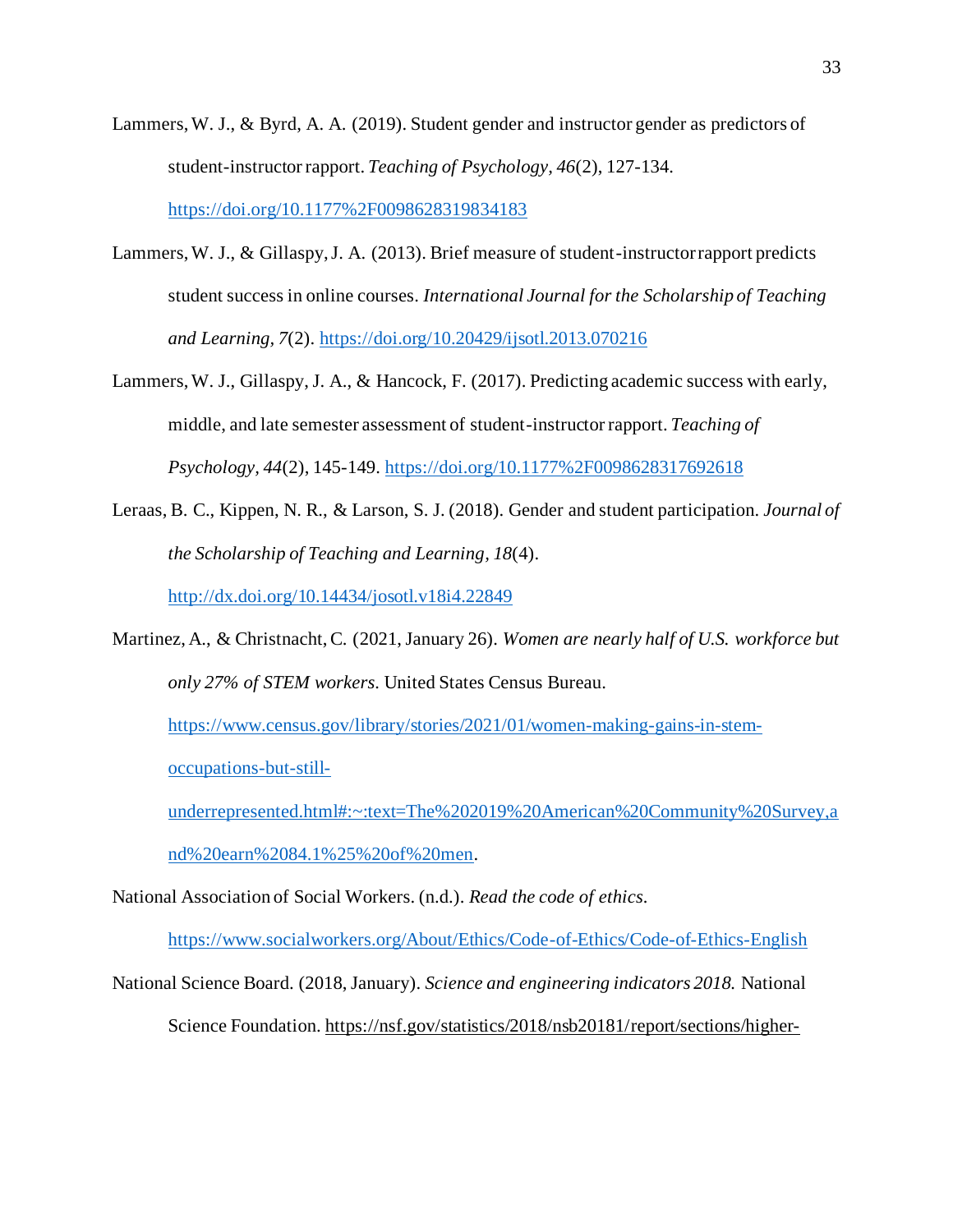[education-in-science-and-engineering/undergraduate-education-enrollment-and-degrees](https://nsf.gov/statistics/2018/nsb20181/report/sections/higher-education-in-science-and-engineering/undergraduate-education-enrollment-and-degrees-in-the-united-states)[in-the-united-states](https://nsf.gov/statistics/2018/nsb20181/report/sections/higher-education-in-science-and-engineering/undergraduate-education-enrollment-and-degrees-in-the-united-states) 

- Olsson, M., & Martiny, S. E. (2018). Does exposure to counterstereotypical role models influence girls' and women's gender stereotypes and career choices? A review of social psychological research. *Frontiers in Psychology, 9.*  <https://doi.org/10.3389/fpsyg.2018.02264>
- Opie, T. R., Livingston, B., Greenberg, D. N., & Murphy, W. M. (2019). Building gender inclusivity: disentangling the influence of classroom demography on classroom participation. *Higher Education, 77*(1), 37-58. DOI: 10.1007/s10734-018-0245-2
- Solanki, S. M., & Xu, D. (2018). Looking beyond academic performance: The influence of instructor gender on student motivation in STEM fields. *American Educational Research Journal, 55*(4), 801-835.<https://doi.org/10.3102%2F0002831218759034>
- Stringer, K., Mace, K., Clark, T. C., & Danahue, T. (2019). STEM focused extracurricular programs: Who's in them and do they change STEM identity and motivation? *Research in Science & Technology Education, 38*(4), 507-522.

<https://doi.org/10.1080/02635143.2019.1662388>

- van Blankenstein, F. M., Dolmans, D. H. J. M., van der Vleuten, C. P. M., & Schmidt, H. G. (2011). Which cognitive processes support learning during small-group discussion? The role of providing explanations and listening to others. *Instructional Science, 39*, 189-204. <https://doi.org/10.1007/s11251-009-9124-7>
- Wisniewski, M. (2022, March 1). *In Puerto Rico, no gap in median earnings between men and women.* United States Census Bureau.

[https://www.census.gov/library/stories/2022/03/what-is-the-gender-wage-gap-in-your-](https://www.census.gov/library/stories/2022/03/what-is-the-gender-wage-gap-in-your-state.html#:~:text=The%20gender%2Dbased%20wage%20gap,2019%20American%20Community%20Survey%20(ACS))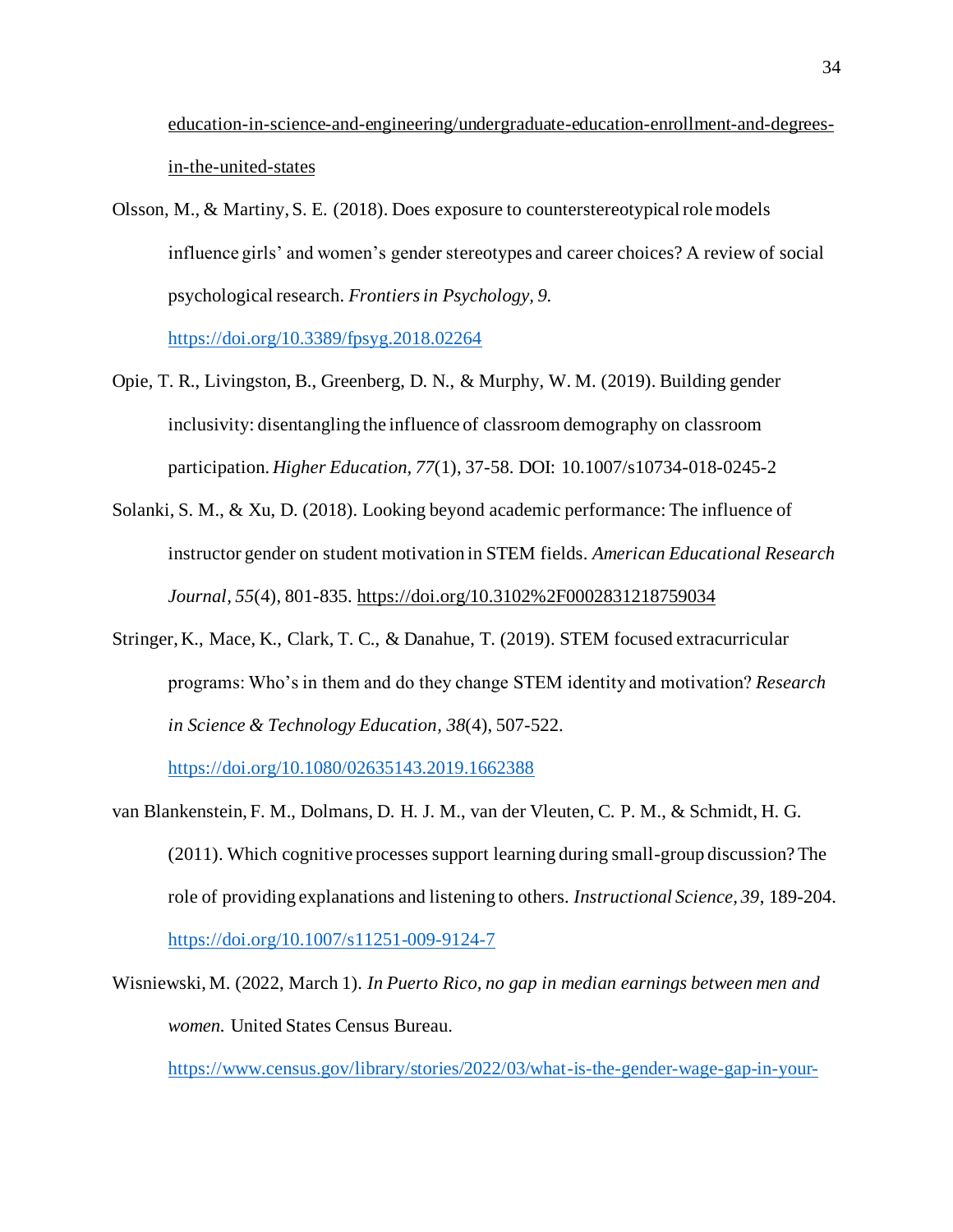[state.html#:~:text=The%20gender%2Dbased%20wage%20gap,2019%20American%20C](https://www.census.gov/library/stories/2022/03/what-is-the-gender-wage-gap-in-your-state.html#:~:text=The%20gender%2Dbased%20wage%20gap,2019%20American%20Community%20Survey%20(ACS))

[ommunity%20Survey%20\(ACS\)](https://www.census.gov/library/stories/2022/03/what-is-the-gender-wage-gap-in-your-state.html#:~:text=The%20gender%2Dbased%20wage%20gap,2019%20American%20Community%20Survey%20(ACS))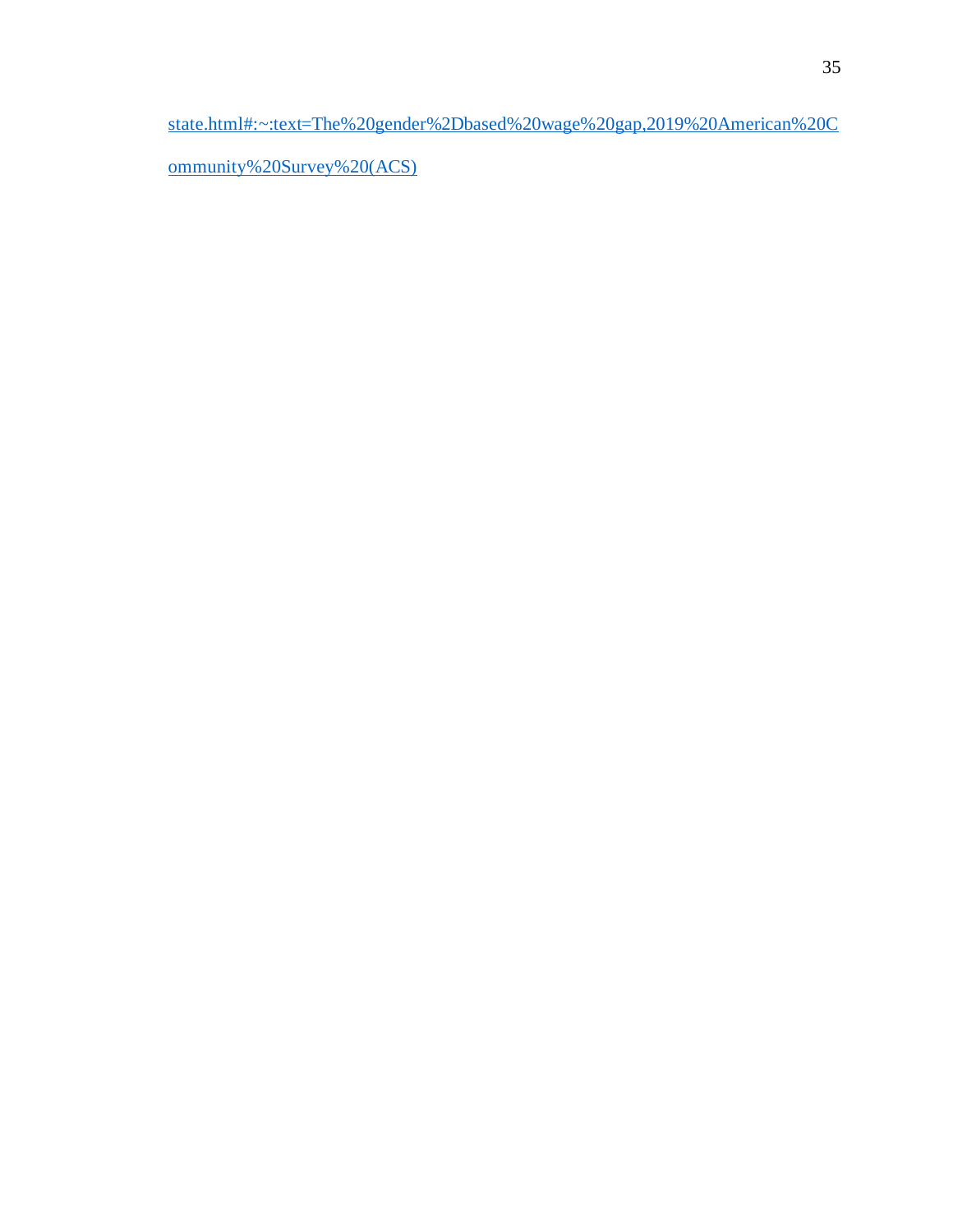# **Appendix A**

## Research Questions

|    | 1. Is the perceived gender of the instructor related to female STEM students'<br>perceived instructor-student rapport?                                |
|----|-------------------------------------------------------------------------------------------------------------------------------------------------------|
| 2. | Is the perceived gender of the instructor related to female STEM students'<br>perceived classroom participation level?                                |
| 3. | Is the perceived classroom gender composition related to female STEM<br>students' perceived classroom participation level?                            |
|    | 4. Is the perceived gender of the instructor related to female STEM students' final<br>letter grades?                                                 |
| 5. | Is the perceived classroom gender composition related to the final letter grade<br>of female STEM students?                                           |
| 6. | Is the perceived gender of the instructor related to the classroom engagement of<br>both male and female STEM students?                               |
| 7. | Is the perceived classroom gender composition related to the classroom<br>engagement of both male and female STEM students?                           |
| 8. | Is the perceived gender of the instructor related to the female STEM students'<br>perception of their department's faculty gender composition?        |
|    | 9. Is the perceived gender composition of the classroom related to female STEM<br>students' perception of their major's faculty gender composition?   |
|    | 10. Is the female STEM students' department related to the perceived gender<br>composition of its faculty?                                            |
|    | 11. Is the perceived gender of the instructor related to the female STEM students'<br>involvement in STEM extracurriculars and clubs?                 |
|    | 12. Is the female STEM students' involvement in STEM extracurriculars and clubs<br>related to perceived classroom participation level?                |
|    | 13. Is the female STEM students' involvement in STEM extracurriculars related to<br>estimated instructor-student rapport?                             |
|    | 14. Is the perceived gender composition of the classroom related to the female<br>STEM students' involvement in STEM extracurriculars and clubs?      |
|    | 15. Is the perceived faculty gender composition of the female STEM students'<br>department related to involvement in STEM extracurriculars and clubs? |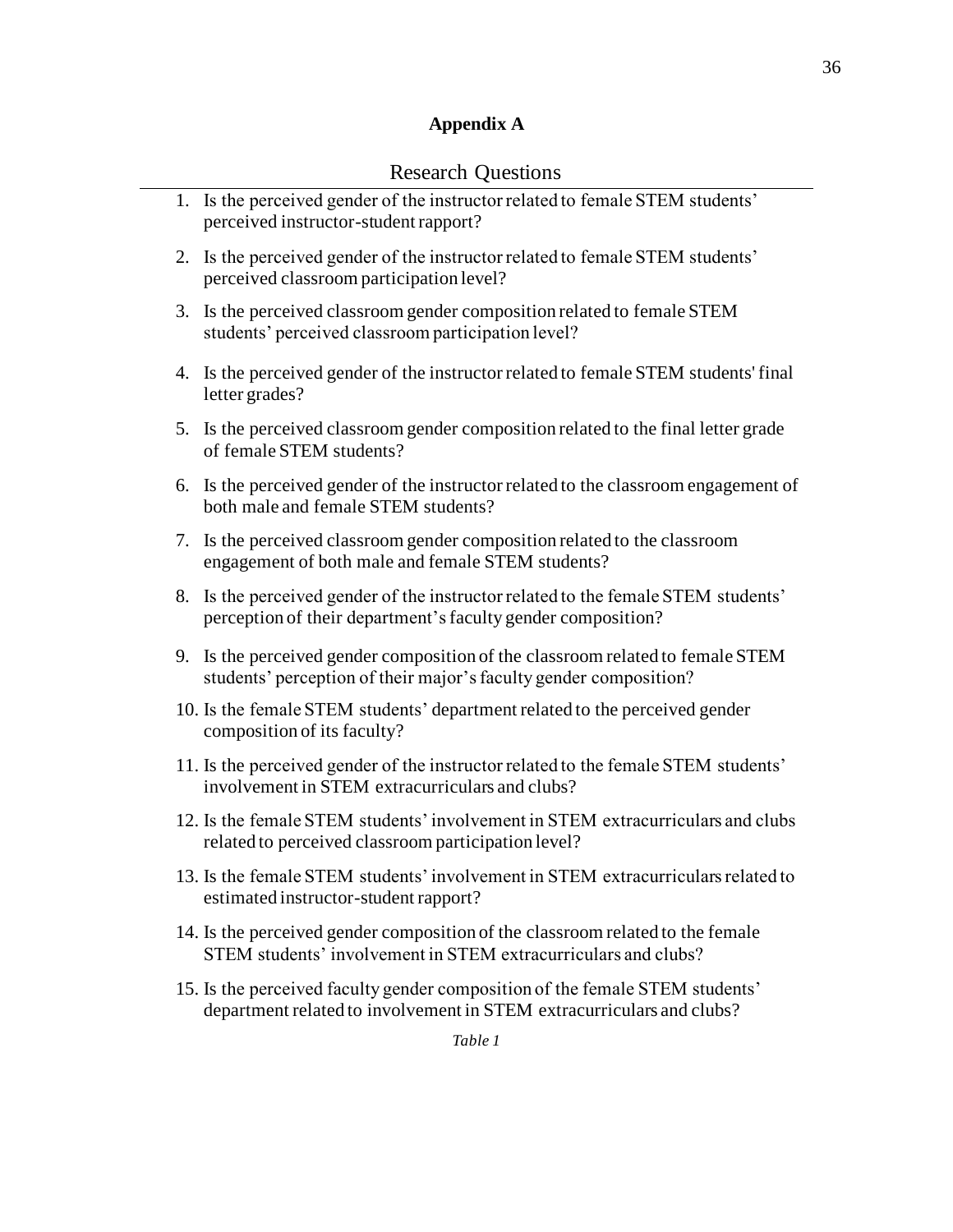| <b>Statement</b>                                                     | Average rank |
|----------------------------------------------------------------------|--------------|
| My instructor cared about me.                                        | 3.46         |
| My instructor communicated effectively.                              | 3.67         |
| My instructor was approachable when I had questions or comments.     | 3.72         |
| In general, I was satisfied with my relationship with my instructor. | 3.79         |
| My instructor encouraged me.                                         | 3.82         |
| My instructor had earned my respect.                                 | 3.85         |
| My instructor understood me.                                         | 3.87         |
| My instructor treated me fairly.                                     | 3.92         |
| My instructor respected me.                                          | 4.15         |
| Table 2                                                              |              |

## Instructor-Student Rapport: Overall Average Statement Rank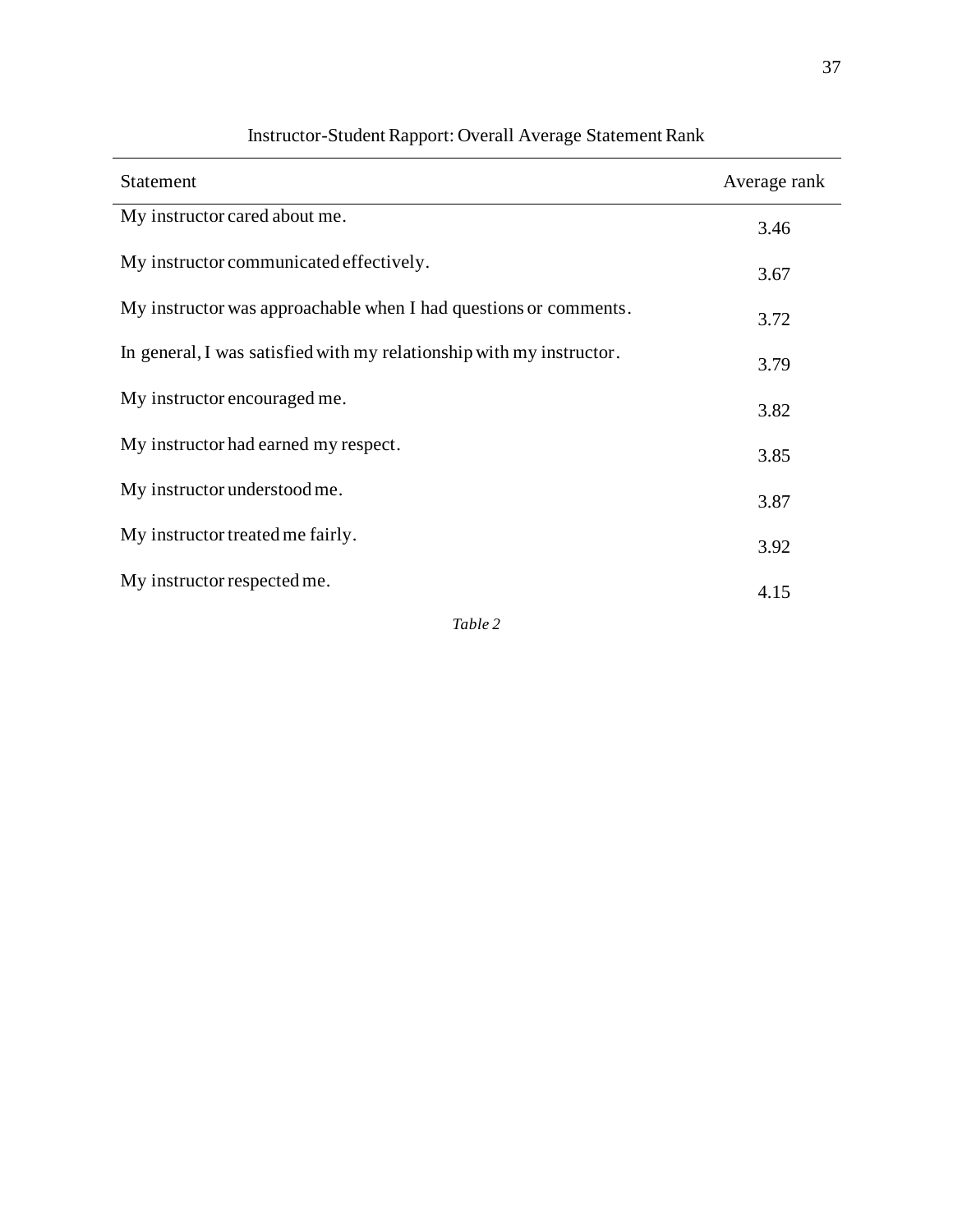| <b>Statements</b>                     | <b>Average Rank</b> |
|---------------------------------------|---------------------|
| I contributed to class                | 3.05                |
| I volunteered when I knew the answers | 3.05                |
| I volunteered in class                | 2.51                |
| I contributed without hesitation      | 2.38                |
| I expressed personal opinions         | 1.74                |

## Participation: Overall Average Statement Rank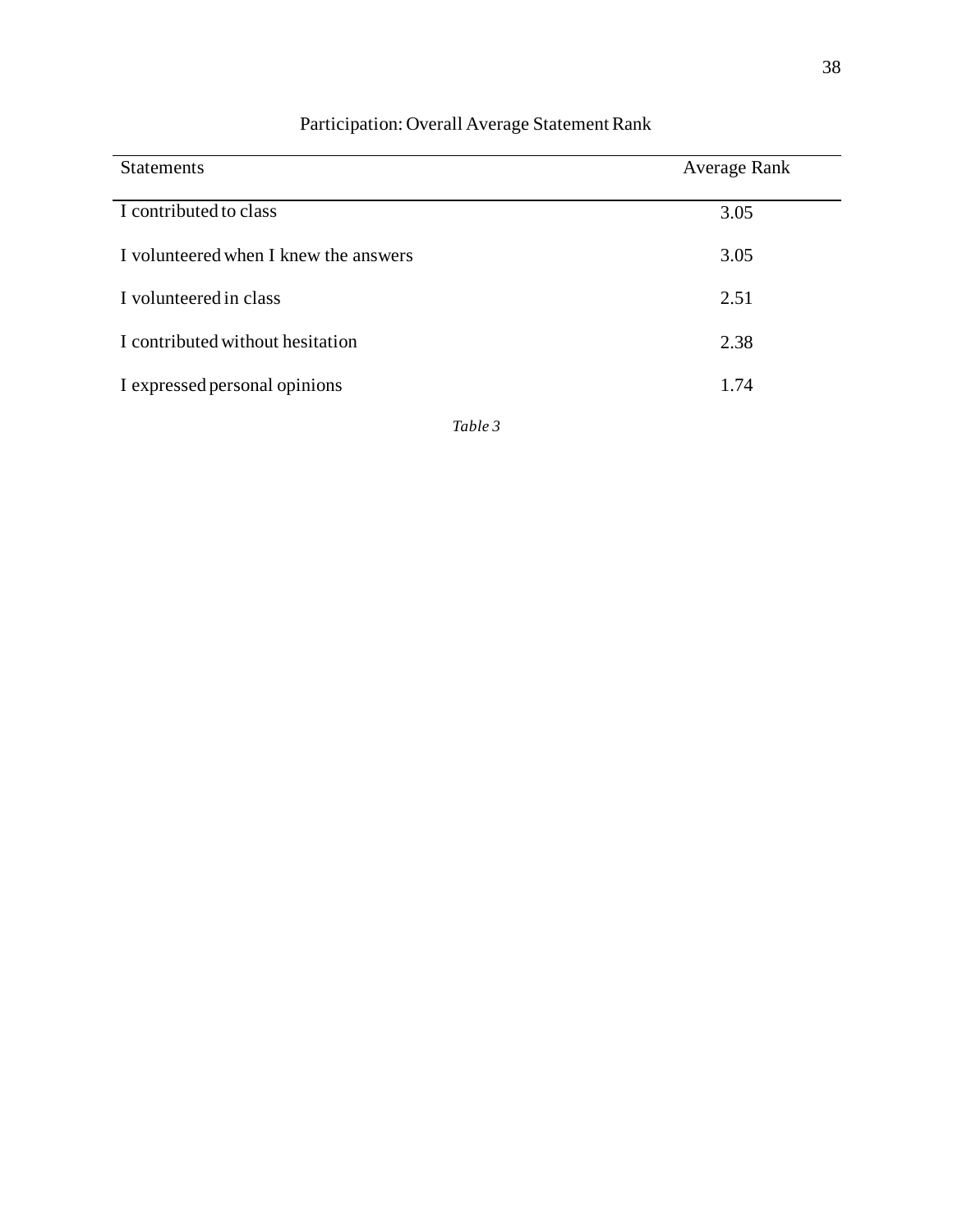| Major                            | Count          | Percent of<br>Sample | Major                     | Count          | Percent of<br>Sample |
|----------------------------------|----------------|----------------------|---------------------------|----------------|----------------------|
| Biological<br>Engineering        | 3              | 7.7%                 | <b>Computer Science</b>   | 3              | 7.7%                 |
| <b>Biology</b>                   | 7              | 17.9%                | Data Science              | 1              | 2.6%                 |
| <b>Biomedical</b><br>Engineering | 6              | 15.4%                | <b>Earth Science</b>      | 3              | 7.7%                 |
| Chemical<br>Engineering          | $\overline{2}$ | 5.1%                 | Industrial<br>Engineering | $\overline{2}$ | 5.1%                 |
| Chemistry                        | 3              | 7.7%                 | <b>Mathematics</b>        | $\overline{2}$ | 5.1%                 |
| Civil Engineering                | $\overline{2}$ | 5.1%                 | Mechanical<br>Engineering | $\overline{2}$ | 5.1%                 |
| Computer<br>Engineering          | $\overline{2}$ | 5.1%                 | Physics                   | $\mathbf{1}$   | 2.6%                 |
|                                  |                |                      | Table 4                   |                |                      |

Participant Majors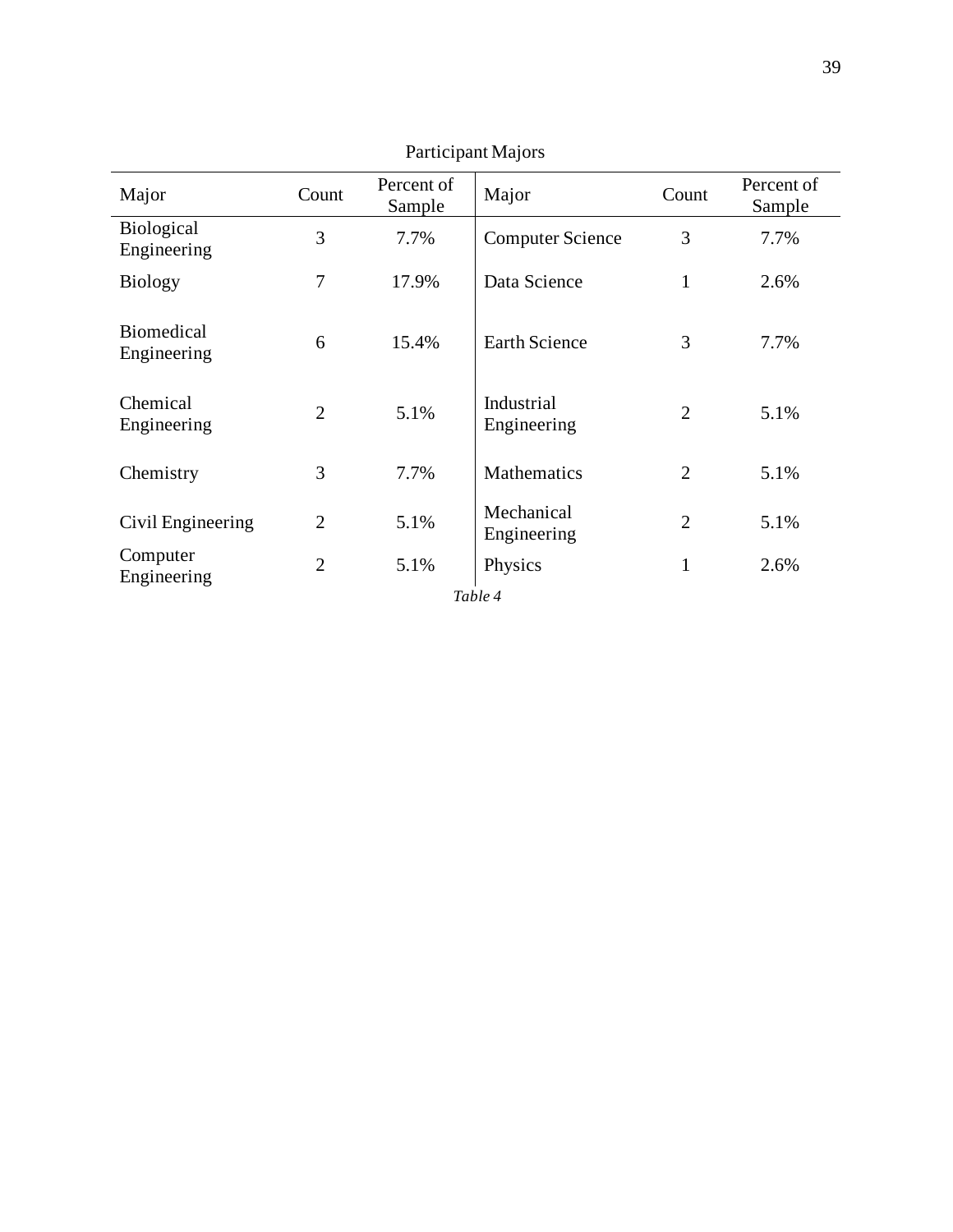|                               | My instructor understood me. | My instructor encouraged me. | My instructor cared about me. | My instructor treated me fairly. | My instructor communicated effectively. | My instructor respected me. | My instructor had earned my respect. | My instructor was approachable when I had<br>questions or comments. | In general, I was satisfied with my relationship<br>with my instructor |
|-------------------------------|------------------------------|------------------------------|-------------------------------|----------------------------------|-----------------------------------------|-----------------------------|--------------------------------------|---------------------------------------------------------------------|------------------------------------------------------------------------|
| Strongly disagree             | 7.7%                         | 11.5%                        | 11.5%                         | 7.7%                             | 7.7%                                    | 7.7%                        | 7.7%                                 | 11.5%                                                               | 11.5%                                                                  |
| Somewhat disagree             | 11.5%                        | 7.7%                         | 7.7%                          | 15.4%                            | 11.5%                                   | 3.8%                        | 11.5%                                | 11.5%                                                               | 7.7%                                                                   |
| Neither agree nor<br>disagree | 19.2%                        | 15.4%                        | 30.8%                         | 11.5%                            | 11.5%                                   | 19.2%                       | 15.4%                                | 7.7%                                                                | 15.4%                                                                  |
| Somewhat agree                | 26.9%                        | 42.3%                        | 38.5%                         | 30.8%                            | 38.5%                                   | 30.8%                       | 30.8%                                | 42.3%                                                               | 34.6%                                                                  |
| Strongly agree                | 34.6%                        | 23.1%                        | 11.5%                         | 34.6%<br>Table 5                 | 30.8%                                   | 38.5%                       | 34.6%                                | 26.9%                                                               | 30.8%                                                                  |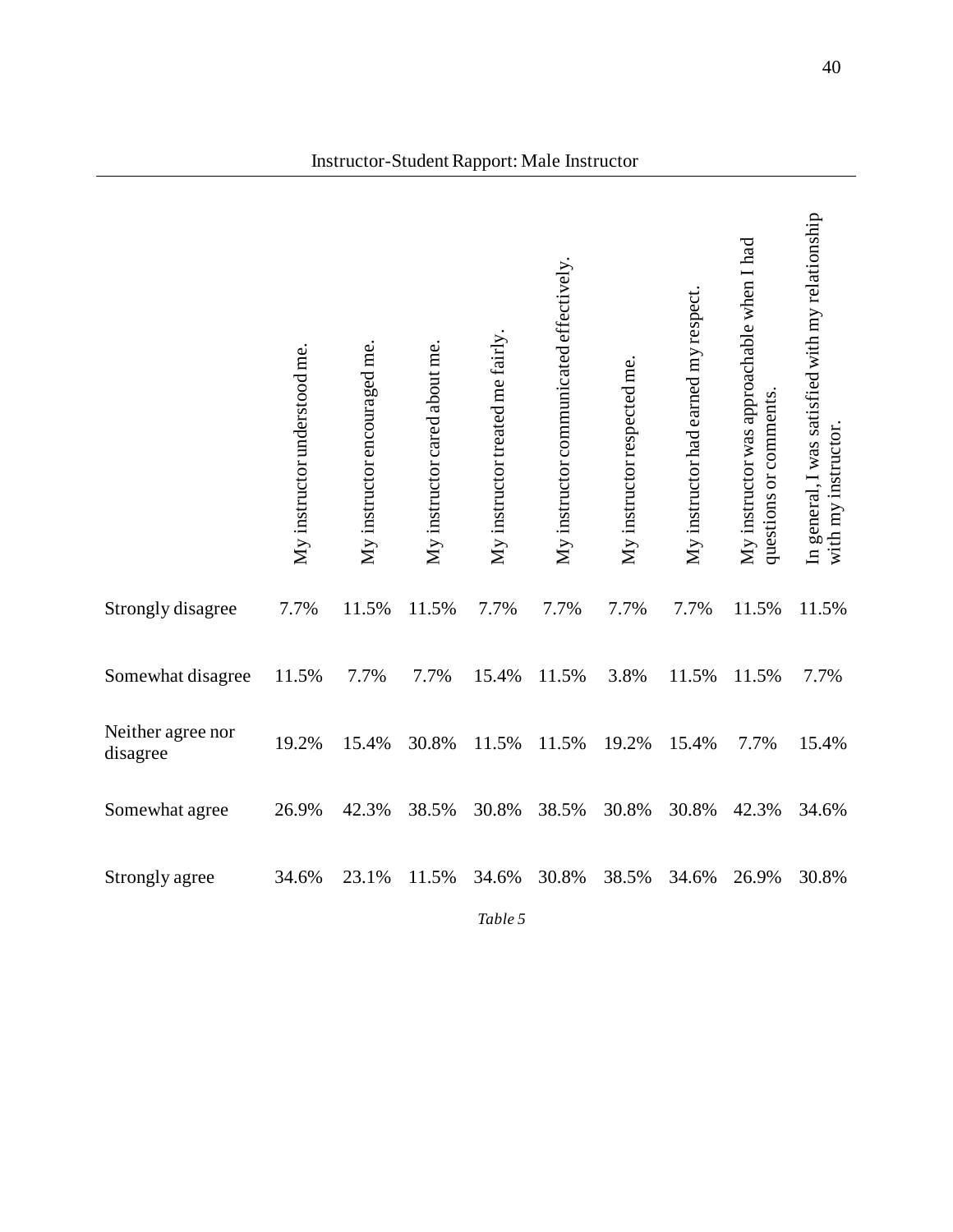

*Figure 1*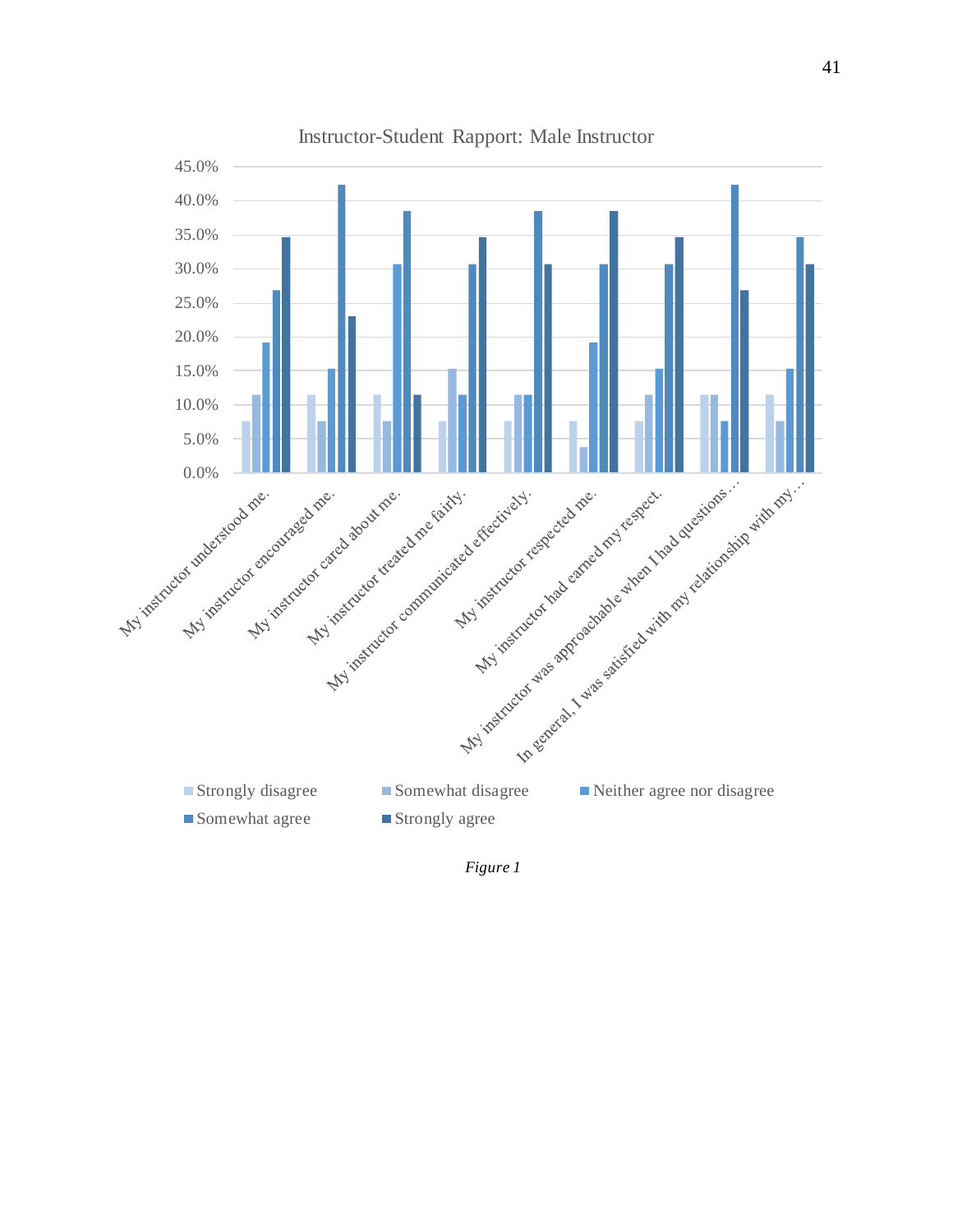| <b>Statements</b>                                                       | <b>Average Rank</b> | Standard  |
|-------------------------------------------------------------------------|---------------------|-----------|
|                                                                         |                     | Deviation |
| My instructor cared about me.                                           | 3.31                | 1.16      |
| My instructor encouraged me.                                            | 3.58                | 1.27      |
| My instructor was approachable when I had questions or<br>comments.     | 3.62                | 1.33      |
| In general, I was satisfied with my relationship with my<br>instructor. | 3.65                | 1.32      |
| My instructor understood me.                                            | 3.69                | 1.29      |
| My instructor treated me fairly.                                        | 3.69                | 1.32      |
| My instructor communicated effectively.                                 | 3.73                | 1.25      |
| My instructor had earned my respect.                                    | 3.73                | 1.28      |
| My instructor respected me.                                             | 3.88                | 1.21      |

## Instructor-Student Rapport: Male Instructor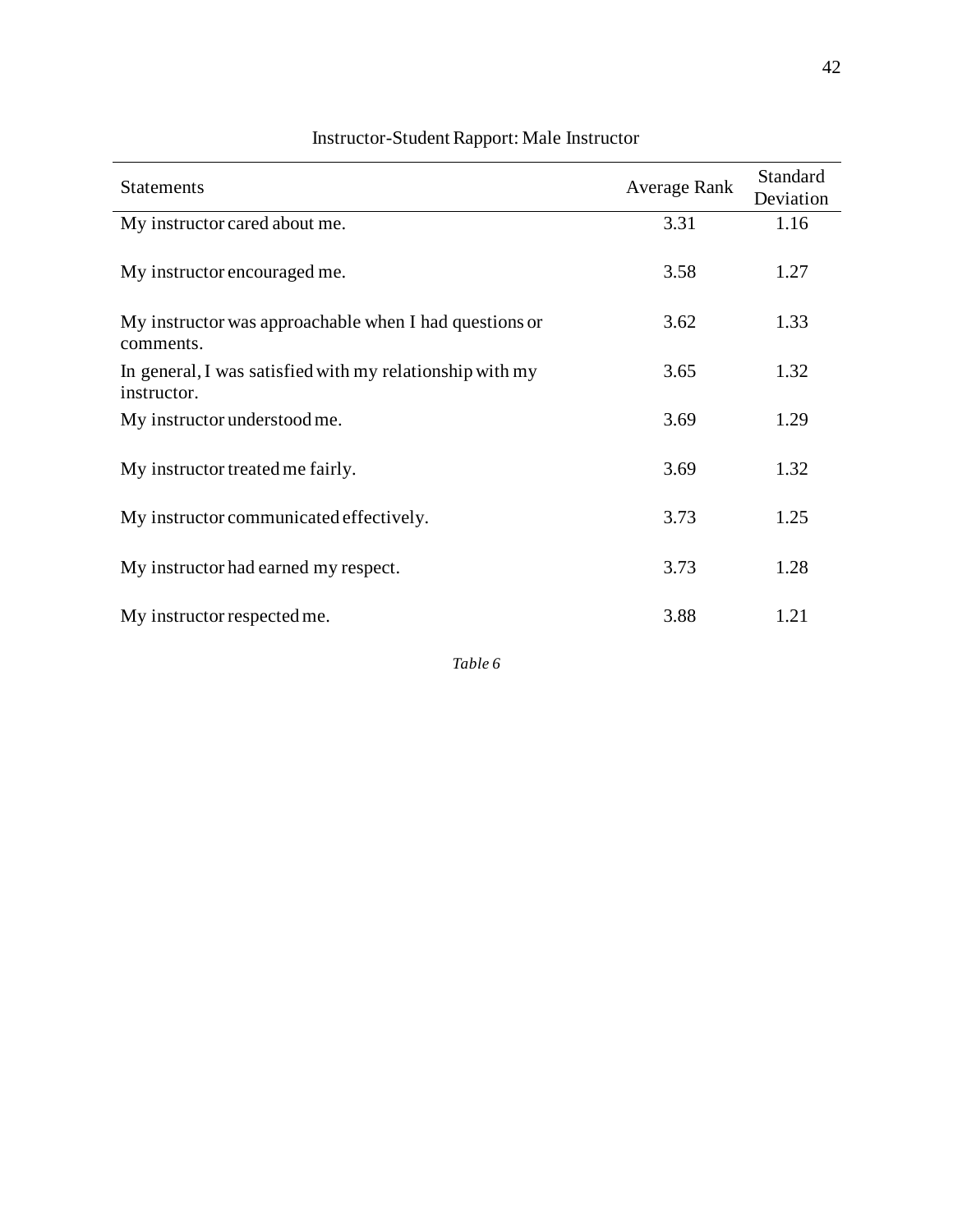|                               | My instructor understood me. | My instructor encouraged me. | My instructor cared about me. | My instructor treated me fairly | My instructor communicated effectively. | My instructor respected me. | My instructor had earned my respect. | My instructor was approachable when I had<br>questions or comments | In general, I was satisfied with my relationship<br>with my instructor. |
|-------------------------------|------------------------------|------------------------------|-------------------------------|---------------------------------|-----------------------------------------|-----------------------------|--------------------------------------|--------------------------------------------------------------------|-------------------------------------------------------------------------|
| <b>Strongly disagree</b>      | 0.0%                         | 0.0%                         | 0.0%                          | 0.0%                            | 0.0%                                    | 0.0%                        | 0.0%                                 | 0.0%                                                               | 0.0%                                                                    |
| Somewhat disagree             | 0.0%                         | 0.0%                         | 15.4%                         | 7.7%                            | 30.8%                                   | 0.0%                        | 15.4%                                | 15.4%                                                              | 15.4%                                                                   |
| Neither agree nor<br>disagree | 15.4%                        | 15.4%                        | 30.8%                         | 7.7%                            | 7.7%                                    | 0.0%                        | 7.7%                                 | 15.4%                                                              | 7.7%                                                                    |
| Somewhat agree                | 46.2%                        | 38.5%                        | 15.4%                         | 23.1%                           | 38.5%                                   | 30.8%                       | 30.8%                                | 30.8%                                                              | 30.8%                                                                   |
| Strongly agree                | 38.5%                        | 46.2%                        | 38.5%                         | 61.5%                           | 23.1%                                   | 69.2%                       | 46.2%                                | 38.5%                                                              | 46.2%                                                                   |
|                               |                              |                              |                               | Table 7                         |                                         |                             |                                      |                                                                    |                                                                         |

#### Instructor-Student Rapport: Female Instructor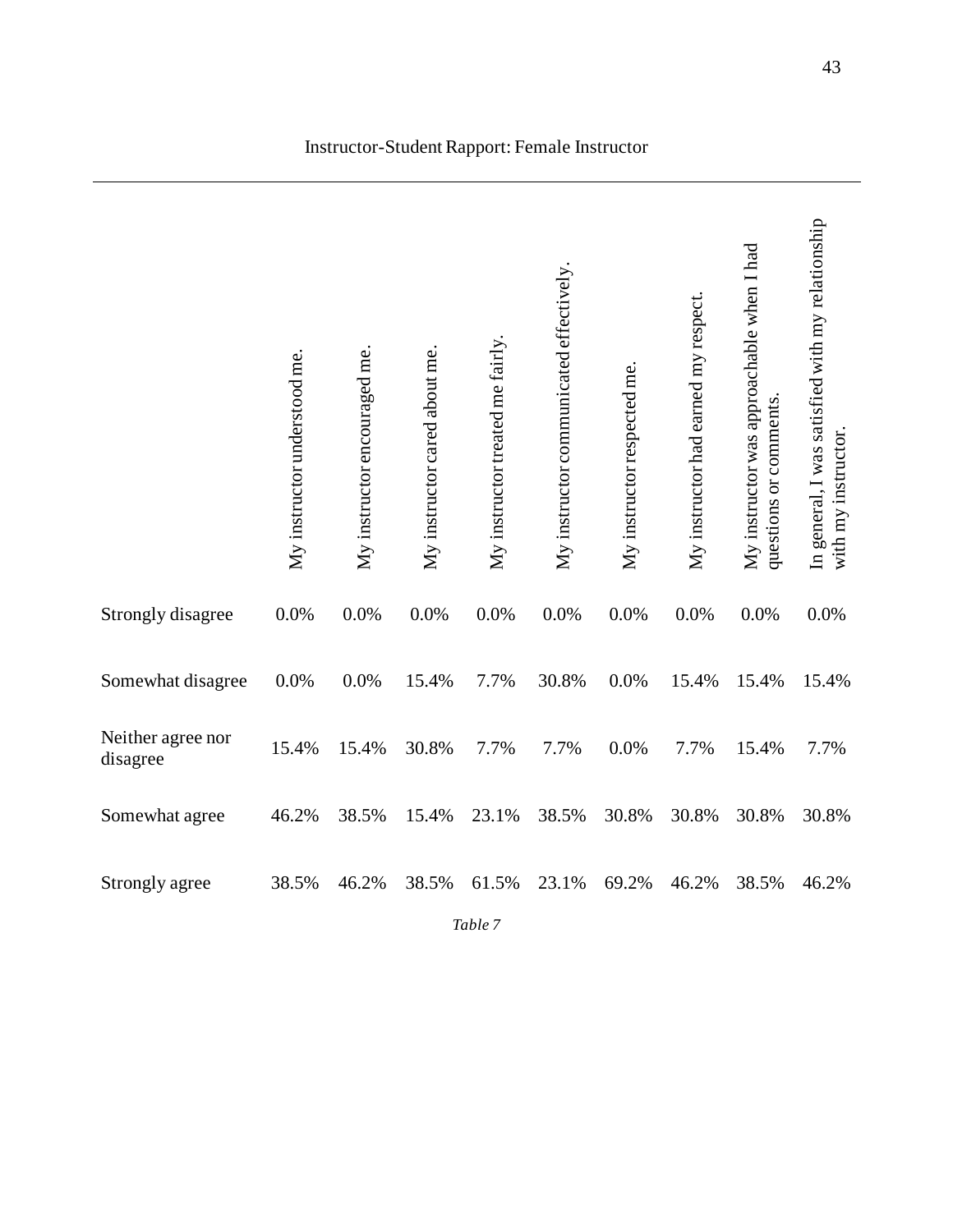

Instructor-Student Rapport: Female Instructor

*Figure 2*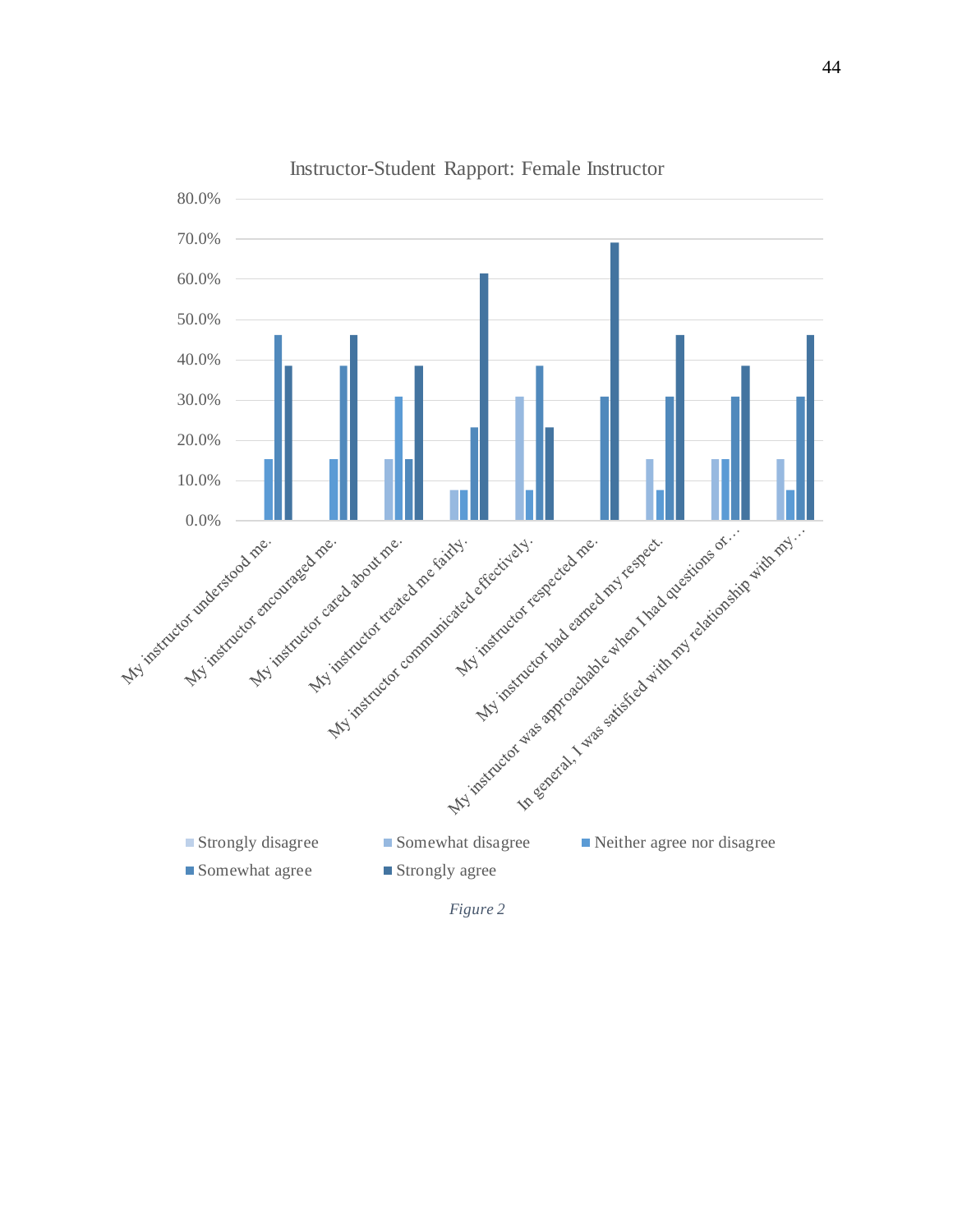| <b>Statements</b>                                                    | Average Rank | Standard<br>Deviation |
|----------------------------------------------------------------------|--------------|-----------------------|
| My instructor communicated effectively.                              | 3.54         | 1.20                  |
| My instructor cared about me.                                        | 3.77         | 1.17                  |
| My instructor was approachable when I had questions or comments.     | 3.92         | 1.12                  |
| My instructor had earned my respect.                                 | 4.08         | 1.12                  |
| In general, I was satisfied with my relationship with my instructor. | 4.08         | 1.12                  |
| My instructor understood me.                                         | 4.23         | 0.73                  |
| My instructor encouraged me.                                         | 4.31         | 0.75                  |
| My instructor treated me fairly.                                     | 4.38         | 0.96                  |
| My instructor respected me.                                          | 4.69         | 0.48                  |

# Instructor-Student Rapport: Female Instructor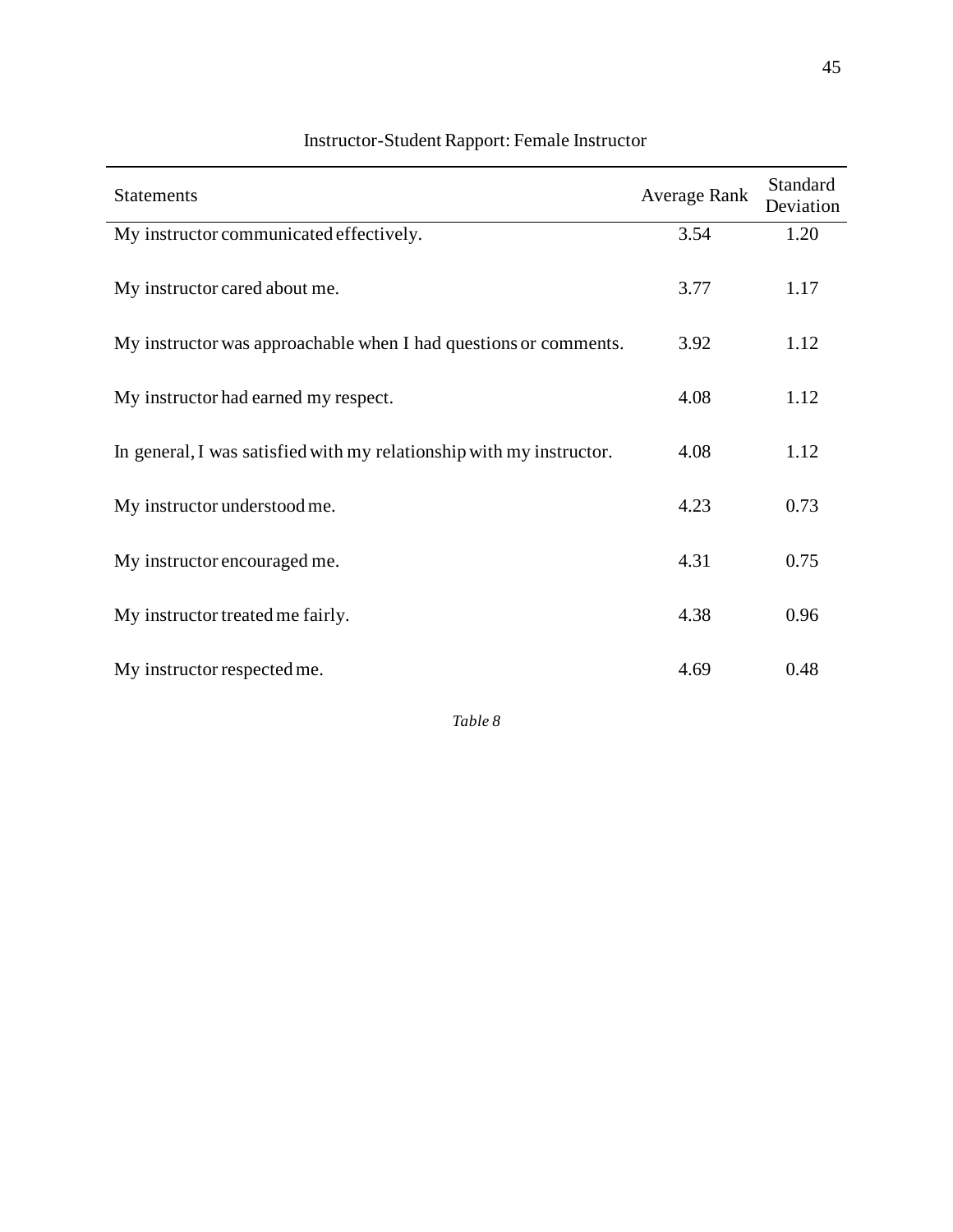| Statement                                                            | P-value | Cohen's d |
|----------------------------------------------------------------------|---------|-----------|
| In general, I was satisfied with my relationship with my instructor. | 0.325   | 0.348     |
| My instructor was approachable when I had questions or comments.     | 0.532   | 0.221     |
| My instructor had earned my respect.                                 | 0.422   | 0.282     |
| My instructor respected me.                                          | 0.0129  | 0.807     |
| My instructor communicated effectively.                              | 0.592   | 0.188     |
| My instructor treated me fairly.                                     | 0.0820  | 0.604     |
| My instructor cared about me.                                        | 0.337   | 0.361     |
| My instructor encouraged me.                                         | 0.0727  | 0.626     |
| My instructor understood me.                                         | 0.245   | 0.376     |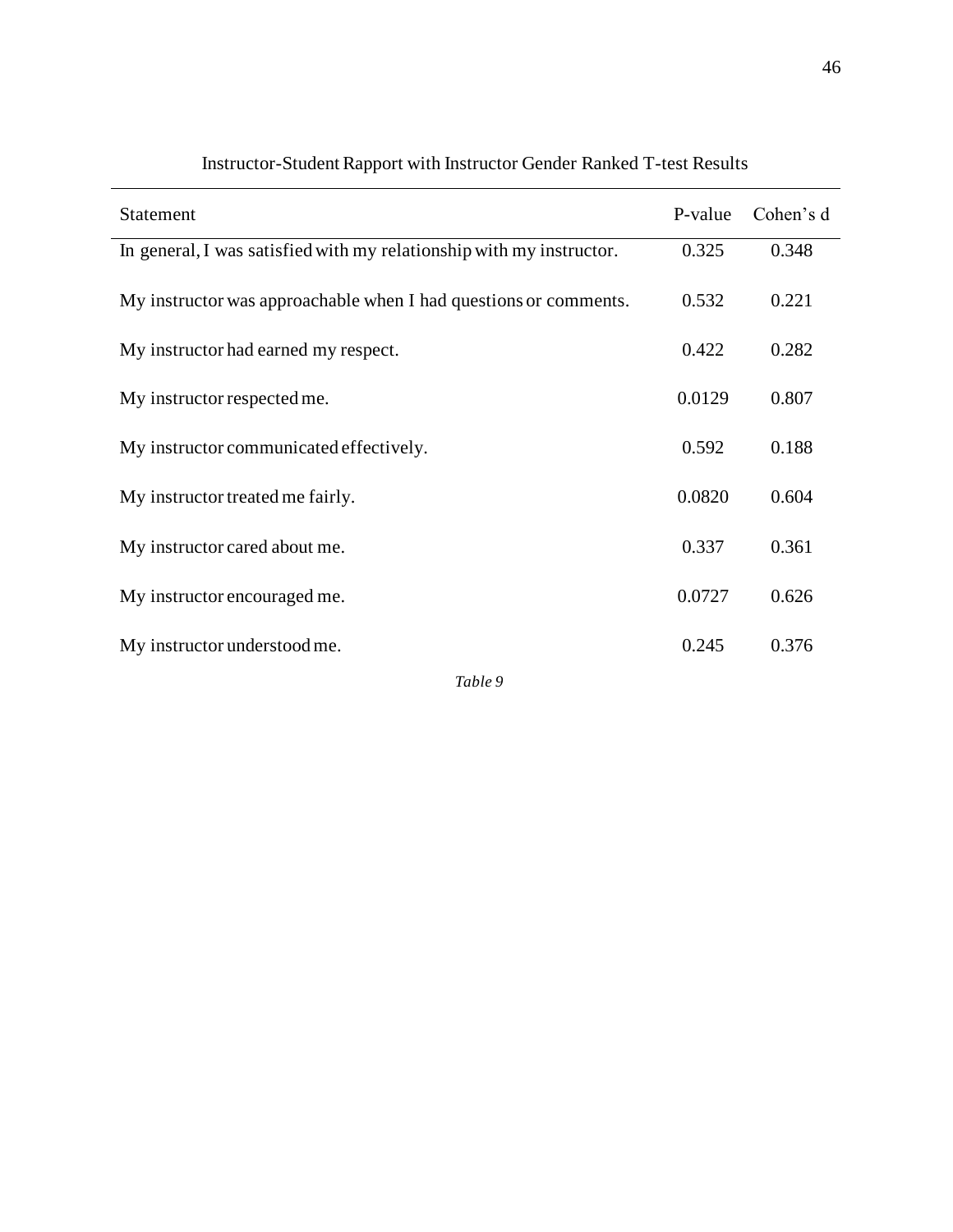

Participation: Male Instructor

*Figure 3*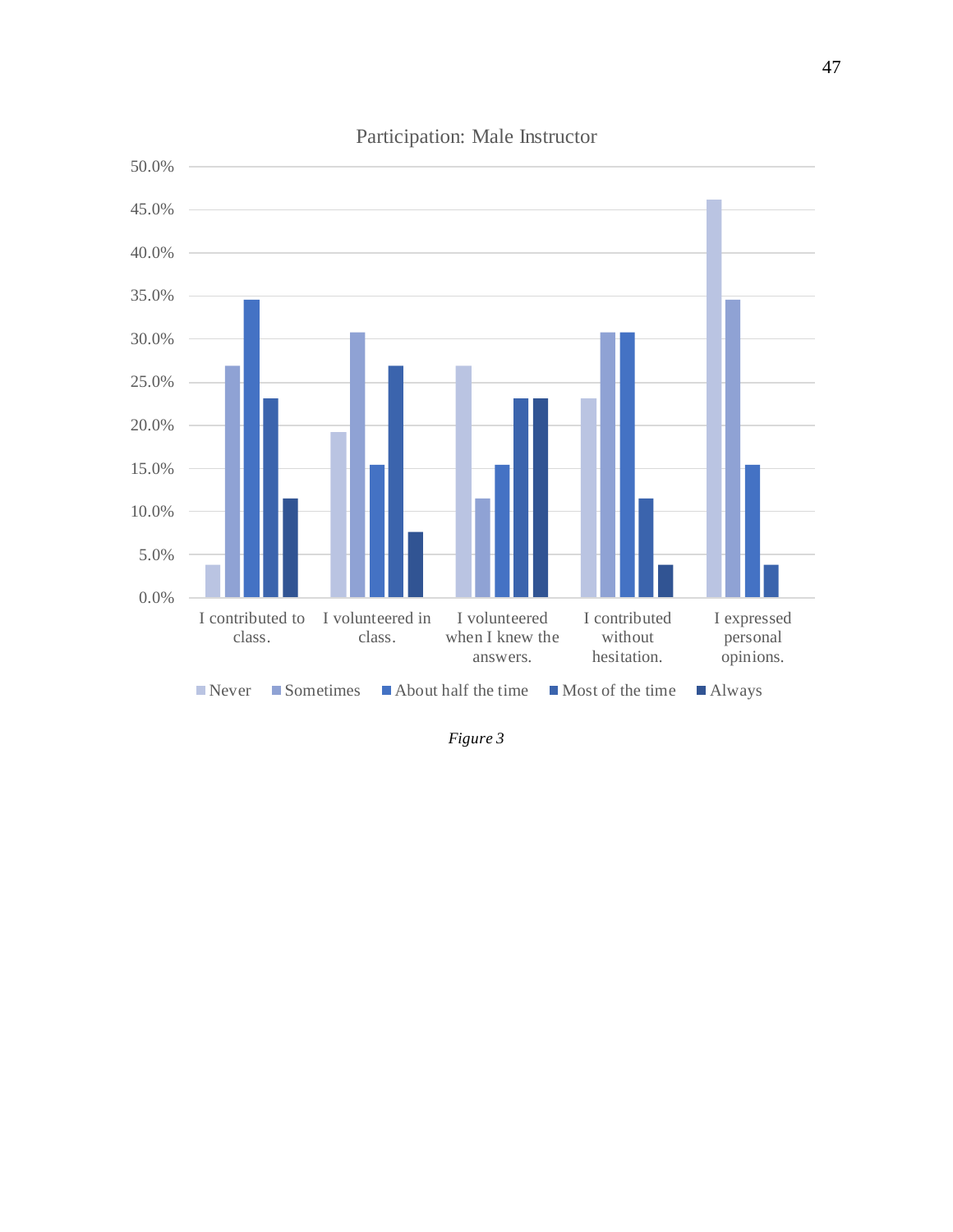|                     | I contributed to class. | volunteered in class. | volunteered when I knew the answers. | contributed without hesitation. | I expressed personal opinions. |
|---------------------|-------------------------|-----------------------|--------------------------------------|---------------------------------|--------------------------------|
| Never               | 3.8%                    | 19.2%                 | 26.9%                                | 23.1%                           | 46.2%                          |
| Sometimes           | 26.9%                   | 30.8%                 | 11.5%                                | 30.8%                           | 34.6%                          |
| About half the time | 34.6%                   | 15.4%                 | 15.4%                                | 30.8%                           | 15.4%                          |
| Most of the time    | 23.1%                   | 26.9%                 | 23.1%                                | 11.5%                           | 3.8%                           |
| Always              | 11.5%                   | 7.7%                  | 23.1%                                | 3.8%                            | 0.0%                           |

Participation: Male Instructor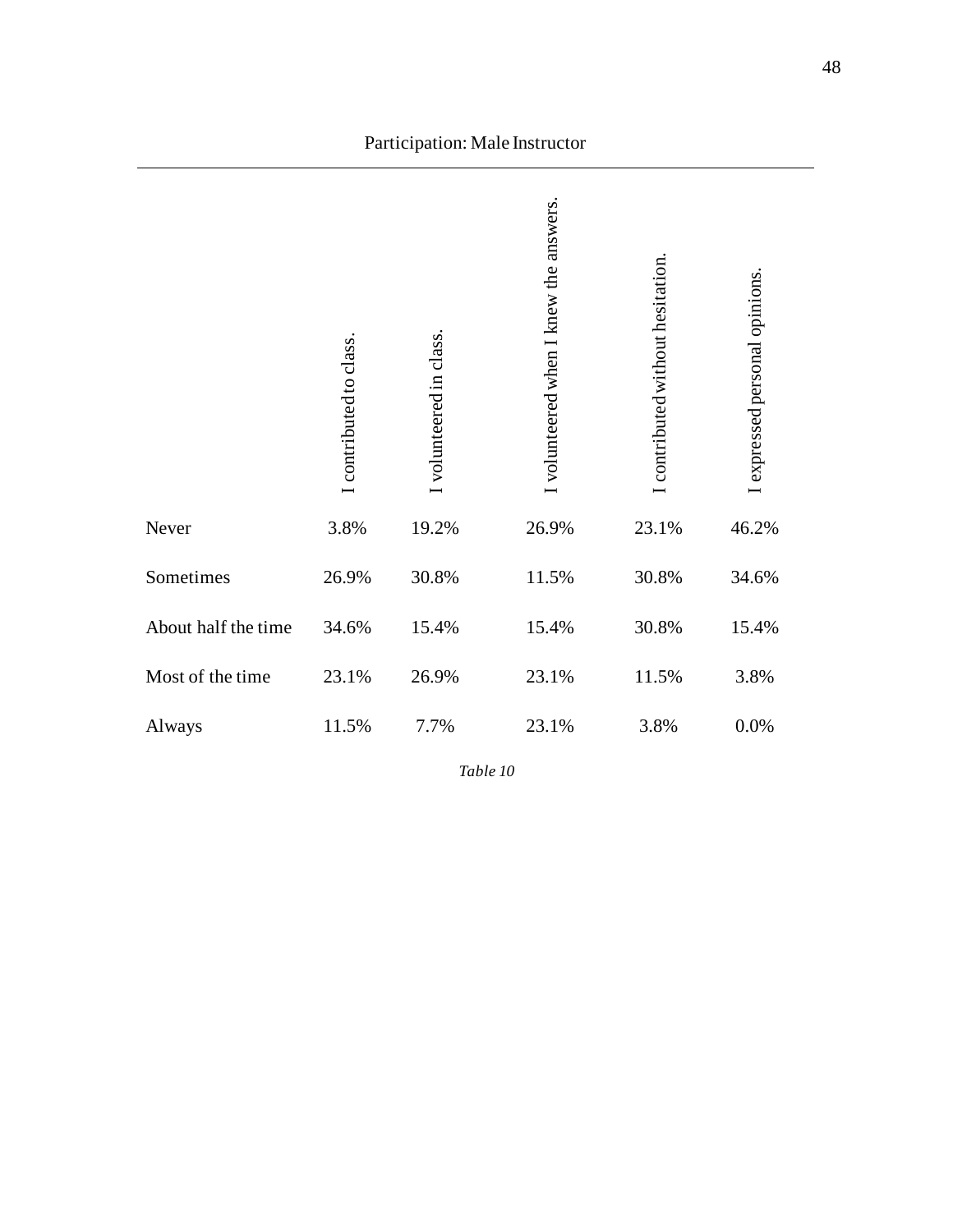| <b>Statements</b>                      | Average Rank | Standard<br>Deviation |
|----------------------------------------|--------------|-----------------------|
| I expressed personal opinions.         | 1.77         | 0.86                  |
| I contributed without hesitation.      | 2.42         | 1.10                  |
| I volunteered in class.                | 2.73         | 1.28                  |
| I volunteered when I knew the answers. | 3.04         | 1.56                  |
| I contributed to class.                | 3.12         | 1.07                  |

#### Participation: Male Instructor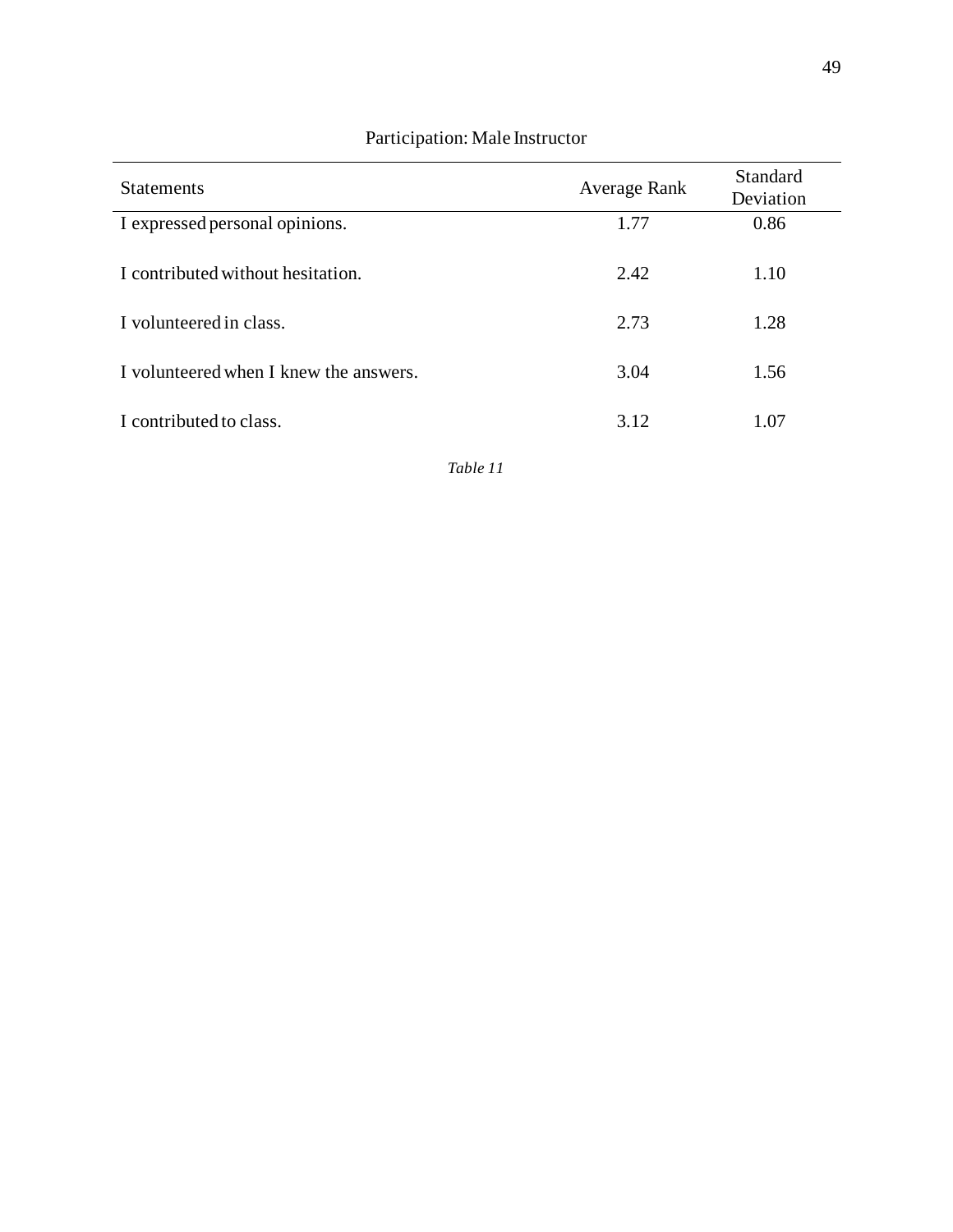

Participation: Female Instructor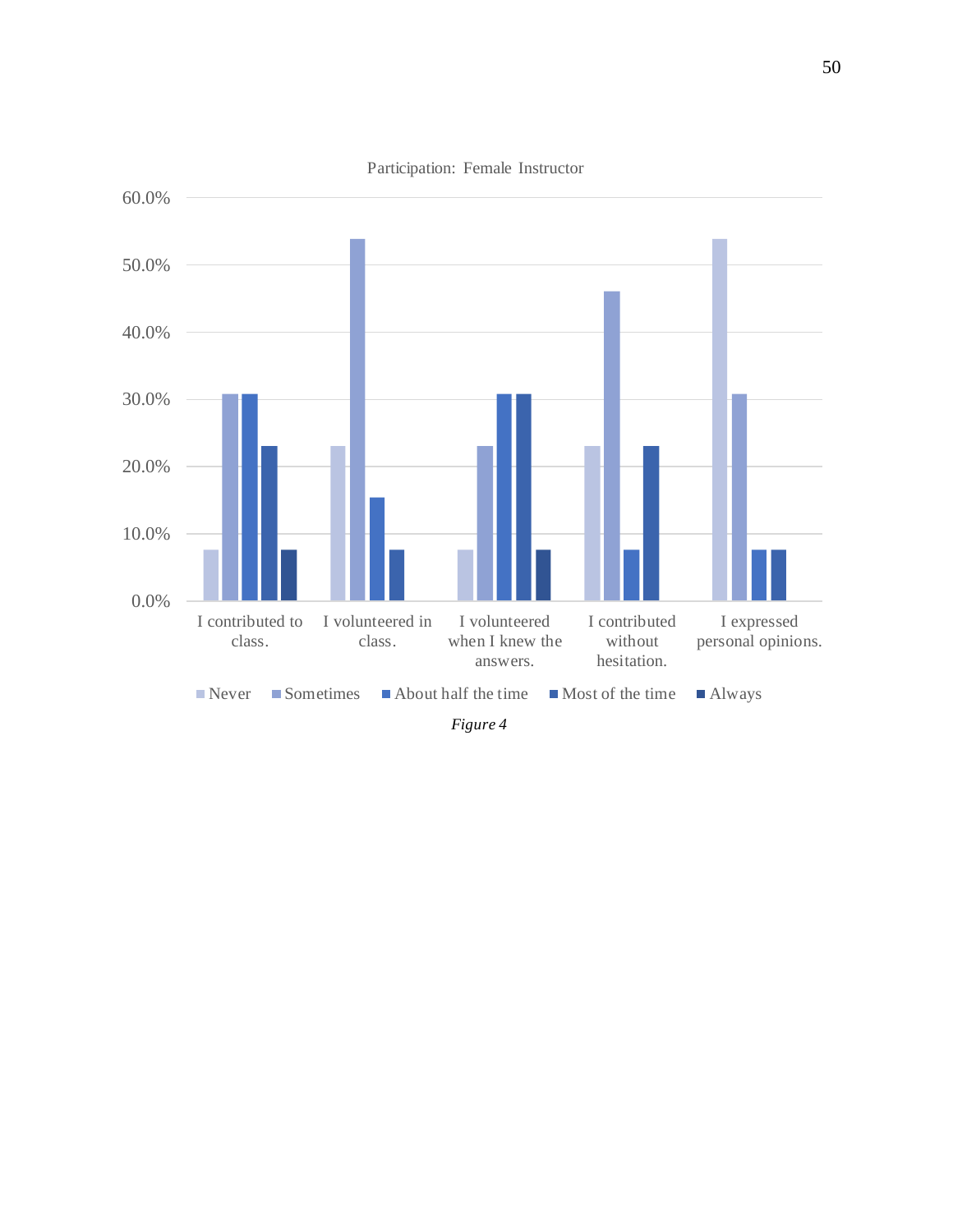|                     | I contributed to class. | I volunteered in class. | I volunteered when I knew the answers. | I contributed without hesitation | expressed personal opinions. |
|---------------------|-------------------------|-------------------------|----------------------------------------|----------------------------------|------------------------------|
| Never               | 7.7%                    | 23.1%                   | 7.7%                                   | 23.1%                            | 53.8%                        |
| Sometimes           | 30.8%                   | 53.8%                   | 23.1%                                  | 46.2%                            | 30.8%                        |
| About half the time | 30.8%                   | 15.4%                   | 30.8%                                  | 7.7%                             | 7.7%                         |
| Most of the time    | 23.1%                   | 7.7%                    | 30.8%                                  | 23.1%                            | 7.7%                         |
| Always              | 7.7%                    | $0.0\%$<br>Table 12     | 7.7%                                   | 0.0%                             | 0.0%                         |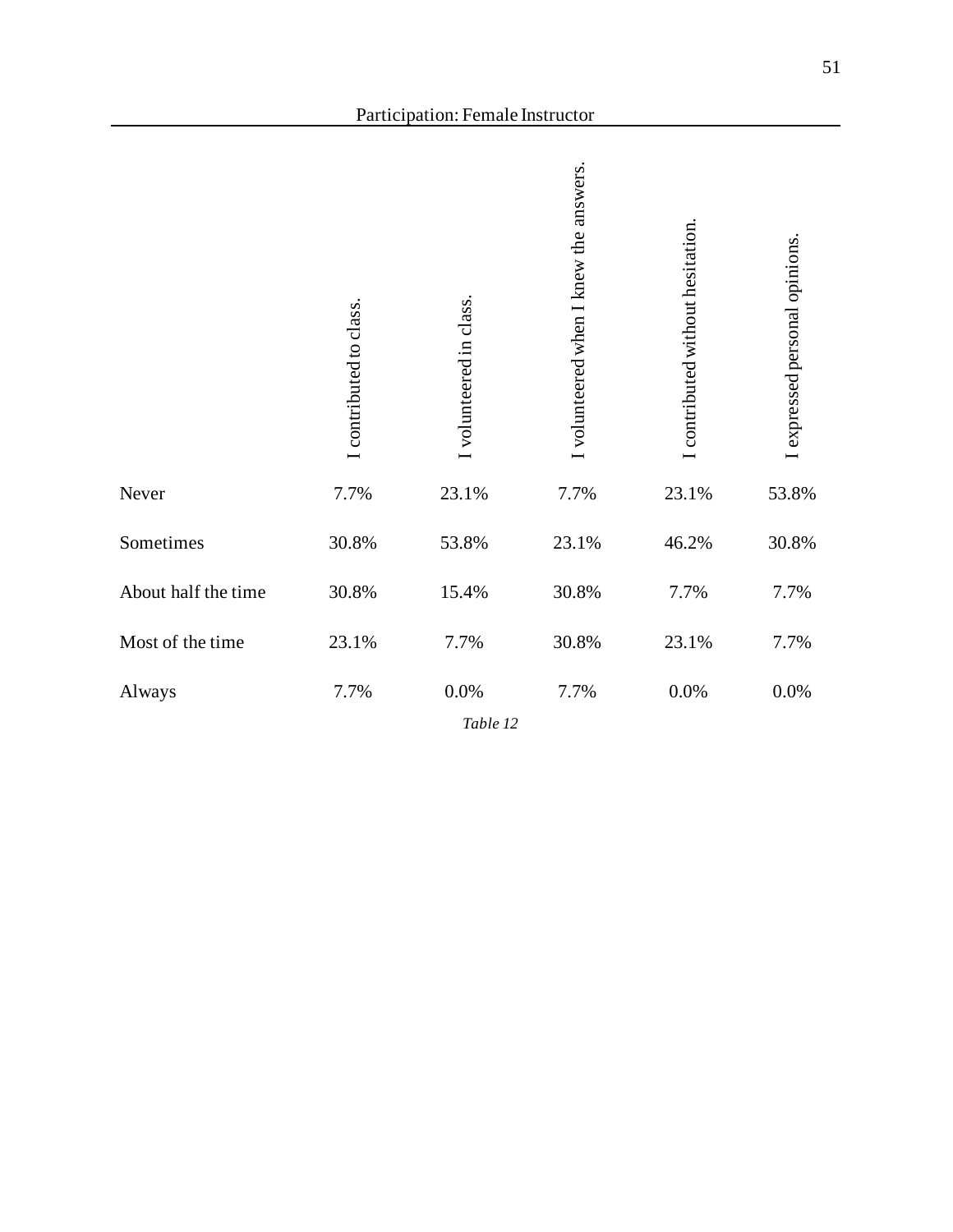| <b>Statements</b>                      | Average Rank | Standard<br>Deviation |
|----------------------------------------|--------------|-----------------------|
| I expressed personal opinions.         | 1.69         | 0.95                  |
| I volunteered in class.                | 2.08         | 0.86                  |
| I contributed without hesitation.      | 2.31         | 1.11                  |
| I contributed to class.                | 2.92         | 1.12                  |
| I volunteered when I knew the answers. | 3.08         | 1.12                  |

#### Participation: Female Instructor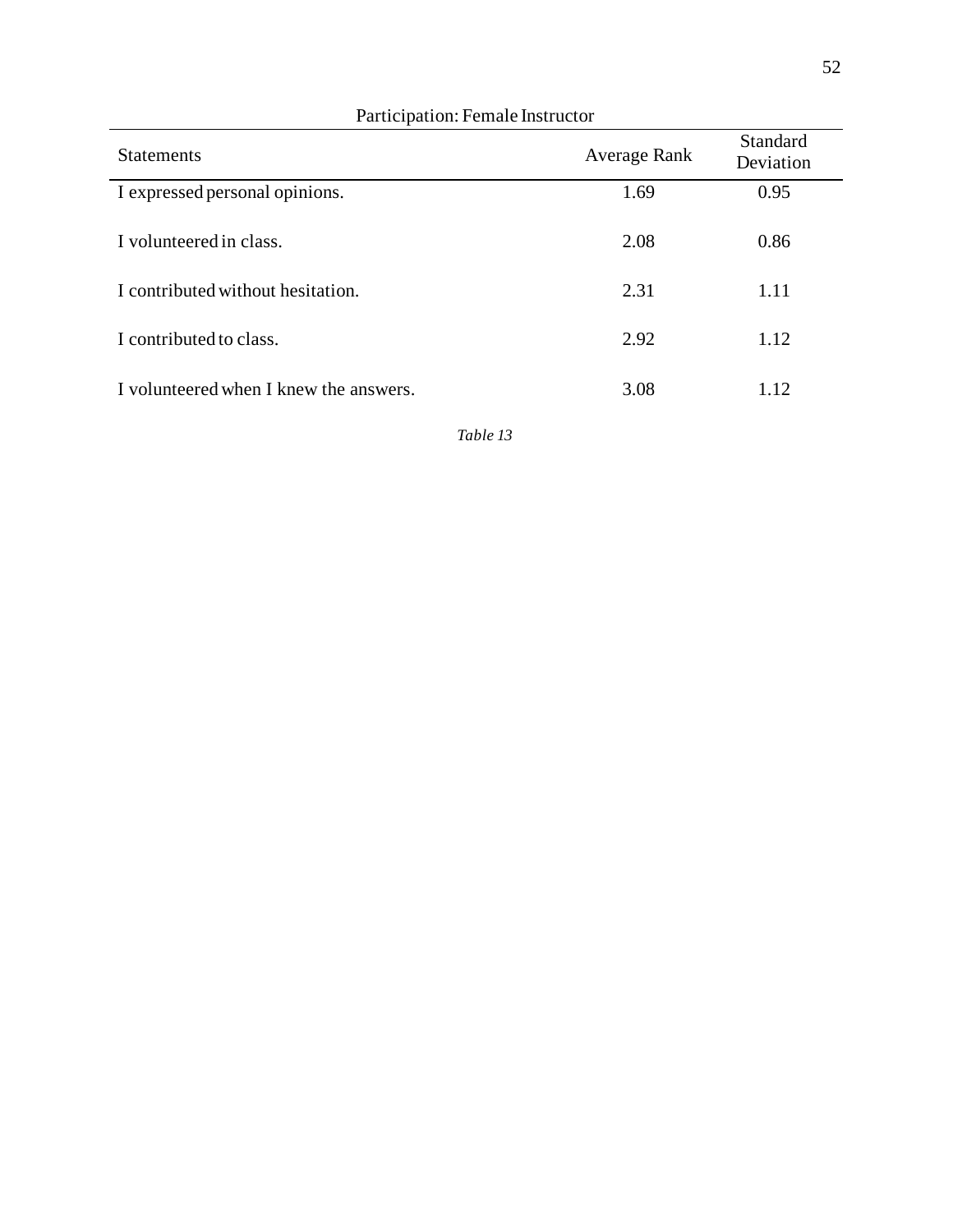| <b>Statements</b>                      | P-value | Cohen's d |
|----------------------------------------|---------|-----------|
| I volunteered in class.                | 0.107   | 0.528     |
| I contributed to class.                | 0.634   | 0.171     |
| I expressed personal opinions.         | 0.695   | 0.140     |
| I contributed without hesitation.      | 0.730   | 0.123     |
| I volunteered when I knew the answers. | 0.974   | 0.0105    |

## Participation with Instructor Gender Ranked T-test Results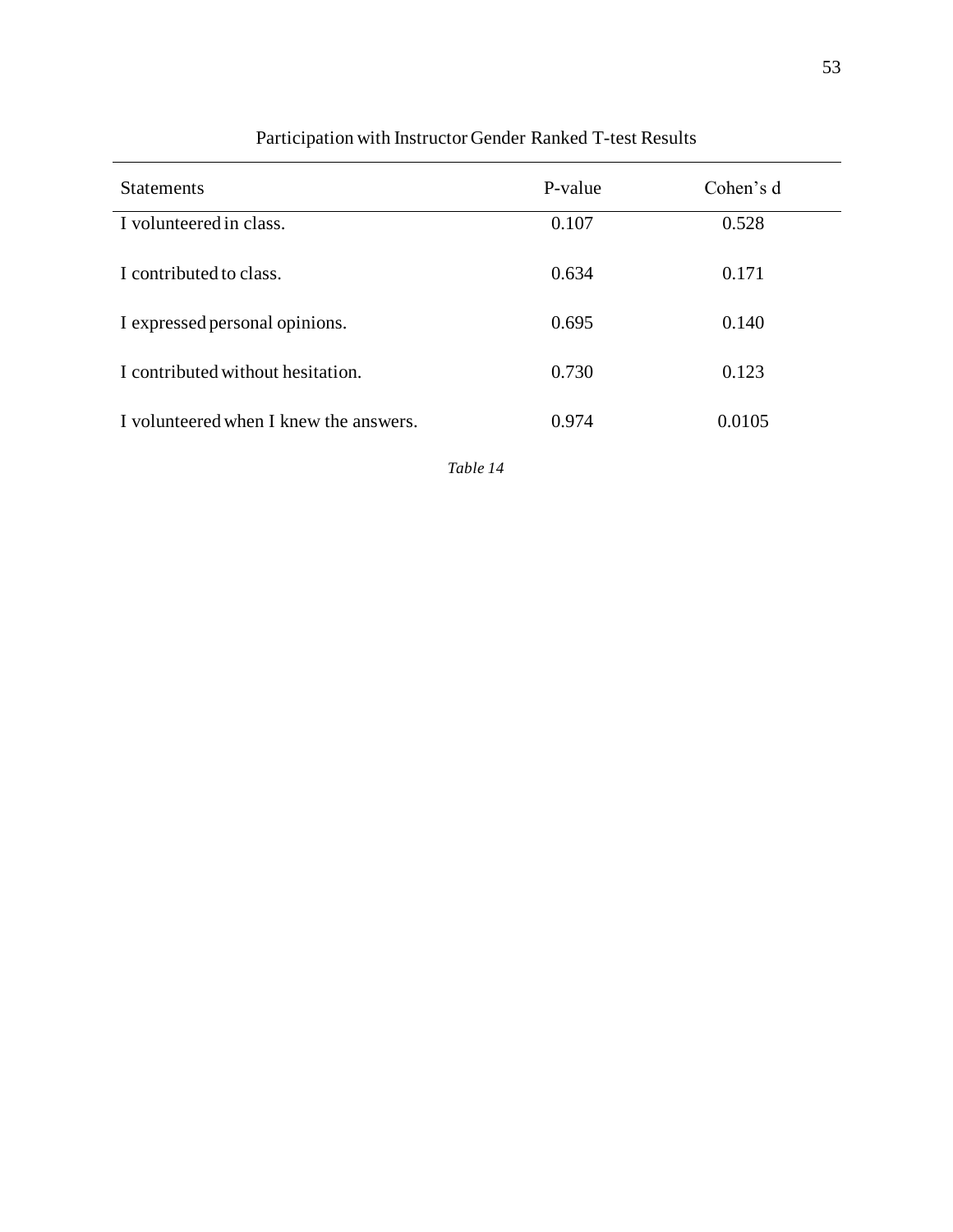

*Figure 5*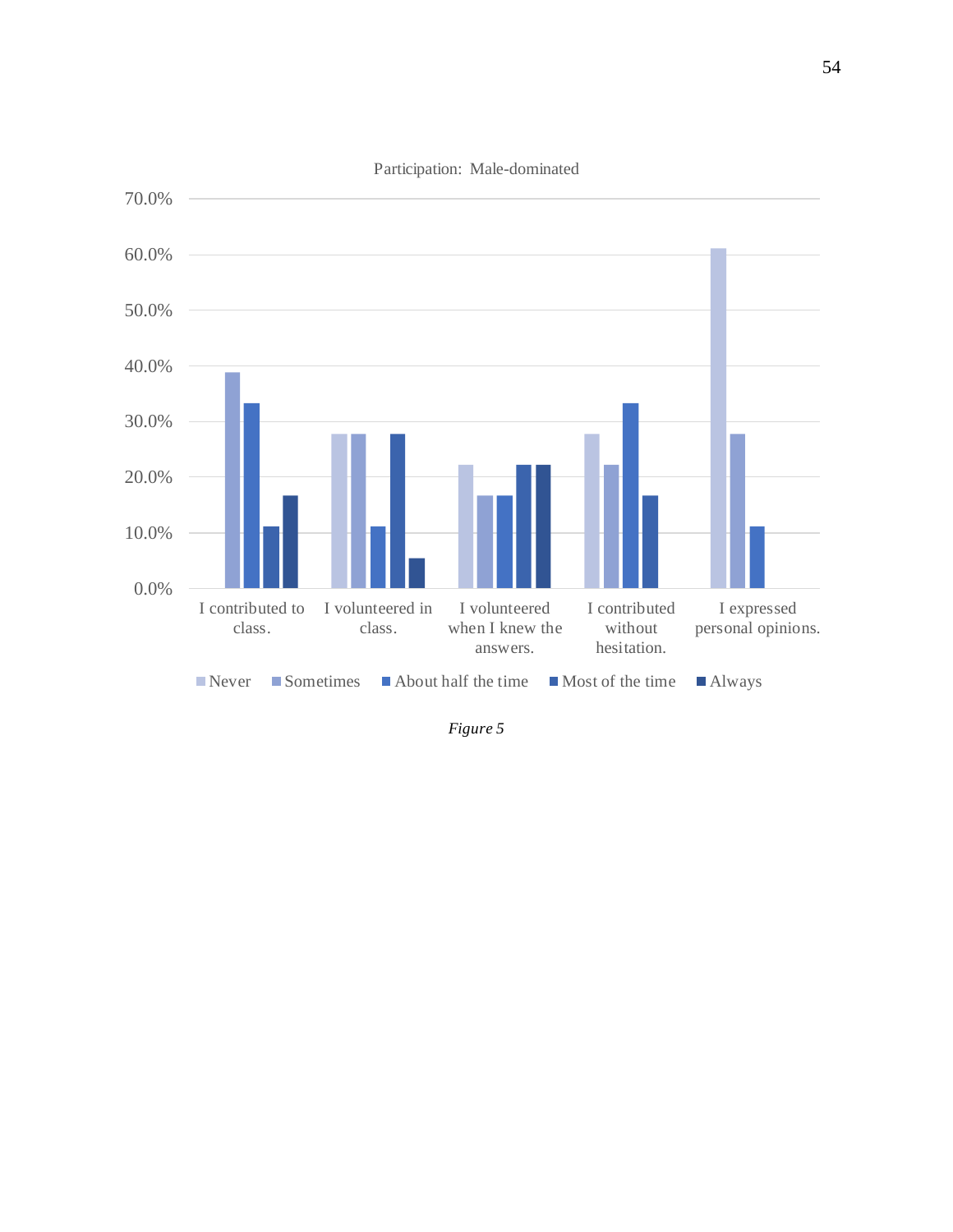|                     | I contributed to class. | I volunteered in class. | I volunteered when I knew the answers. | I contributed without hesitation. | I expressed personal opinions. |
|---------------------|-------------------------|-------------------------|----------------------------------------|-----------------------------------|--------------------------------|
| Never               | $0.0\%$                 | 27.8%                   | 22.2%                                  | 27.8%                             | 61.1%                          |
| Sometimes           | 38.9%                   | 27.8%                   | 16.7%                                  | 22.2%                             | 27.8%                          |
| About half the time | 33.3%                   | 11.1%                   | 16.7%                                  | 33.3%                             | 11.1%                          |
| Most of the time    | 11.1%                   | 27.8%                   | 22.2%                                  | 16.7%                             | 0.0%                           |
| Always              | 16.7%                   | 5.6%<br>Table 15        | 22.2%                                  | $0.0\%$                           | 0.0%                           |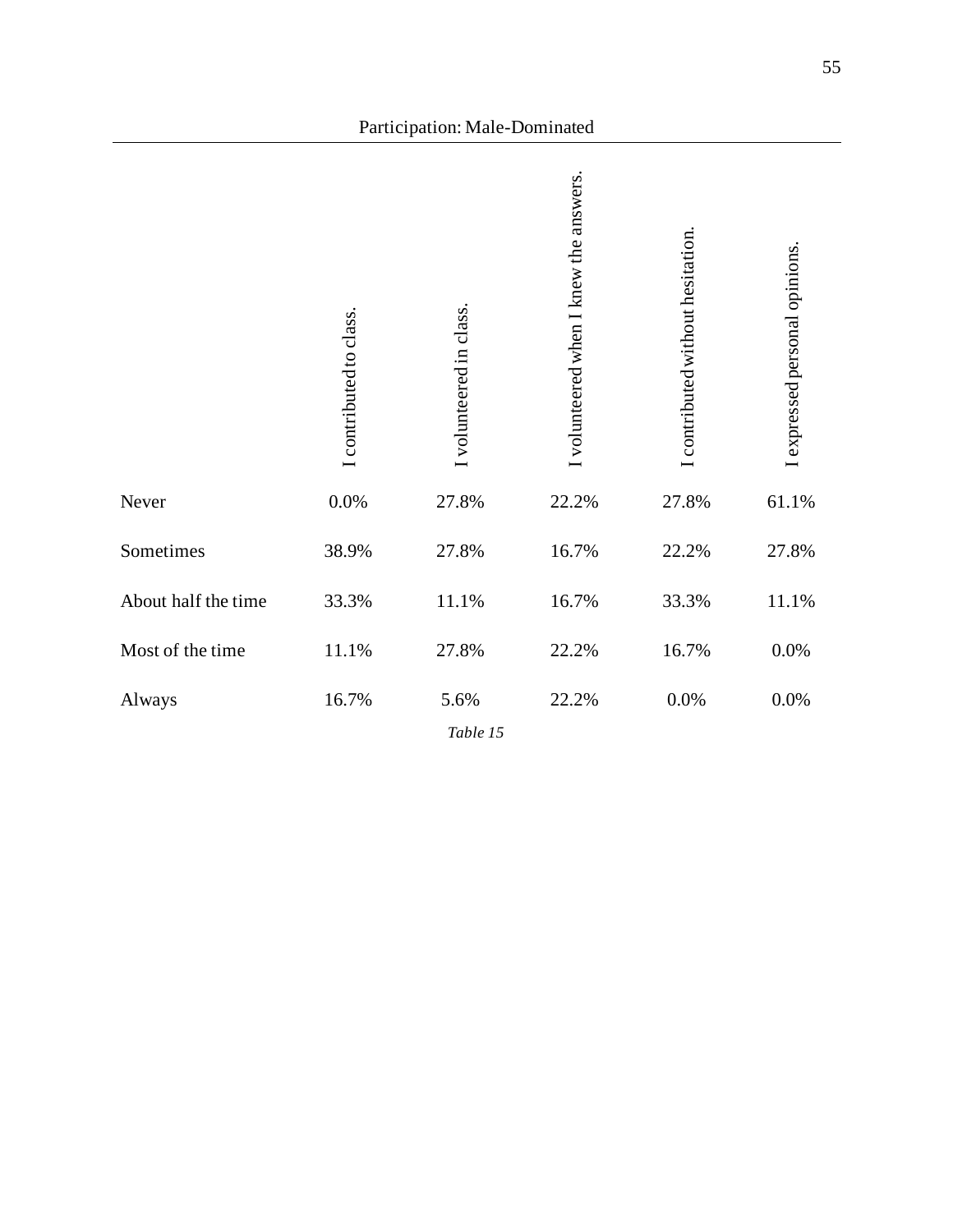| <b>Statements</b>                      | Average Rank | Standard<br>Deviation |
|----------------------------------------|--------------|-----------------------|
| I expressed personal opinions.         | 1.50         | 0.71                  |
| I contributed without hesitation.      | 2.39         | 1.09                  |
| I volunteered in class.                | 2.56         | 1.34                  |
| I contributed to class.                | 3.06         | 1.11                  |
| I volunteered when I knew the answers. | 3.06         | 1.51                  |

## Participation: Male-Dominated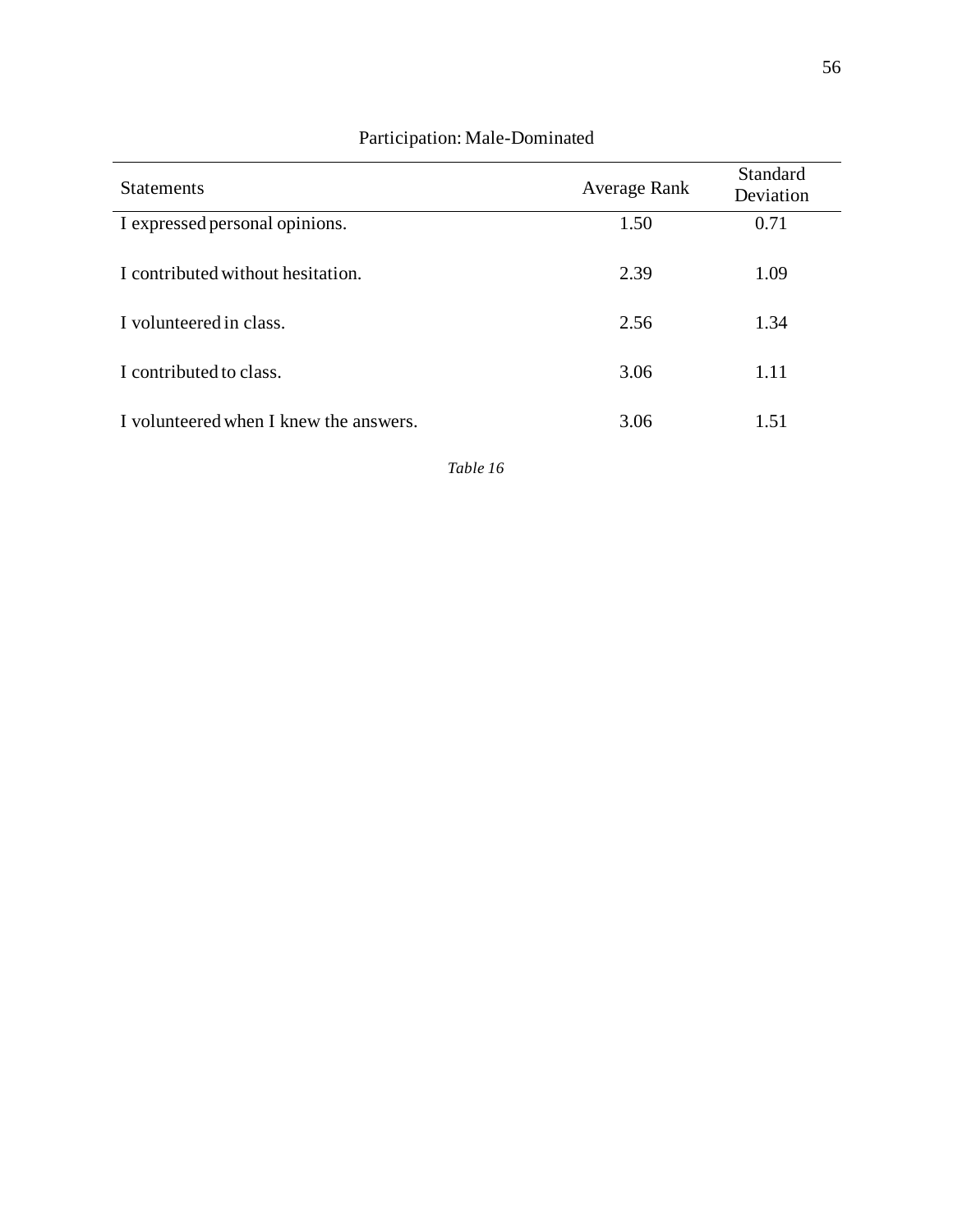

*Figure 6*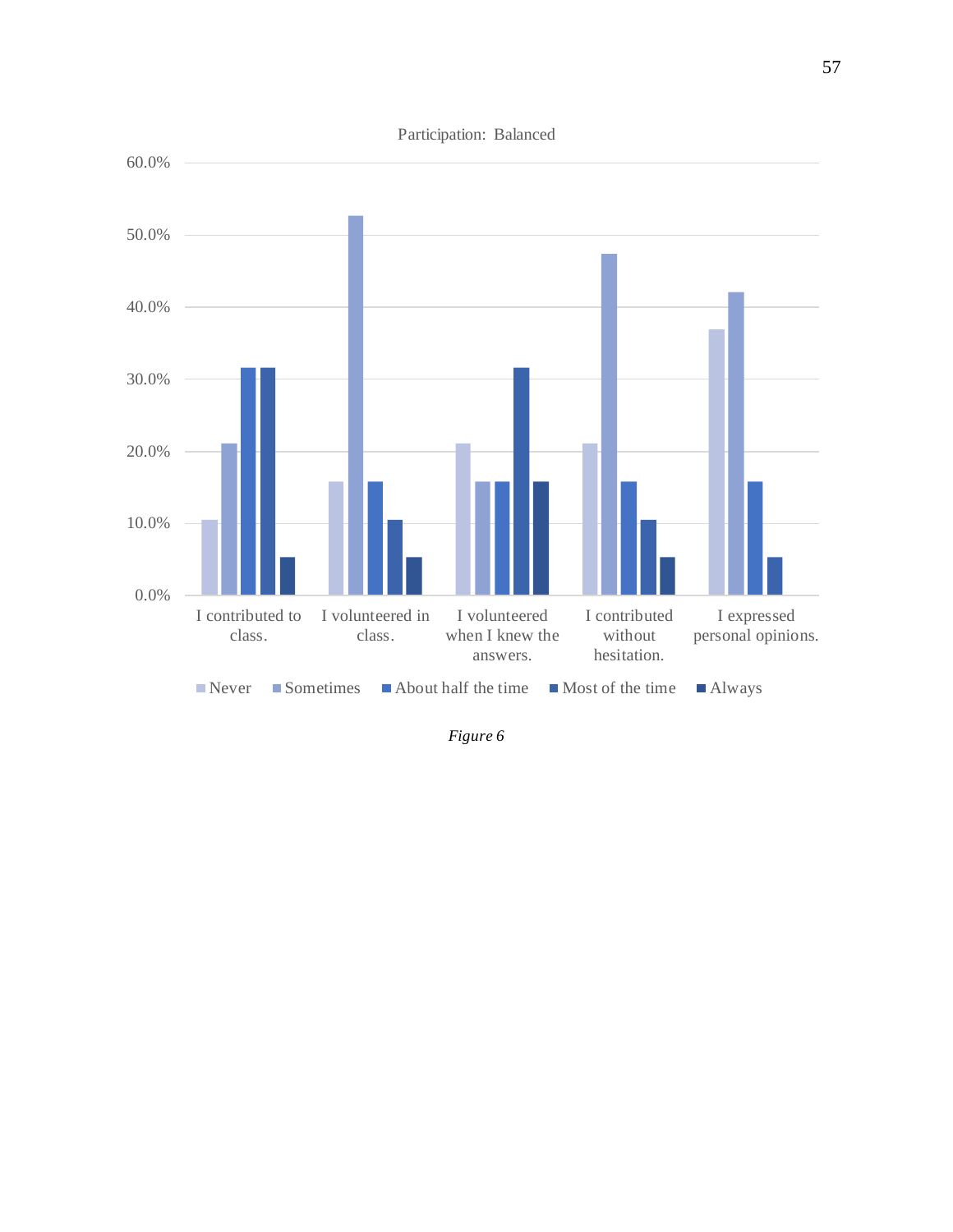|                     | contributed to class. | I volunteered in class. | I volunteered when I knew the answers. | I contributed without hesitation. | I expressed personal opinions. |
|---------------------|-----------------------|-------------------------|----------------------------------------|-----------------------------------|--------------------------------|
| Never               | 10.5%                 | 15.8%                   | 21.1%                                  | 21.1%                             | 36.8%                          |
| Sometimes           | 21.1%                 | 52.6%                   | 15.8%                                  | 47.4%                             | 42.1%                          |
| About half the time | 31.6%                 | 15.8%                   | 15.8%                                  | 15.8%                             | 15.8%                          |
| Most of the time    | 31.6%                 | 10.5%                   | 31.6%                                  | 10.5%                             | 5.3%                           |
| Always              | 5.3%                  | 5.3%<br>Table 17        | 15.8%                                  | 5.3%                              | $0.0\%$                        |

Participation: Balanced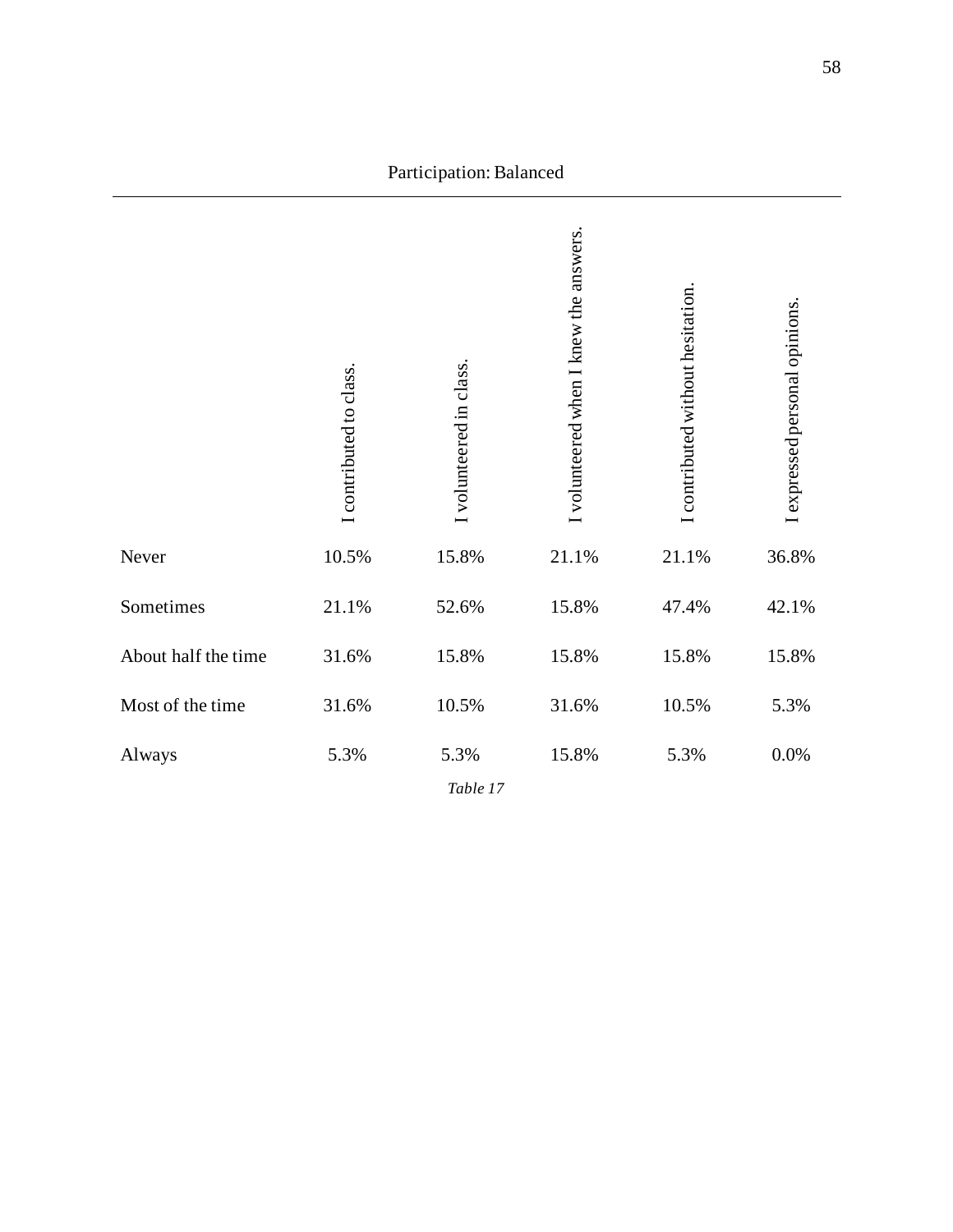| <b>Statements</b>                      | <b>Average Rank</b> | Standard<br>Deviation |
|----------------------------------------|---------------------|-----------------------|
| I expressed personal opinions.         | 1.89                | 0.88                  |
| I contributed without hesitation.      | 2.32                | 1.11                  |
| I volunteered in class.                | 2.37                | 1.07                  |
| I contributed to class.                | 3.00                | 1.11                  |
| I volunteered when I knew the answers. | 3.05                | 1.43                  |

#### Participation: Balanced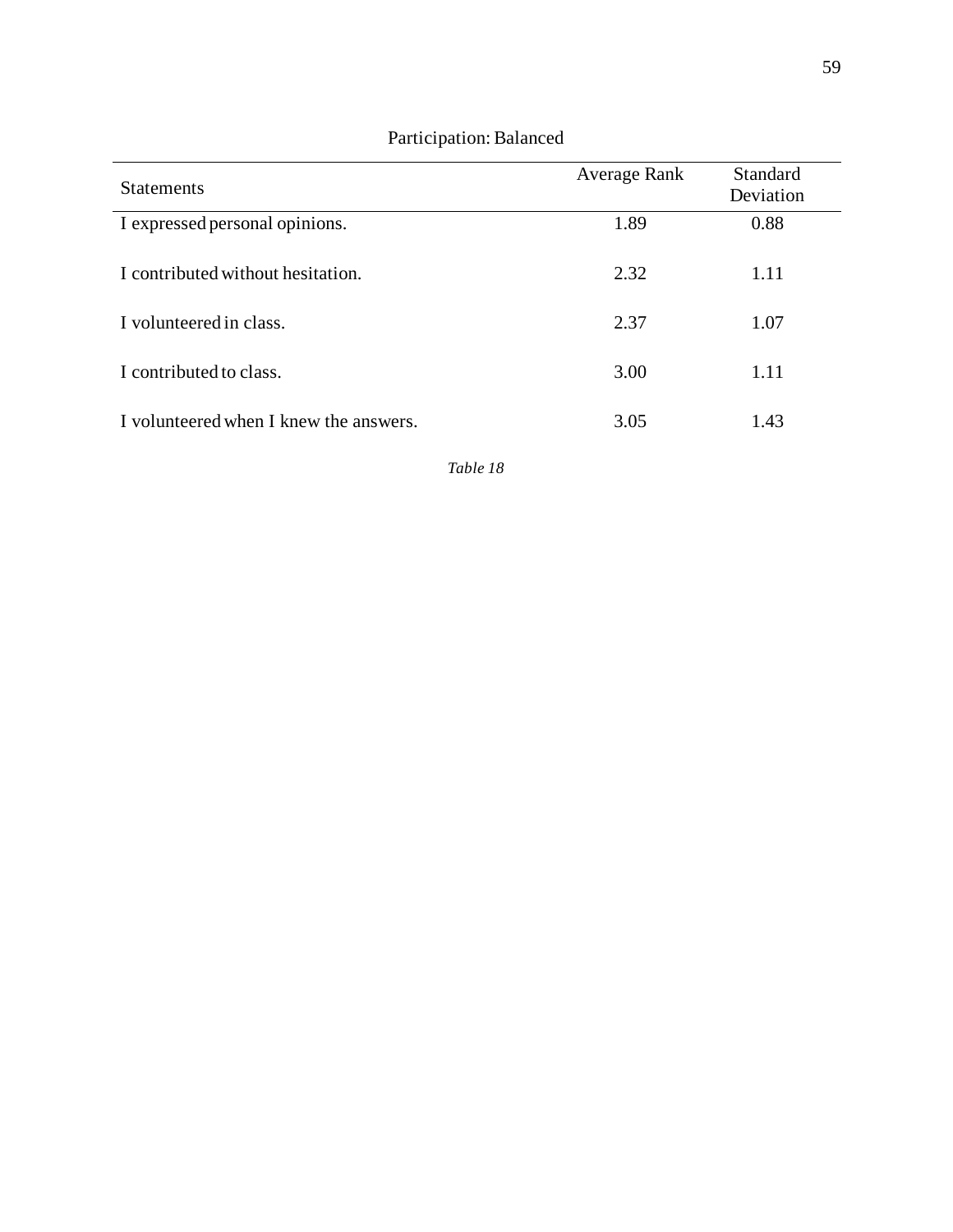

Participation: Female-dominated

*Figure 7*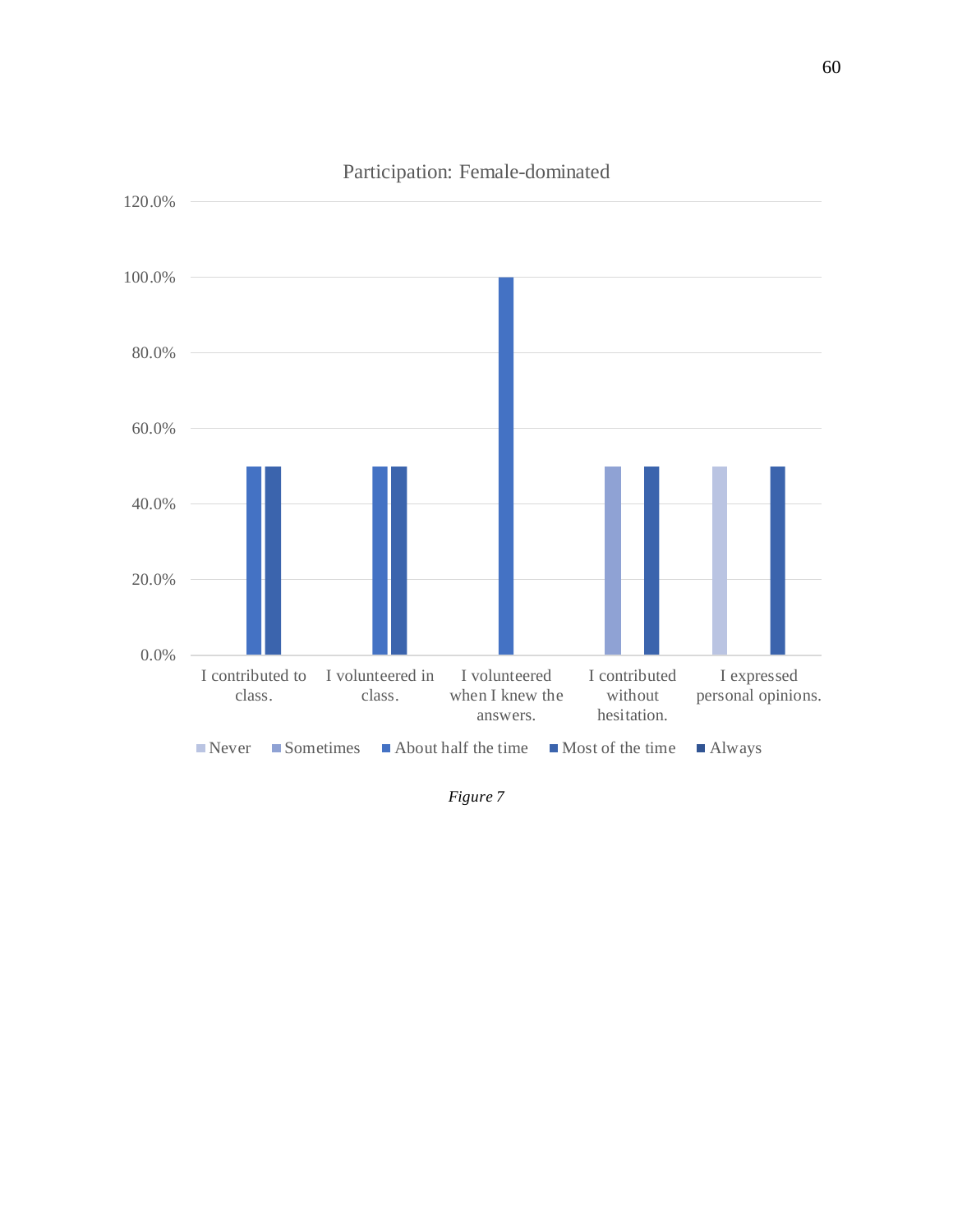|                     | I contributed to class. | I volunteered in class. | volunteered when I knew the answers | I contributed without hesitation | I expressed personal opinions |
|---------------------|-------------------------|-------------------------|-------------------------------------|----------------------------------|-------------------------------|
| Never               | 0.0%                    | $0.0\%$                 | 0.0%                                | $0.0\%$                          | 50.0%                         |
| Sometimes           | 0.0%                    | 0.0%                    | 0.0%                                | 50.0%                            | 0.0%                          |
| About half the time | 50.0%                   | 50.0%                   | 100.0%                              | $0.0\%$                          | 0.0%                          |
| Most of the time    | 50.0%                   | 50.0%                   | 0.0%                                | 50.0%                            | 50.0%                         |
| Always              | $0.0\%$                 | $0.0\%$<br>Table 19     | $0.0\%$                             | $0.0\%$                          | 0.0%                          |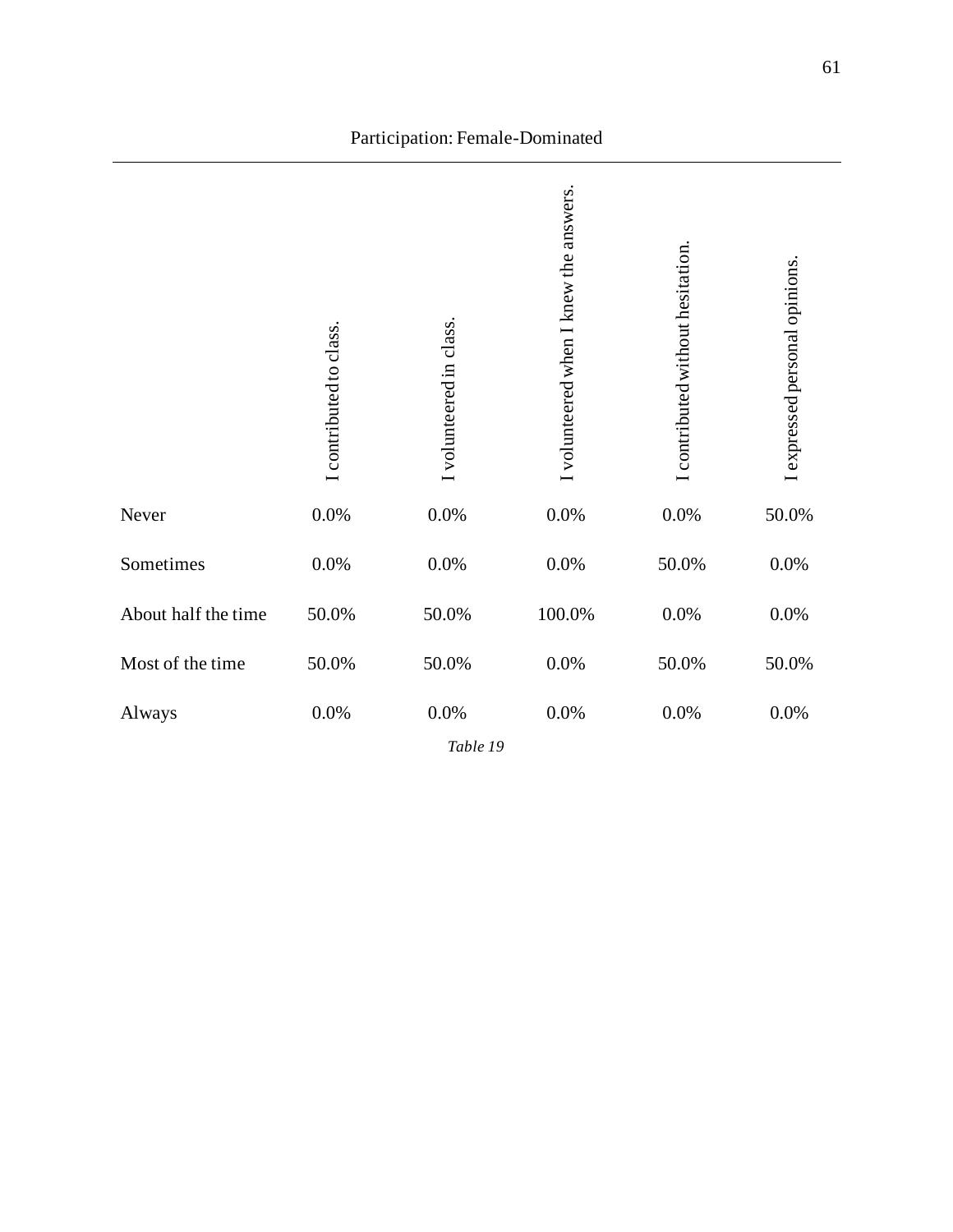| <b>Statements</b>                      | <b>Average Rank</b> | Standard<br>Deviation |
|----------------------------------------|---------------------|-----------------------|
| I expressed personal opinions.         | 2.50                | 2.12                  |
| I volunteered when I knew the answers. | 3.00                | 0.00                  |
| I contributed without hesitation.      | 3.00                | 1.41                  |
| I contributed to class.                | 3.50                | 0.71                  |
| I volunteered in class.                | 3.50                | 0.71                  |

## Participation: Female-Dominated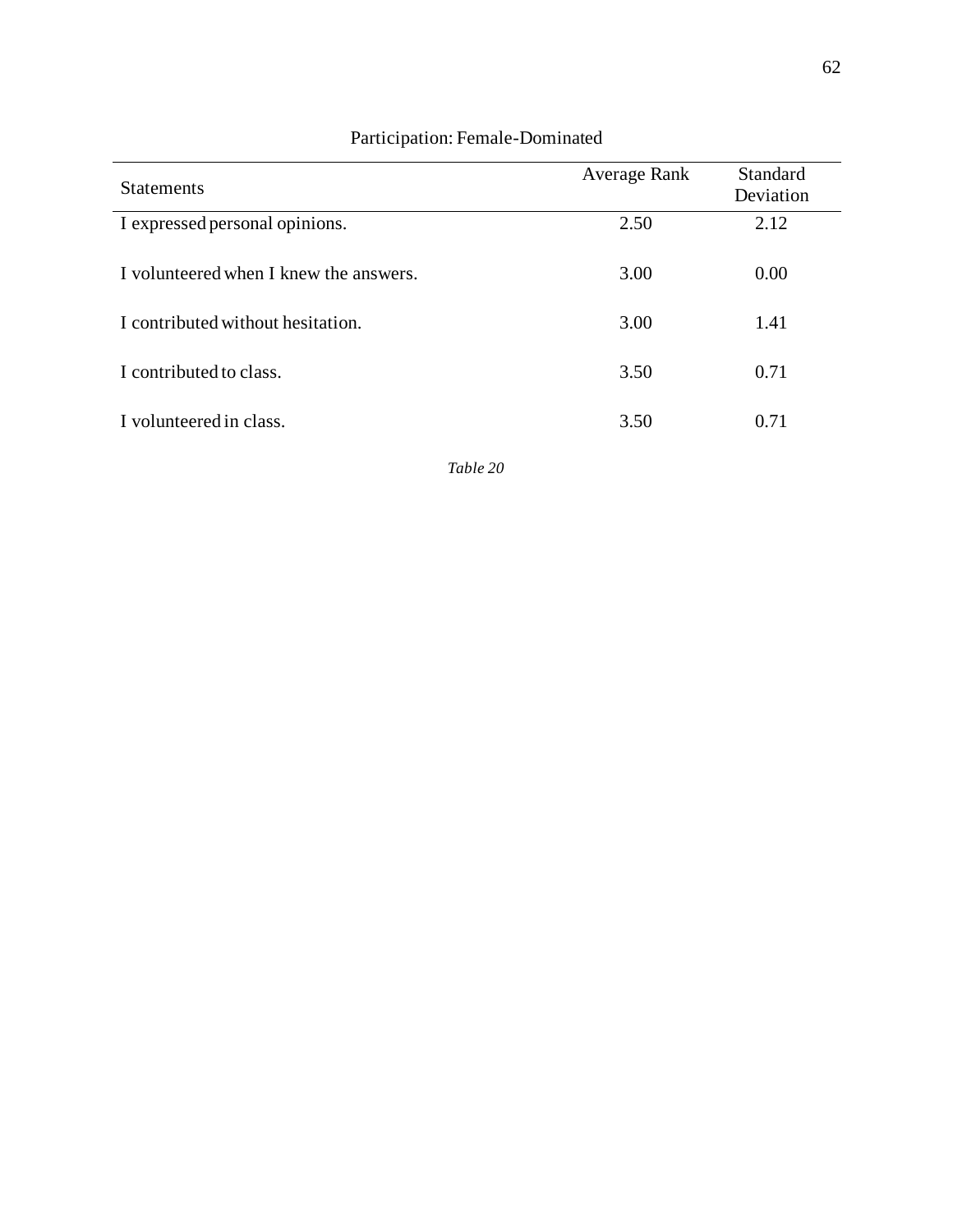| <b>Statements</b>                      | P-value | Cohen's f |
|----------------------------------------|---------|-----------|
| I expressed personal opinions.         | 0.487   | 0.261     |
| I volunteered in class.                | 0.148   | 0.228     |
| I contributed without hesitation.      | 0.815   | 0.141     |
| I contributed to class.                | 0.690   | 0.121     |
| I volunteered when I knew the answers. | 0.988   | 0.0318    |

## Participation with Classroom Gender Composition Ranked ANOVA Results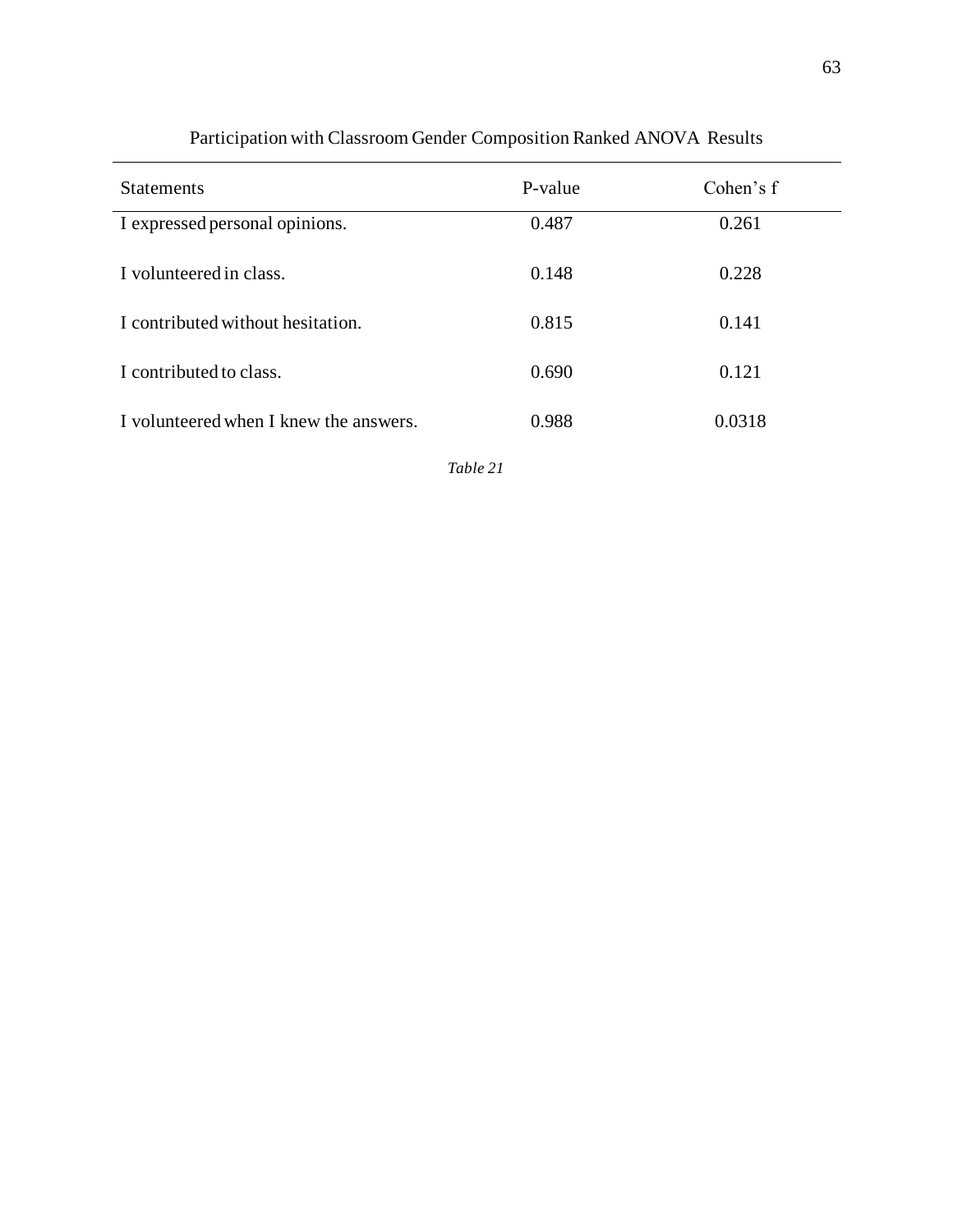| Letter Grade  | Count    | Percentage |
|---------------|----------|------------|
| A             | 9        | 69.2%      |
| B             | 2        | 15.4%      |
| $\mathcal{C}$ | 2        | 15.4%      |
|               | Table 22 |            |

#### Final Letter Grade: Female Instructor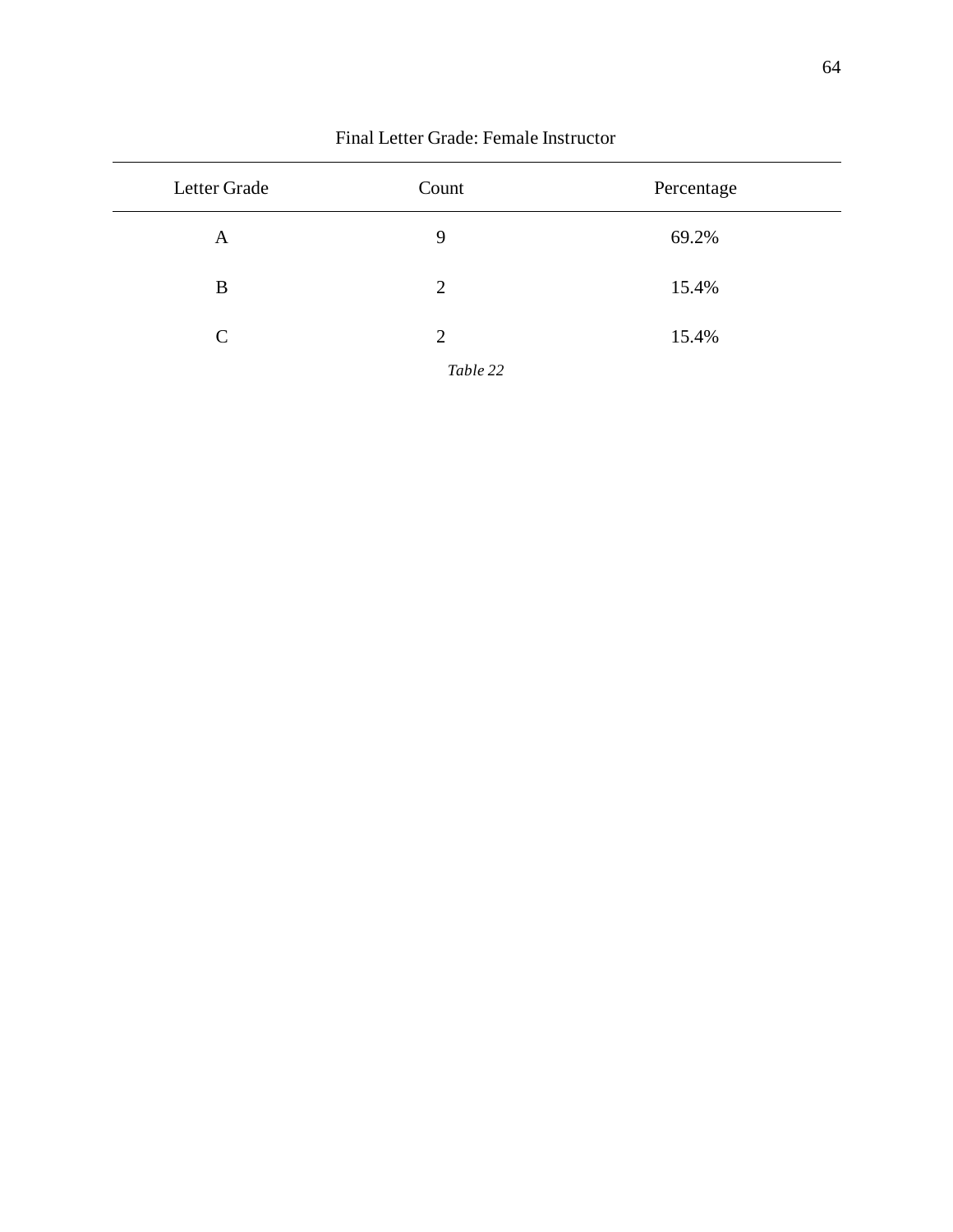| Letter Grade  | Count    | Percentage |
|---------------|----------|------------|
| $\mathbf{A}$  | 10       | 38.5%      |
| B             | 10       | 38.5%      |
| $\mathcal{C}$ | 5        | 19.2%      |
| D             | 1        | 3.8%       |
|               | Table 23 |            |

#### Final Letter Grade: Male Instructor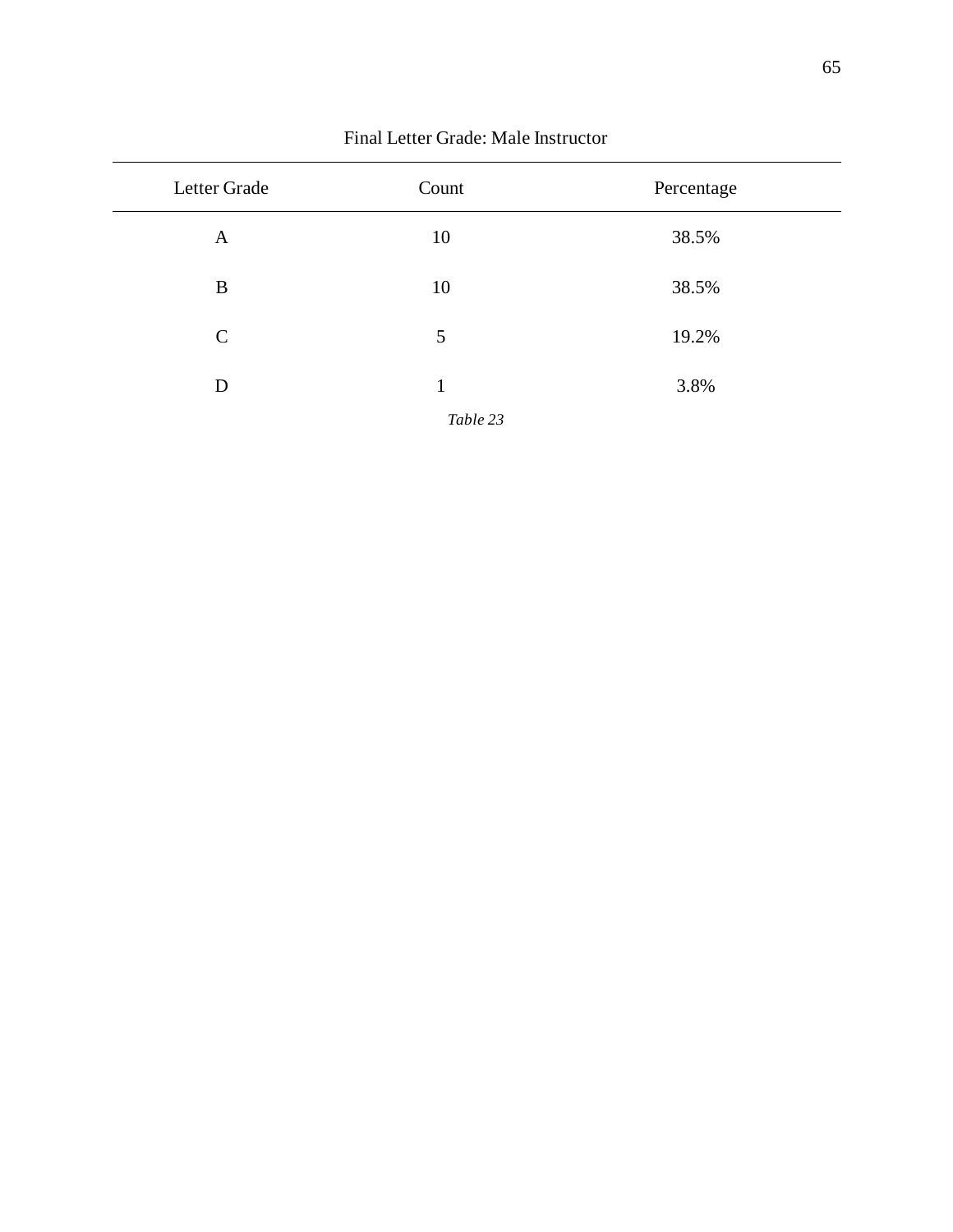| Letter Grade  | Count    | Percentage |
|---------------|----------|------------|
| A             | 7        | 38.9%      |
| B             | 7        | 38.9%      |
| $\mathcal{C}$ | 3        | 16.7%      |
| D             | 1        | 5.6%       |
|               | Table 24 |            |

#### Final Letter Grade: Male-Dominated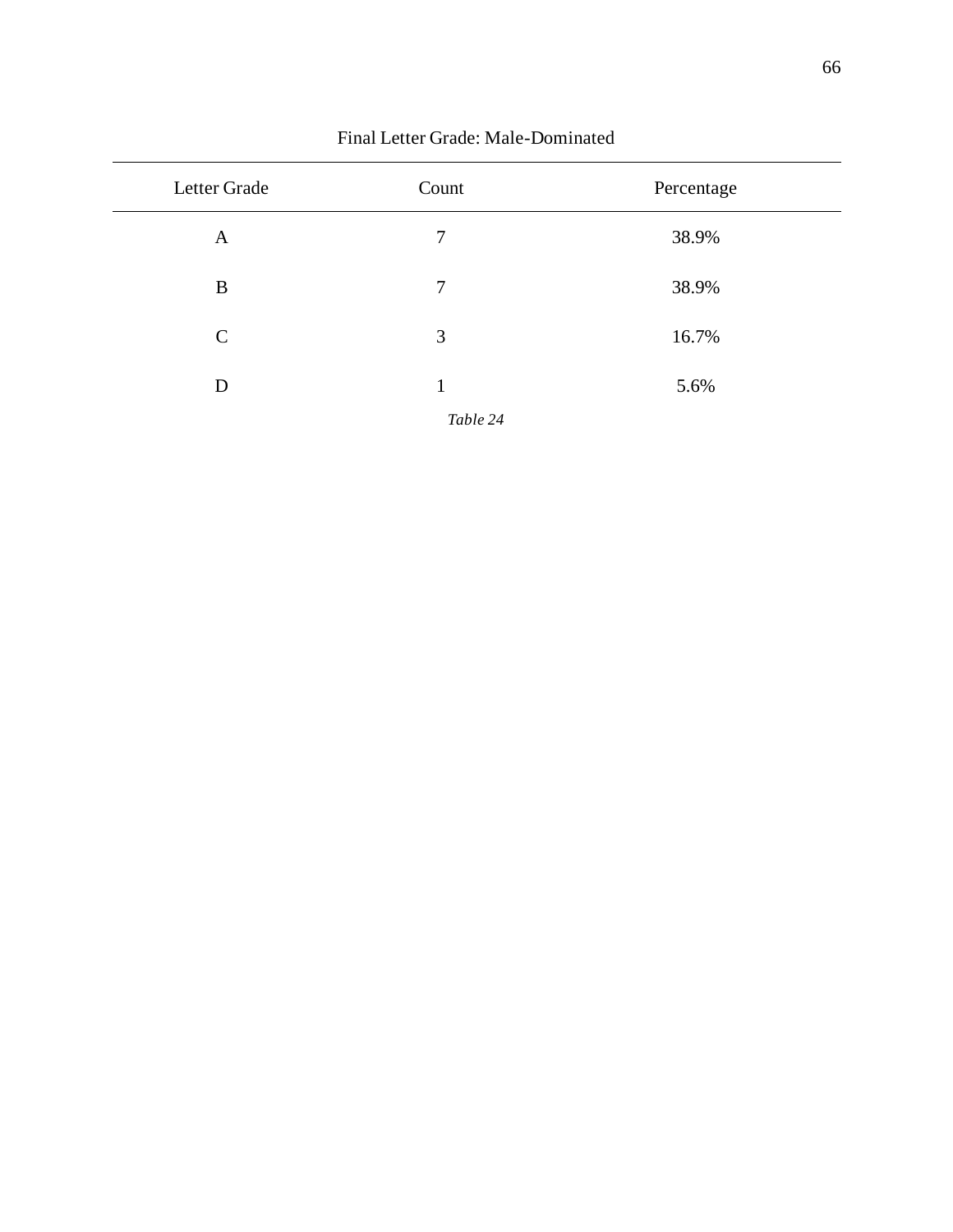| Letter Grade  | Count    | Percentage |  |  |
|---------------|----------|------------|--|--|
| A             | 10       | 52.6%      |  |  |
| B             | 5        | 26.3%      |  |  |
| $\mathcal{C}$ | 4        | 21.1%      |  |  |
|               | Table 25 |            |  |  |

Final Letter Grade: Balanced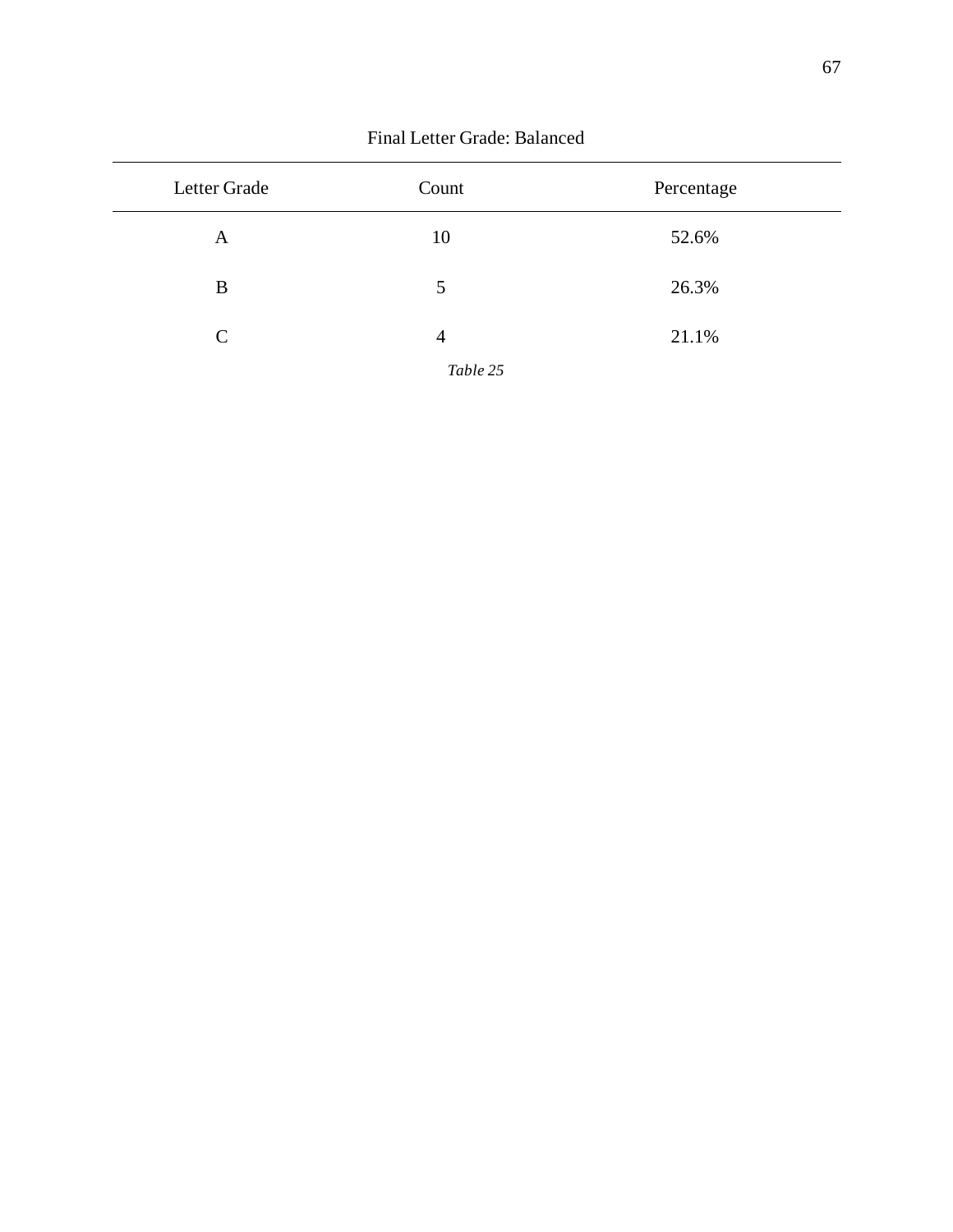| Letter Grade | Count    | Percentage |
|--------------|----------|------------|
| A            |          | 100.0%     |
|              | Table 26 |            |

#### Final Letter Grade: Female-Dominated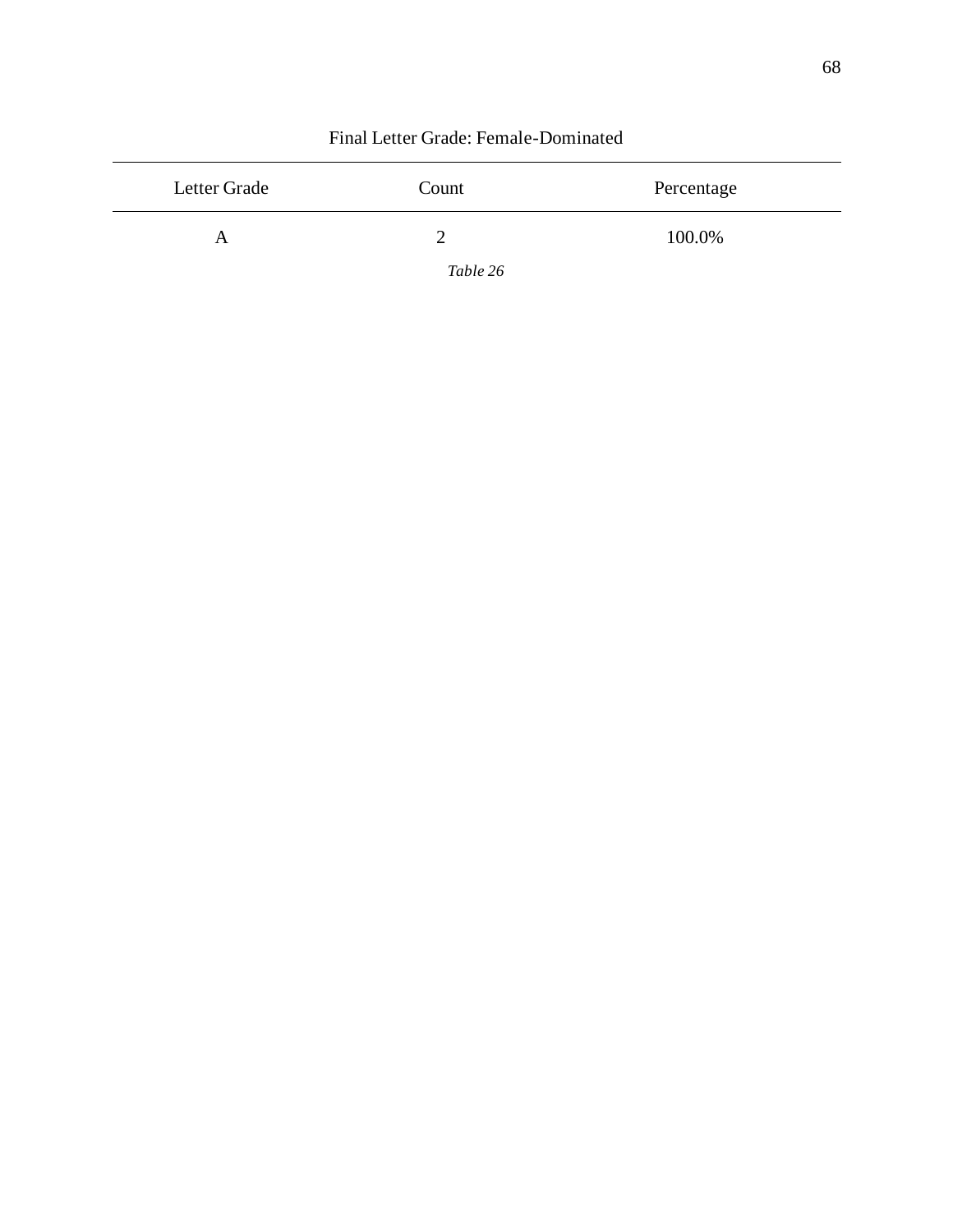| Rank         | Count | Percentage |
|--------------|-------|------------|
| Terrible     | 1     | 2.6%       |
| Poor         | 7     | 17.9%      |
| Average      | 15    | 38.5%      |
| Good         | 13    | 33.3%      |
| Excellent    | 3     | 7.7%       |
| Average Rank |       | 3.26       |

## Engagement Level: Perceived Females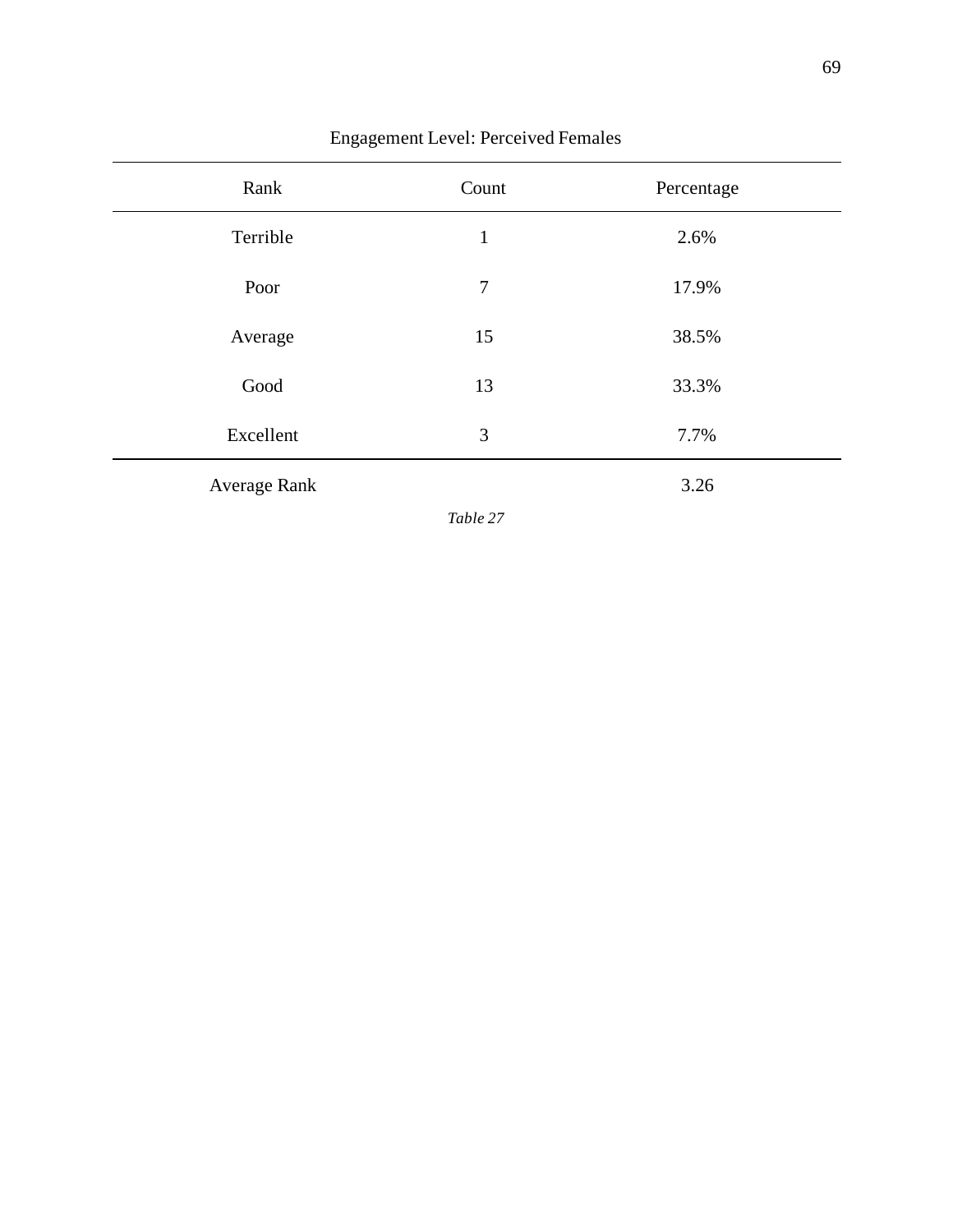| Rank         | Count            | Percentage |  |  |
|--------------|------------------|------------|--|--|
| Terrible     | $\boldsymbol{0}$ | 0.0%       |  |  |
| Poor         | $\mathbf{1}$     | 2.6%       |  |  |
| Average      | 11               | 28.2%      |  |  |
| Good         | 25               | 64.1%      |  |  |
| Excellent    | $\overline{2}$   | 5.1%       |  |  |
| Average Rank |                  | 3.72       |  |  |

## Engagement Level: Perceived Males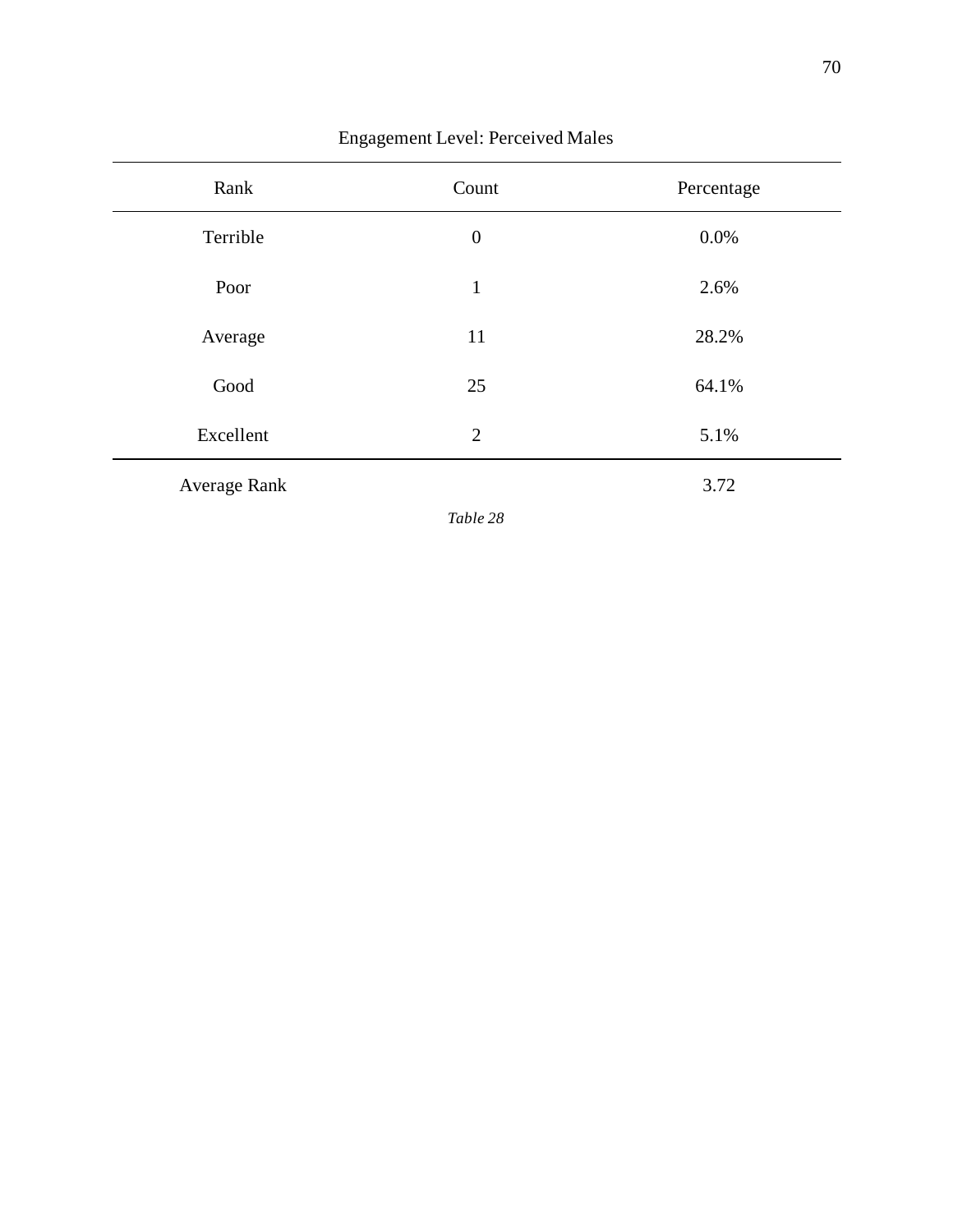| <b>Instructor Gender</b> | Terrible | Poor  | Average  | Good  | Excellent | Average<br>Rank |
|--------------------------|----------|-------|----------|-------|-----------|-----------------|
| Male                     | 3.8%     | 23.1% | 38.5%    | 30.8% | 3.8%      | 3.08            |
| Female                   | $0.0\%$  | 7.7%  | 38.5%    | 38.5% | 15.4%     | 3.62            |
|                          |          |       | Table 29 |       |           |                 |

Engagement Level with Male and Female Instructor: Perceived Females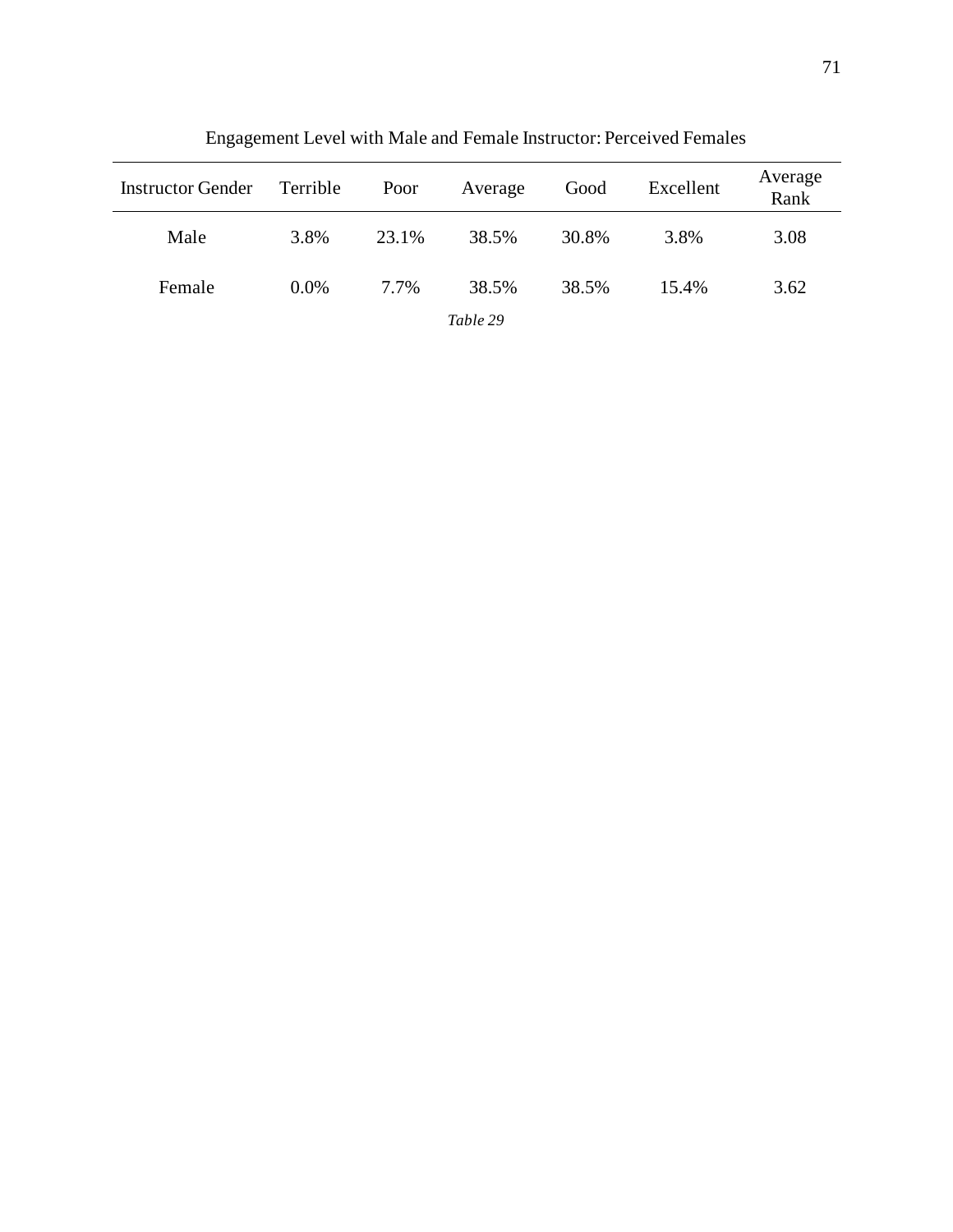| <b>Instructor Gender</b> | Terrible | Poor    | Average  | Good  | Excellent | Average<br>Rank |
|--------------------------|----------|---------|----------|-------|-----------|-----------------|
| Male                     | $0.0\%$  | 3.8%    | 34.6%    | 57.7% | 3.8%      | 3.62            |
| Female                   | $0.0\%$  | $0.0\%$ | 15.4%    | 76.9% | 7.7%      | 3.92            |
|                          |          |         | Table 30 |       |           |                 |

Engagement Level with Male and Female Instructor: Perceived Males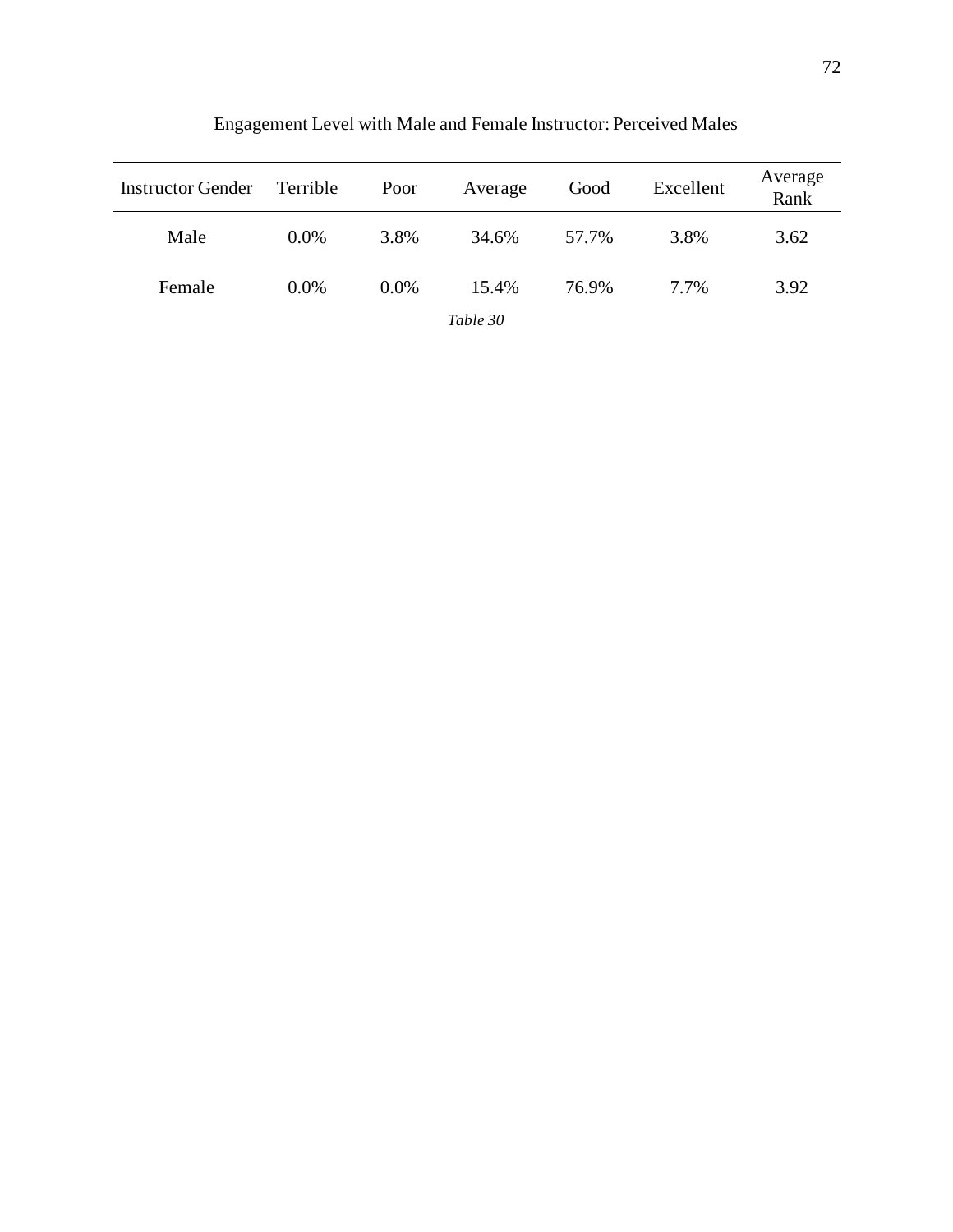| Gender Composition | Terrible | Poor    | Average  | Good    | Excellent | Average<br>Rank |
|--------------------|----------|---------|----------|---------|-----------|-----------------|
| Male-Dominated     | 5.6%     | 16.7%   | 44.4%    | 27.8%   | 5.6%      | 3.11            |
| <b>Balanced</b>    | $0.0\%$  | 21.1%   | 31.6%    | 42.1%   | 5.3%      | 3.32            |
| Female-Dominated   | $0.0\%$  | $0.0\%$ | 50.0%    | $0.0\%$ | 50.0%     | 4.00            |
|                    |          |         | Table 31 |         |           |                 |

Engagement Level with Different Classroom Gender Compositions: Perceived Females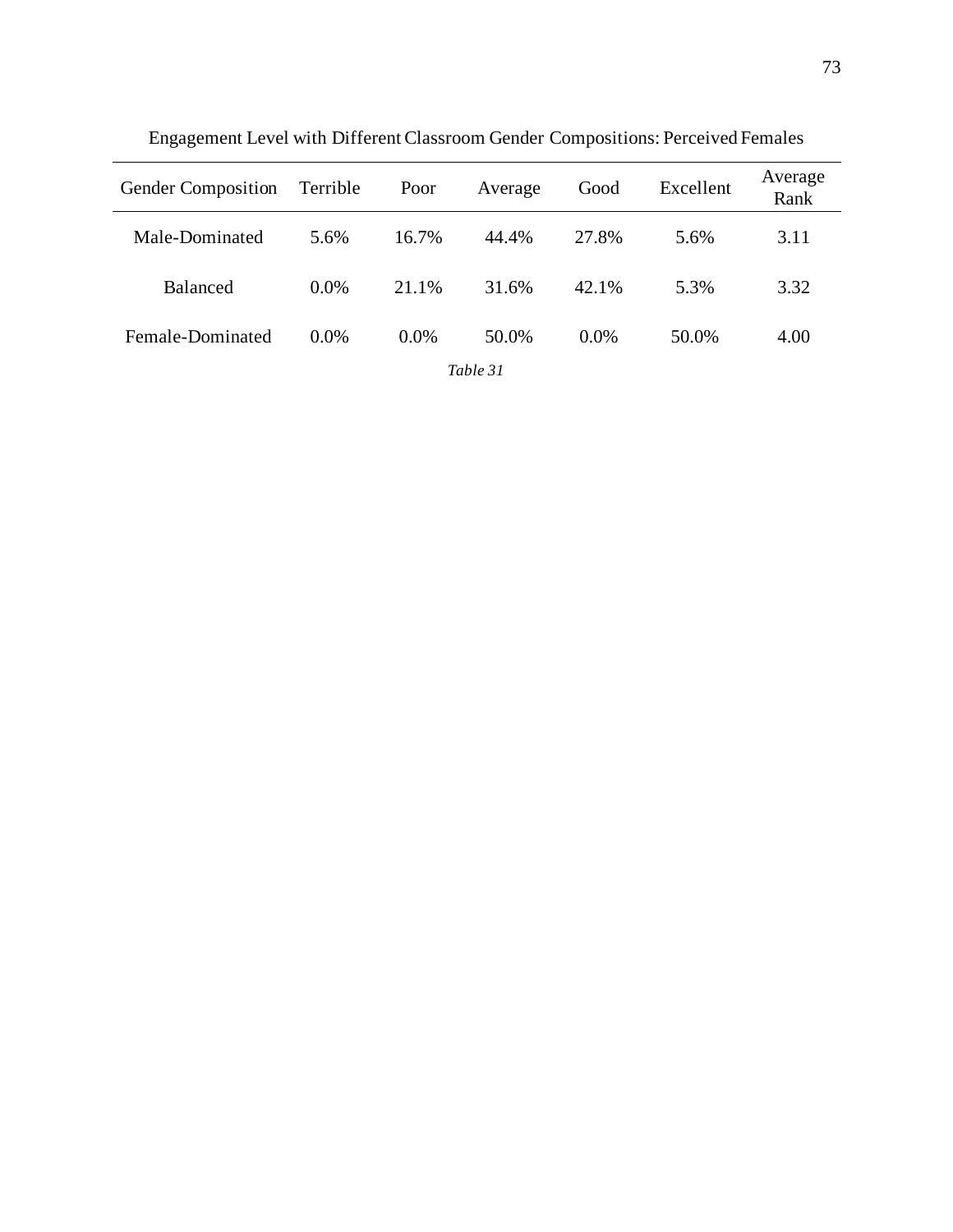| <b>Gender Composition</b> | Terrible | Poor    | Average  | Good  | Excellent | Average<br>Rank |
|---------------------------|----------|---------|----------|-------|-----------|-----------------|
| Male-dominated            | $0.0\%$  | $0.0\%$ | 38.9%    | 61.1% | $0.0\%$   | 3.61            |
| Balanced                  | $0.0\%$  | 5.3%    | 21.1%    | 68.4% | 5.3%      | 3.74            |
| Female-dominated          | $00\%$   | $0.0\%$ | $0.0\%$  | 50.0% | 50.0%     | 4.50            |
|                           |          |         | Table 32 |       |           |                 |

Engagement Level with Different Classroom Gender Compositions: Perceived Males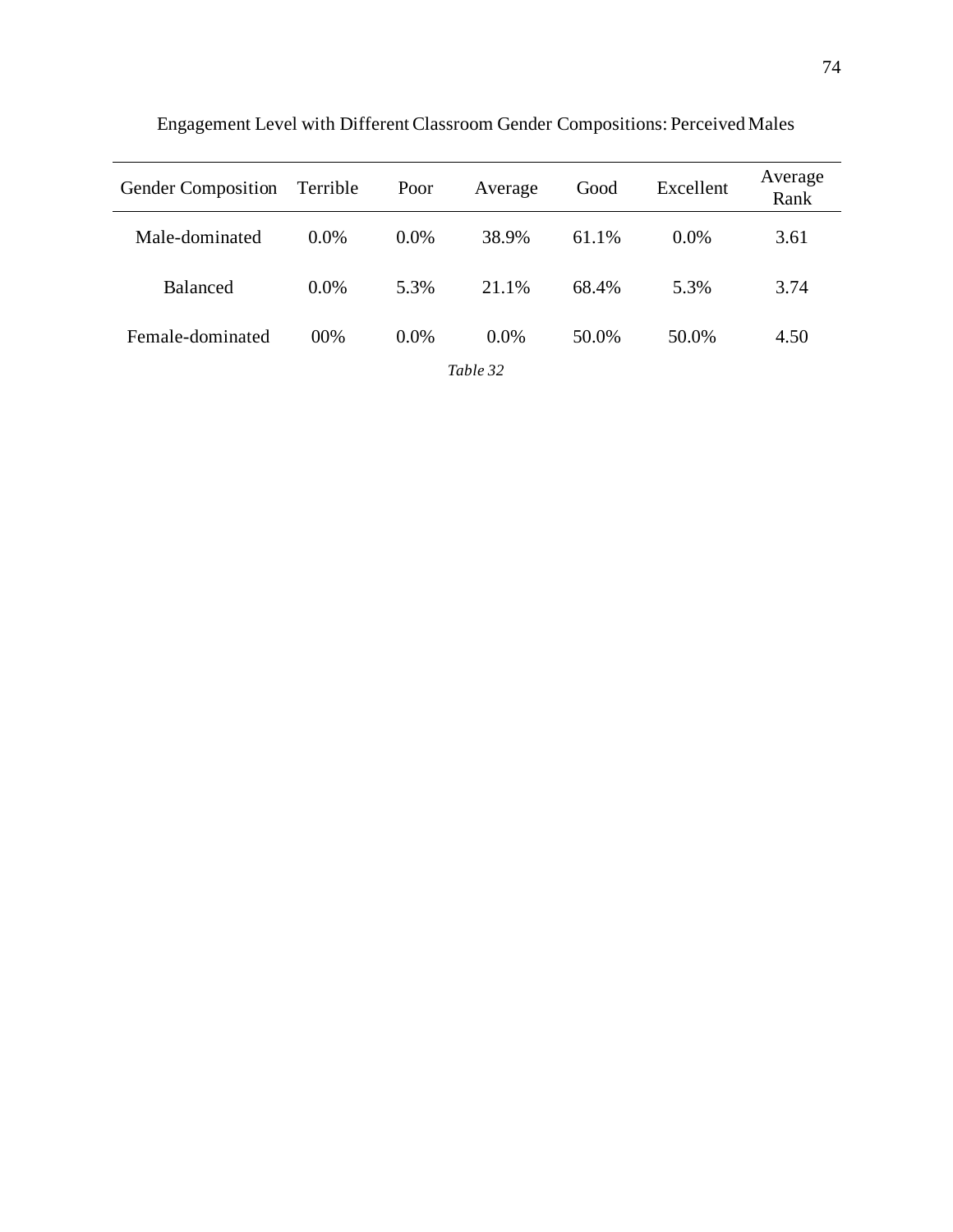|                                   | Male Instructor |       | <b>Female Instructor</b> |                |  |
|-----------------------------------|-----------------|-------|--------------------------|----------------|--|
| <b>Faculty Gender Composition</b> | Percentage      | Count | Percentage               | Count          |  |
| Male-dominated                    | 65.4%           | 17    | 61.5%                    | 8              |  |
| Balanced                          | 30.8%           | 8     | 30.8%                    | $\overline{4}$ |  |
| Female-dominated                  | 3.8%            | 1     | 7.7%                     |                |  |
| Table 33                          |                 |       |                          |                |  |

# Faculty Gender Composition with Male or Female Instructor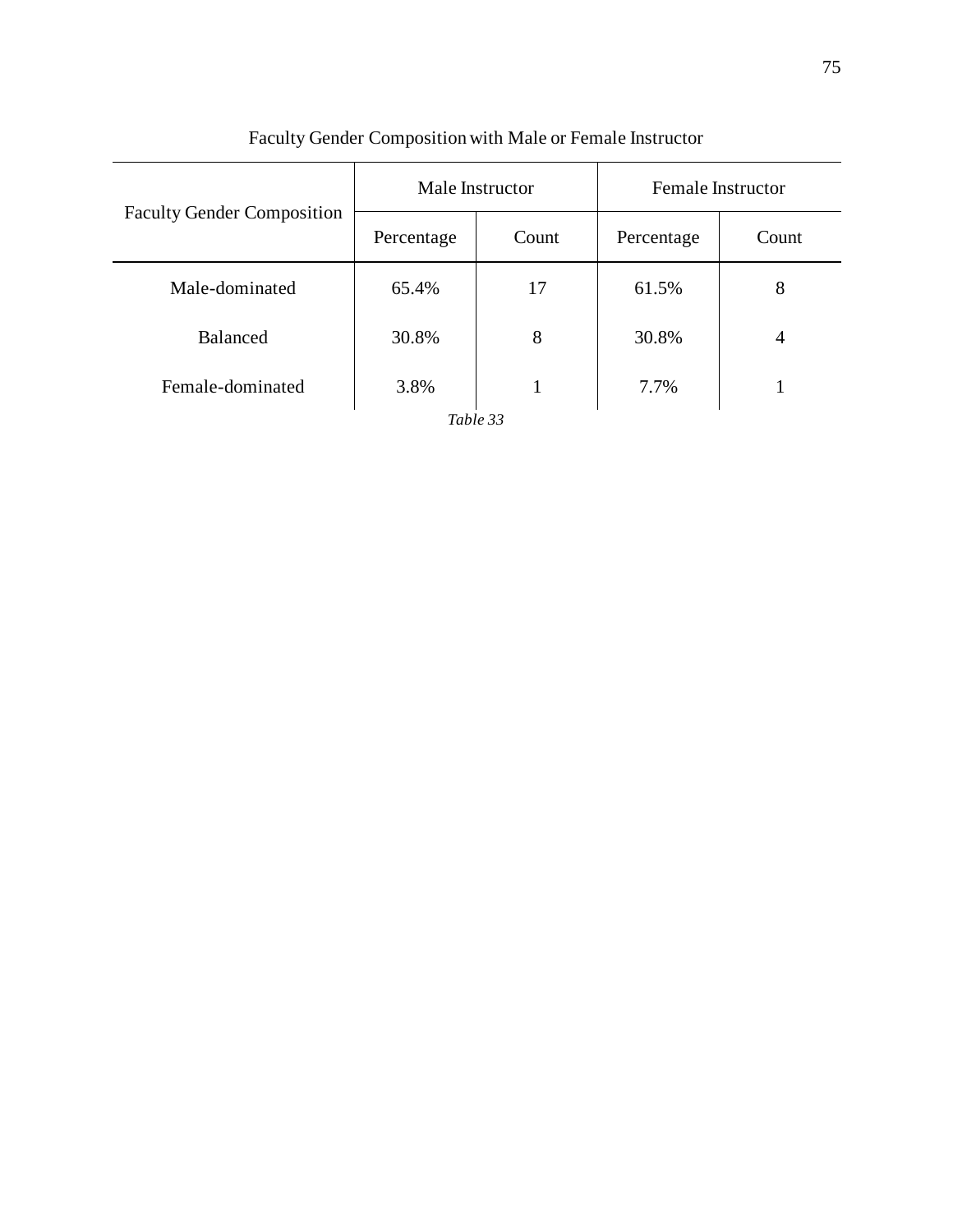|                                   | <b>Classroom Gender Composition</b> |                 |                  |  |  |
|-----------------------------------|-------------------------------------|-----------------|------------------|--|--|
| <b>Faculty Gender Composition</b> | Male-dominated                      | <b>Balanced</b> | Female-dominated |  |  |
| Male-dominated                    | 83.3%                               | 47.4%           | 50.0%            |  |  |
| Balanced                          | 11.1%                               | 52.6%           | $0.0\%$          |  |  |
| Female-dominated                  | 5.6%                                | $0.0\%$         | 50.0%            |  |  |
| Total                             | 100%                                | 100%            | 100%             |  |  |
| Count                             | 18                                  | 19              | $\overline{2}$   |  |  |

# Faculty Gender Composition with Classroom Gender Composition

*Table 34*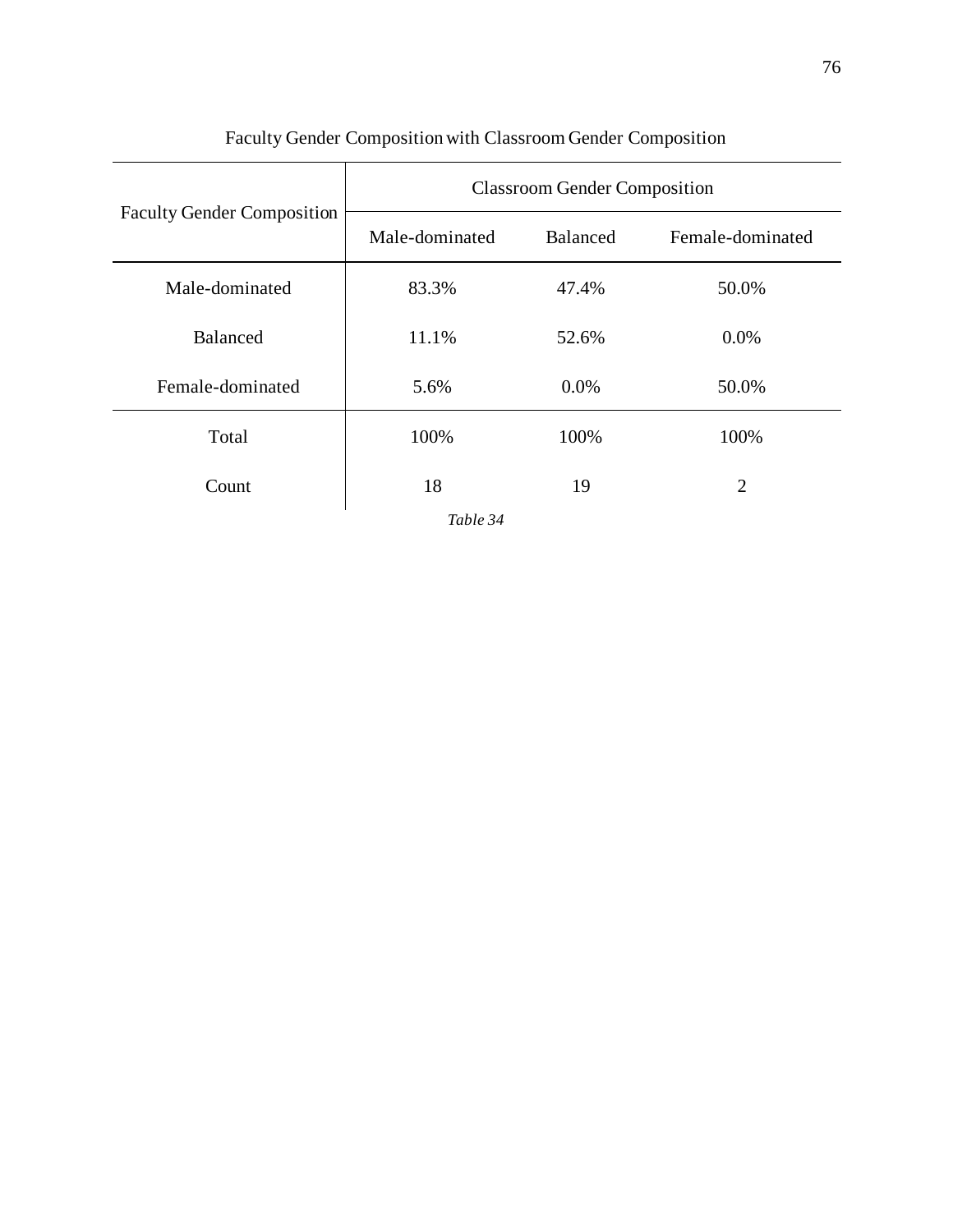| Involvement    | Male Instructor |          | <b>Female Instructor</b> |       |
|----------------|-----------------|----------|--------------------------|-------|
|                | Percentage      | Count    | Percentage               | Count |
| Yes            | 69.2%           | 18       | 76.9%                    | 10    |
| N <sub>o</sub> | 30.8%           | 8        | 23.1%                    | 3     |
|                |                 | Table 35 |                          |       |

### Involvement in STEM Extracurriculars with Male and Female Instructor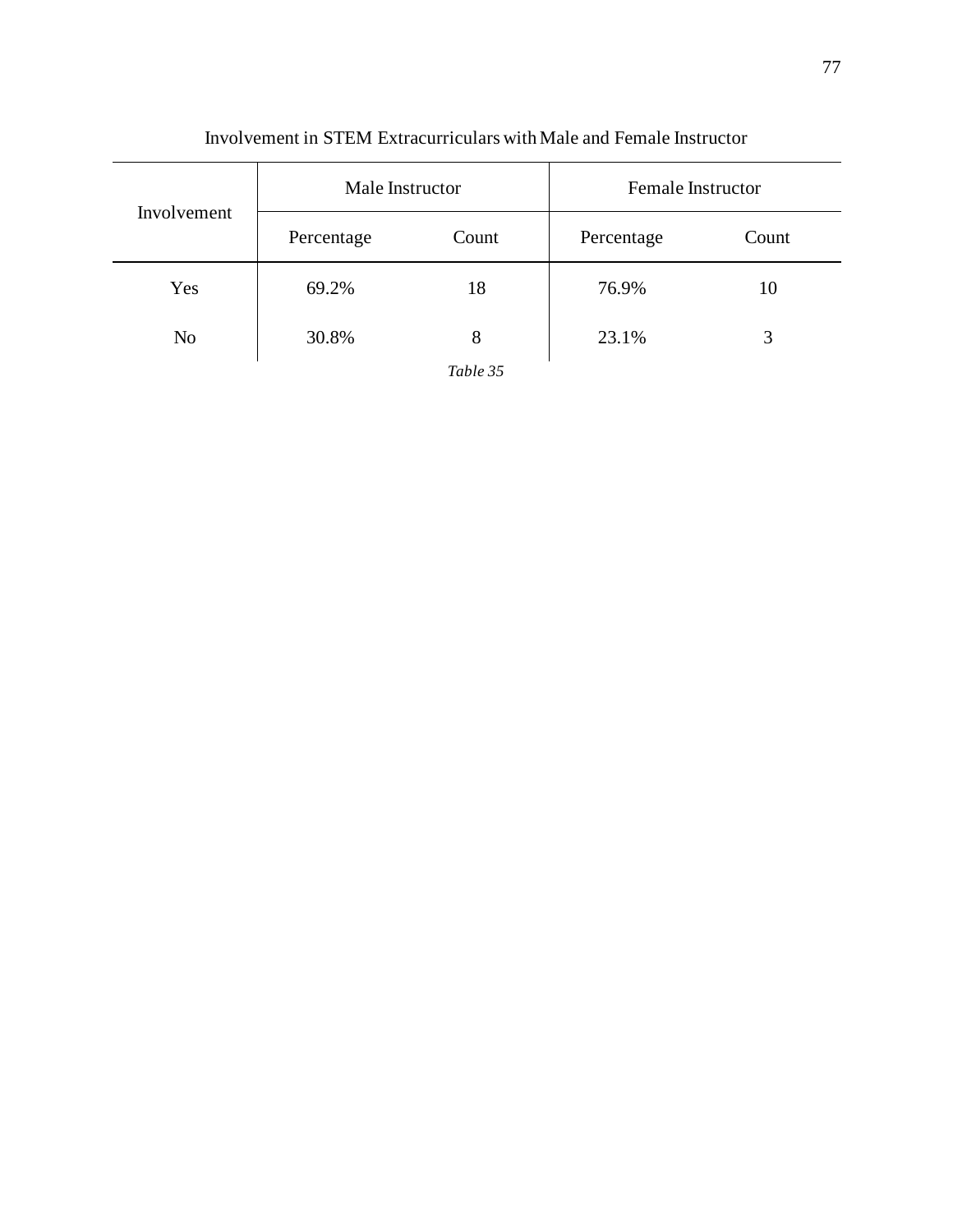| <b>Statements</b>                         | P-value  | Cohen's d |
|-------------------------------------------|----------|-----------|
| I contributed without<br>hesitation.      | 0.0125   | 0.924     |
| I expressed personal<br>opinions.         | 0.0807   | 0.582     |
| I volunteered in class.                   | 0.0674   | 0.555     |
| I contributed to class.                   | 0.416    | 0.319     |
| I volunteered when I knew<br>the answers. | 0.487    | 0.237     |
|                                           | Table 36 |           |

Involvement in STEM Extracurriculars with Classroom Participation Ranked T-test Results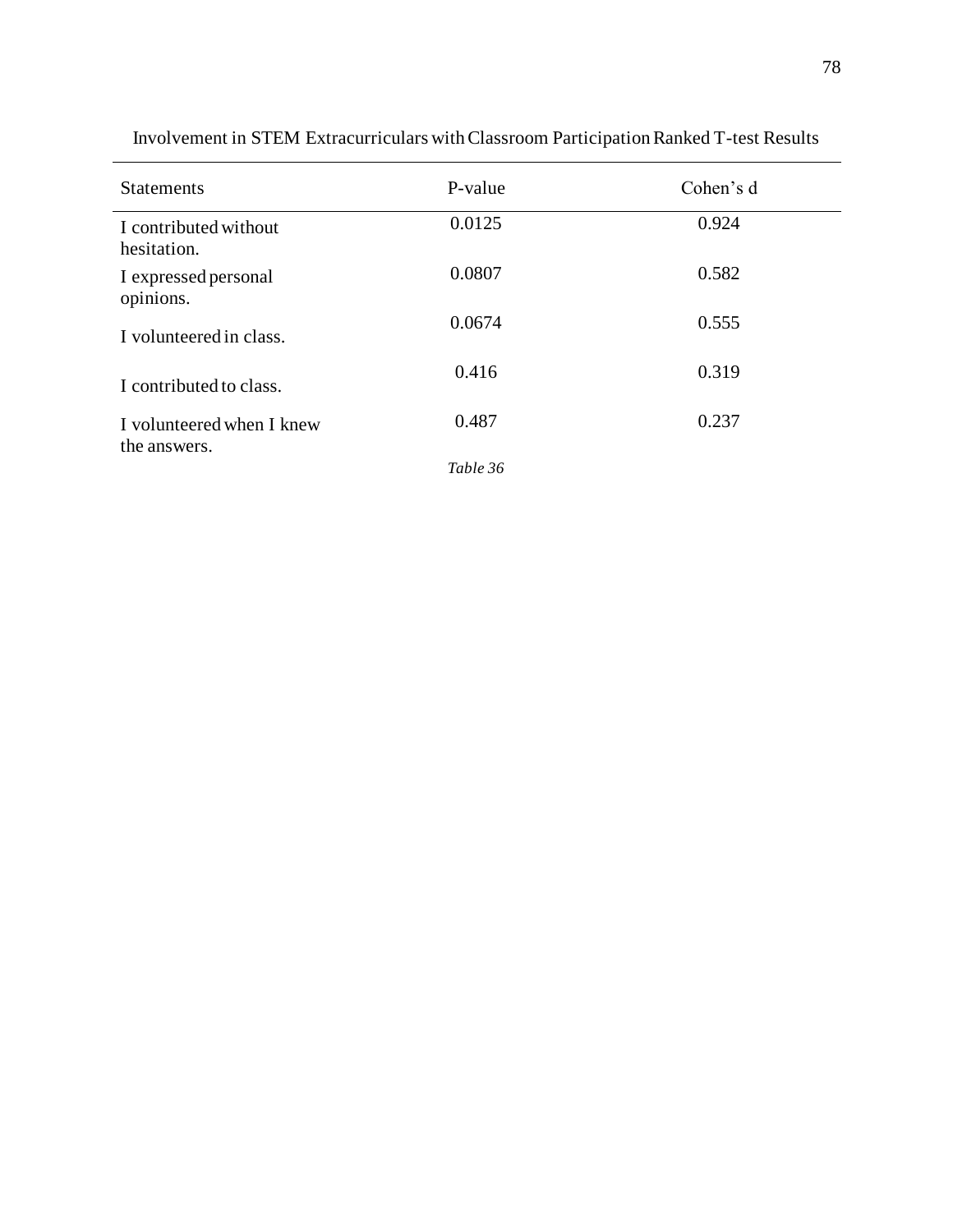| <b>Statements</b>                                                       | P-value | Cohen's d |
|-------------------------------------------------------------------------|---------|-----------|
| My instructor encouraged me.                                            | 0.0359  | 0.801     |
| My instructor understood me.                                            | 0.167   | 0.533     |
| My instructor respected me.                                             | 0.211   | 0.519     |
| My instructor earned my respect.                                        | 0.225   | 0.489     |
| In general, I was satisfied with my<br>relationship with my instructor. | 0.281   | 0.432     |
| My instructor communicated effectively.                                 | 0.576   | 0.249     |
| My instructor cared about me.                                           | 0.578   | 0.240     |
| My instructor treated me fairly.                                        | 0.628   | 0.185     |
| My instructor was approachable when I<br>had questions or comments.     | 0.772   | 0.112     |
|                                                                         |         |           |

Involvement in STEM Extracurriculars with Instructor-Student Rapport Ranked T-test Results

*Table 37*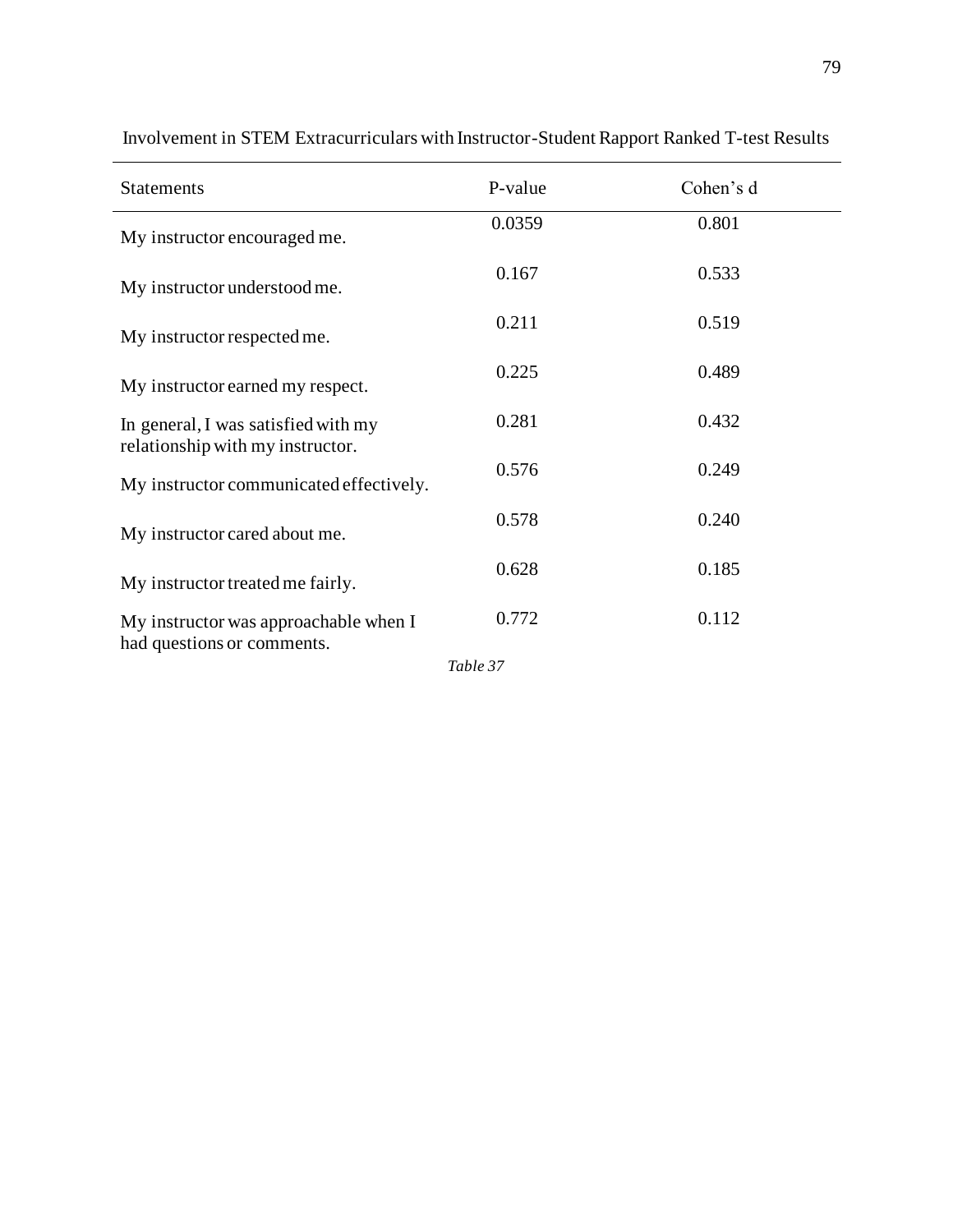| Involvement    | Male-Dominated |       | <b>Balanced</b> |       | Female-Dominated |       |
|----------------|----------------|-------|-----------------|-------|------------------|-------|
|                | Percentage     | Count | Percentage      | Count | Percentage       | Count |
| Yes            | 72.2%          | 13    | 68.4%           | 13    | 100%             | 2     |
| N <sub>o</sub> | 27.8%          | 5     | 31.6%           | 6     | 0.0%             | 0     |
|                |                |       | Table 38        |       |                  |       |

Involvement in STEM Extracurriculars with Classroom Gender Composition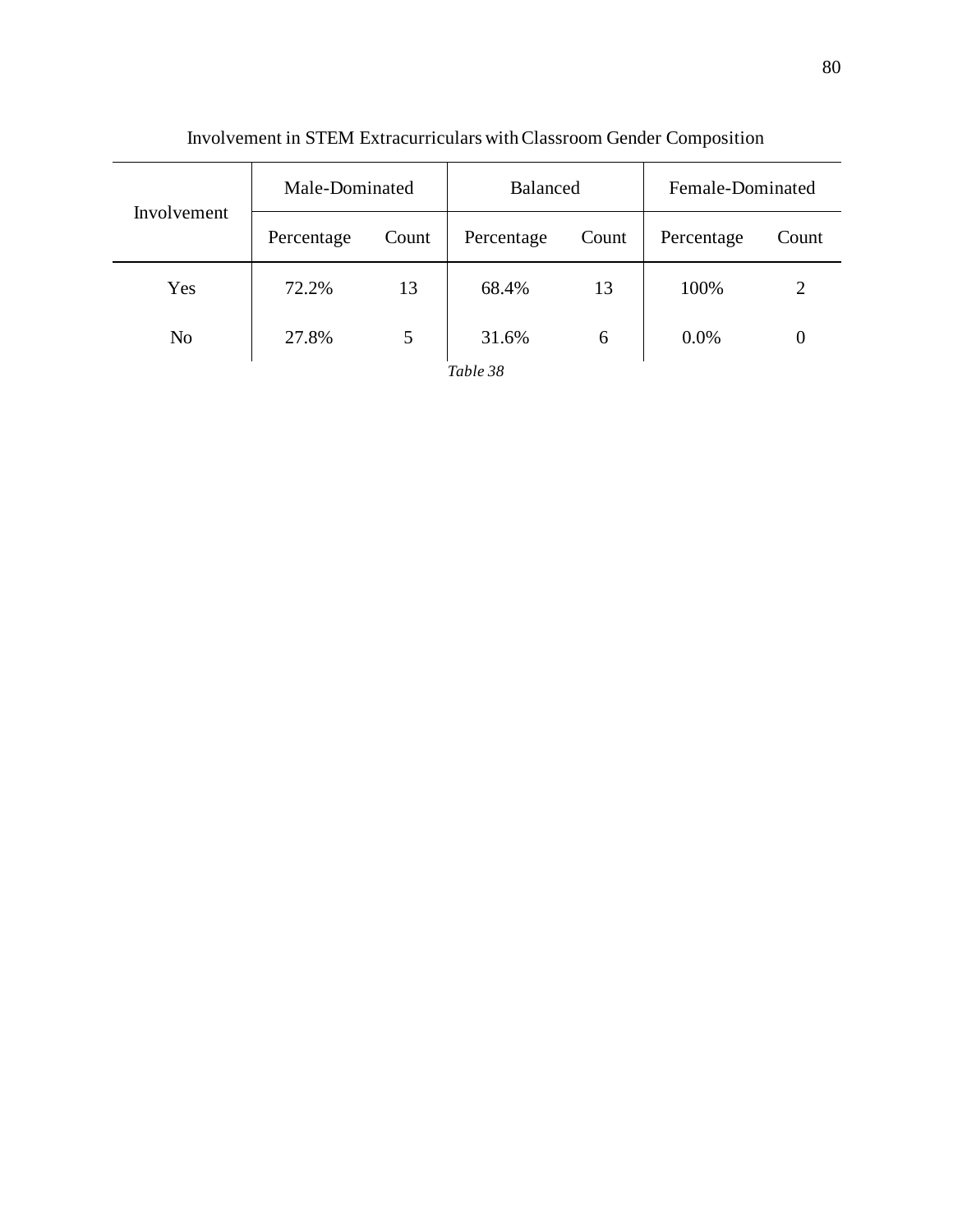| Involvement    | Male-Dominated |       | <b>Balanced</b> |       | Female-Dominated |       |
|----------------|----------------|-------|-----------------|-------|------------------|-------|
|                | Percentage     | Count | Percentage      | Count | Percentage       | Count |
| Yes            | 68.0%          | 17    | 75.0%           | 9     | 100%             | 2     |
| N <sub>o</sub> | 32.0%          | 8     | 25.0%           | 3     | 0.0%             | 0     |
|                |                |       | Table 39        |       |                  |       |

# Involvement in STEM Extracurriculars with Faculty Gender Composition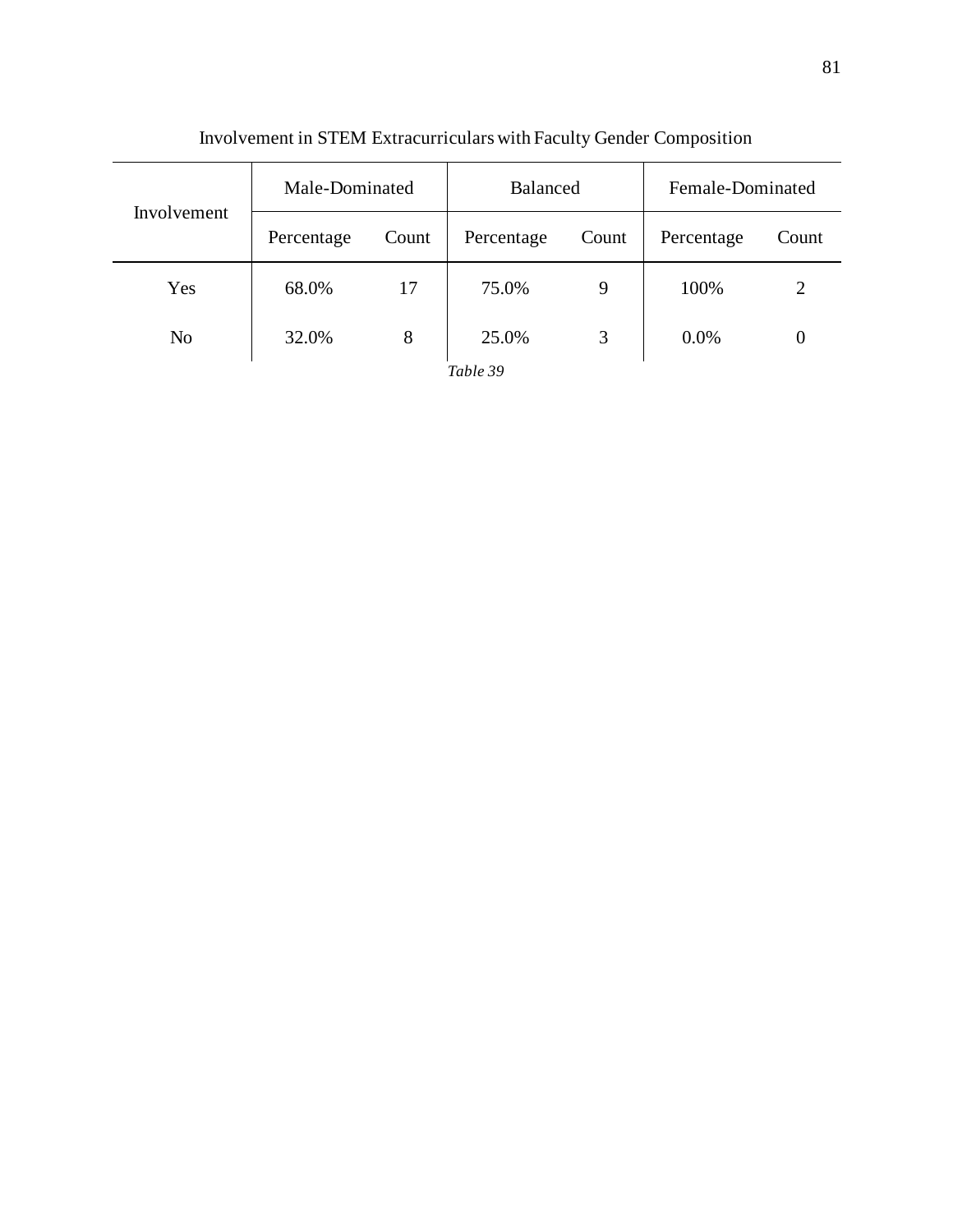### **Appendix B**

### Institutional Review Board Exemption Letter



| To:                 | Rheanna Kaylee Morgan                                                                                                                                                                    |
|---------------------|------------------------------------------------------------------------------------------------------------------------------------------------------------------------------------------|
| From:               | Justin R Chimka, Chair<br><b>IRB Expedited Review</b>                                                                                                                                    |
| Date:               | 11/01/2021                                                                                                                                                                               |
| Action:             | <b>Exemption Granted</b>                                                                                                                                                                 |
| <b>Action Date:</b> | 11/01/2021                                                                                                                                                                               |
| Protocol#:          | 2110361964                                                                                                                                                                               |
| <b>Study Title:</b> | A Retrospective Study of the Relationships Between Course Instructor Gender,<br>Classroom Gender Composition and Female Students' Academic Achievement and<br>Engagement in STEM Fields. |

The above-referenced protocol has been determined to be exempt.

If you wish to make any modifications in the approved protocol that may affect the level of risk to your participants, you must seek approval prior to implementing those changes. All modifications must provide sufficient detail to assess the impact of the change.

If you have any questions or need any assistance from the IRB, please contact the IRB Coordinator at 109 MLKG Building, 5-2208, or irb@uark.edu.

Jacob Goffnett, Investigator CC: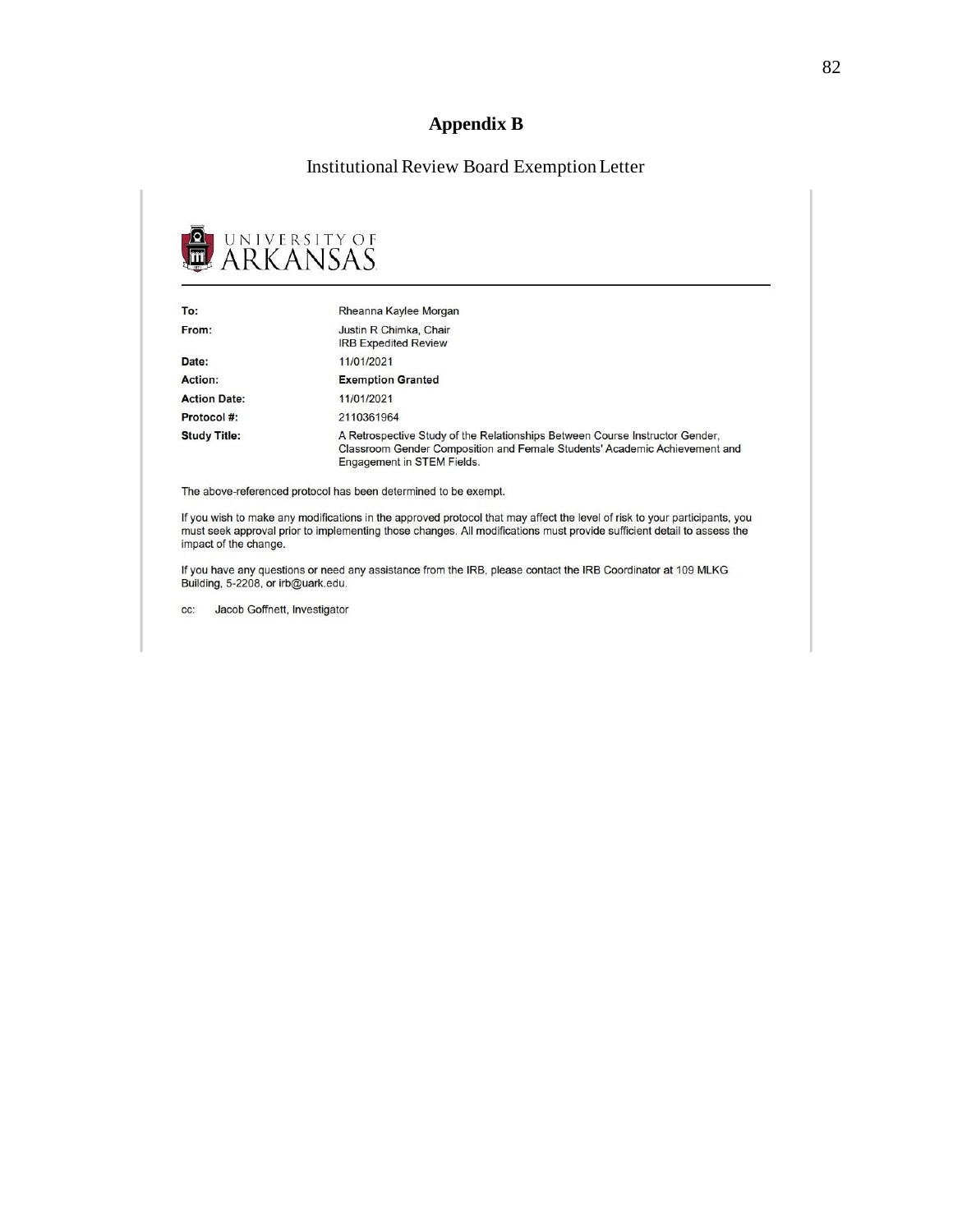#### **Appendix C**

#### Questionnaire

- 1. Please think of a course that you have completed within your departmental major. Reflect upon your personal interactions and observations. Read through the statements below and select the response that best represents how much you agree or disagree with each statement.(Participants were asked to select a response from strongly disagree, somewhat disagree, neither agree nor disagree, somewhat agree, or strongly agree)
	- a. My instructor understood me.
	- b. My instructor encouraged me.
	- c. My instructor cared about me.
	- d. My instructor treated me fairly.
	- e. My instructor communicated effectively.
	- f. My instructor respected me.
	- g. My instructor earned my respect.
	- h. My instructor was approachable when I had questions or comments.
	- i. In general, I was satisfied with my relationship with my instructor.
- 2. Reflecting on the same course selected for the previous question, read through the statements below and select the response that best represents the frequency you performed each activity. (Participants were asked to select a response from never, sometimes, about half of the time, most of the time, or always)
	- a. I contributed to class.
	- b. I volunteered in class.
	- c. I volunteered when I knew the answers.
	- d. I contributed without hesitation.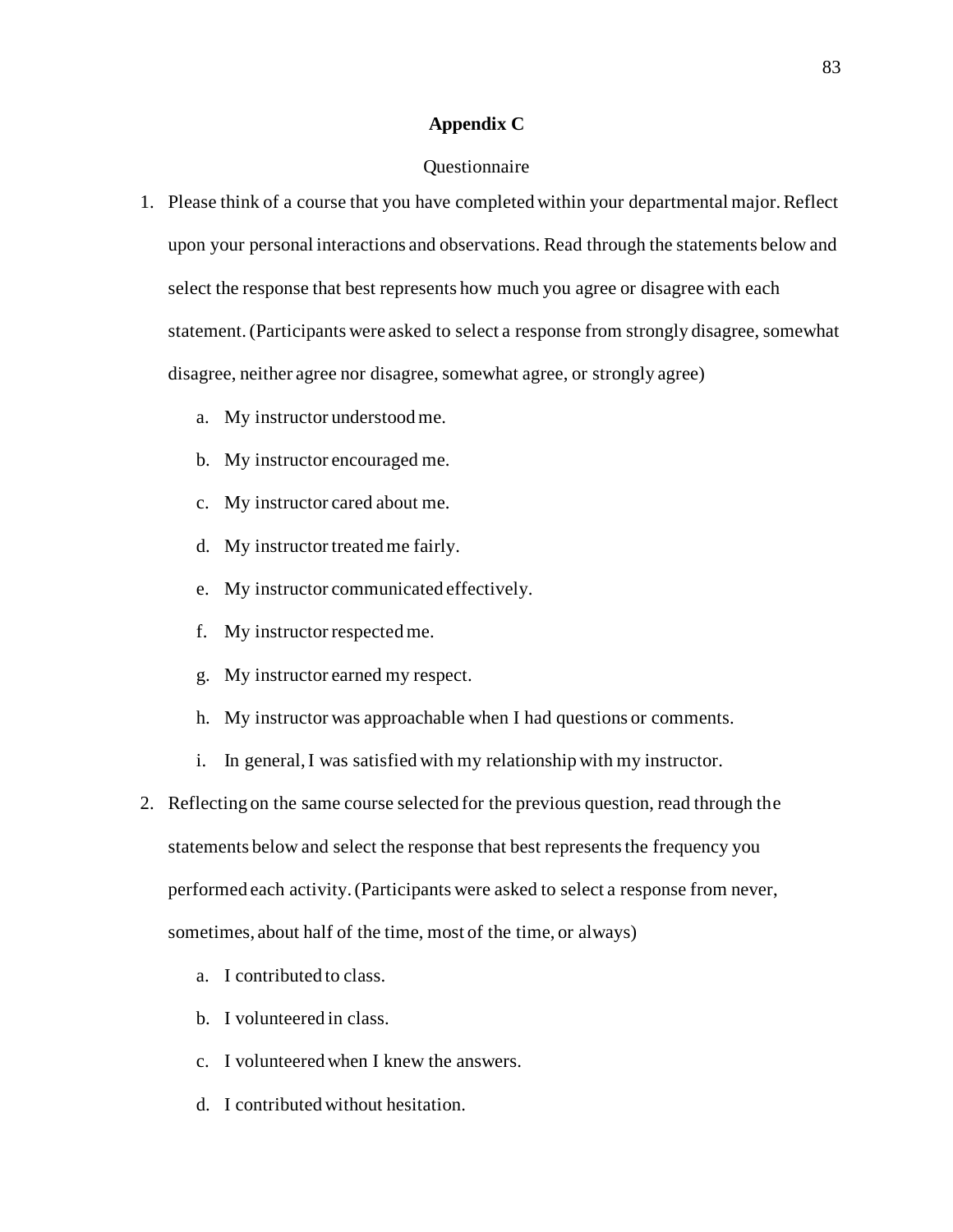- e. I expressed personal opinions.
- 3. Please select the number 3 for this question. (Participants were asked to select a response from 1, 2, 3, or 4)
- 4. What is your level of study at the University of Arkansas? (Participants were asked to select a response from undergraduate or graduate)
- 5. Please select the department of the course you reflected on to answer the previous surveys. (Participants were asked to select a response from biological engineering, biology, biomedical engineering, chemical engineering, chemistry, civil engineering, computer engineering, computer science, data science, earth science, electrical engineering, geology, industrial engineering, mathematics, mechanical engineering, or physics)
- 6. What was the perceived gender of the instructor of your selected course? (Participants were asked to select a response from male or female)
- 7. What was the estimated gender composition of your selected course? (Participants were asked to select a response from male-dominated, balanced, or female-dominated)
- 8. For your selected course, estimate the overall student engagement by gender group. (Participants were asked to select a response from: terrible, poor, average, good, or excellent)
	- a. Perceived female students
	- b. Perceived male students
- 9. What final letter grade did you receive in your selected course? (Participants were asked to select a response from A, B, C, D, or F)